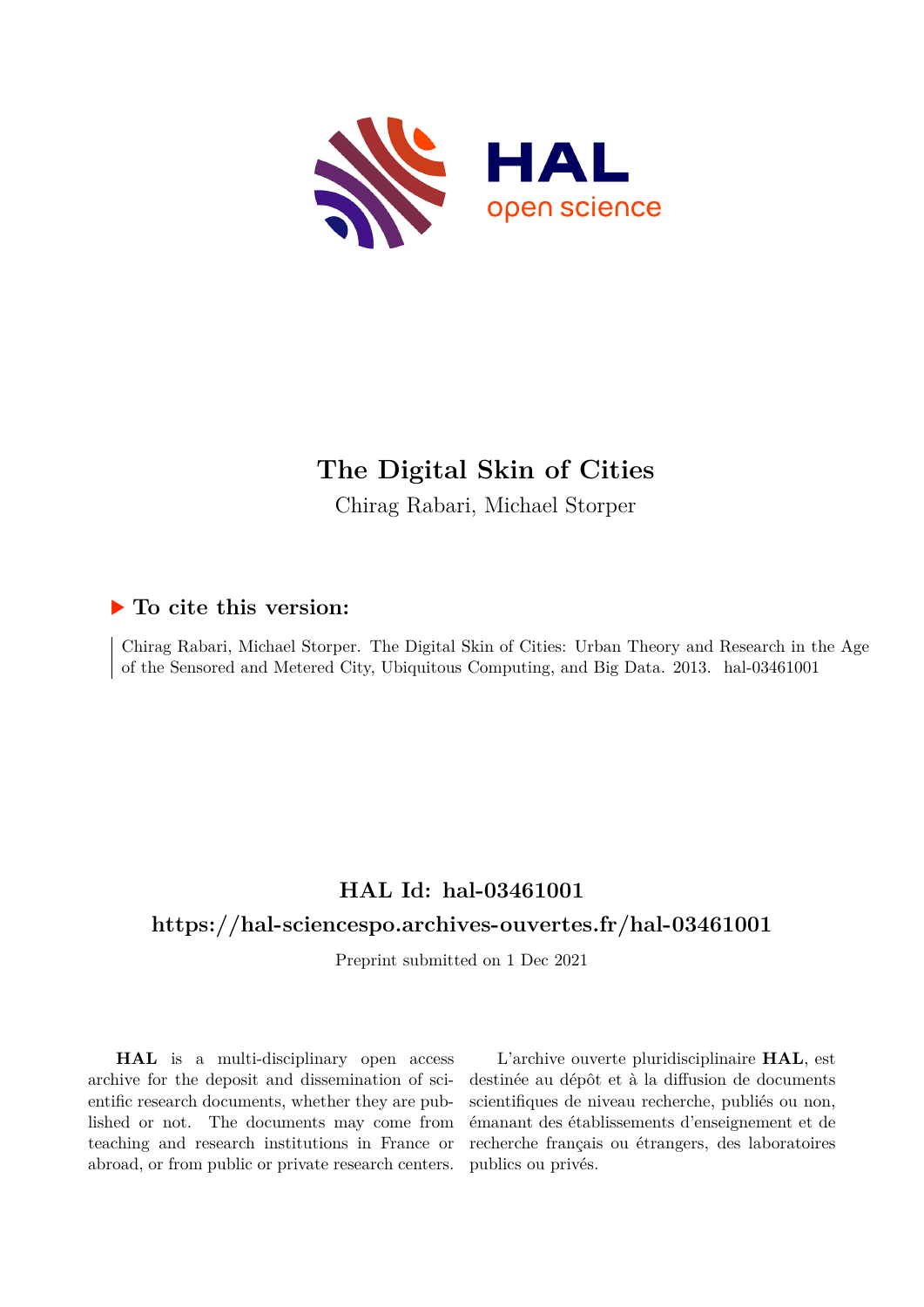

# **The Digital Skin of Cities:**

# **Urban Theory and Research in the Age of the Sensored and Metered City, Ubiquitous Computing, and Big Data.**

**Chirag Rabari**, Department of Urban Planning, Luskin School of Public Affairs / UCLA

&

**Michael Storper,** Department of Urban Planning, Luskin School of Public Affairs / UCLA & Sciences Po Paris, Centre de Sociologie des Organisations, storper@ucla.edu

# Working papers du Programme Villes & Territoires

wppoleville@gmail.com http://blogs.sciences-po.fr/recherche-villes/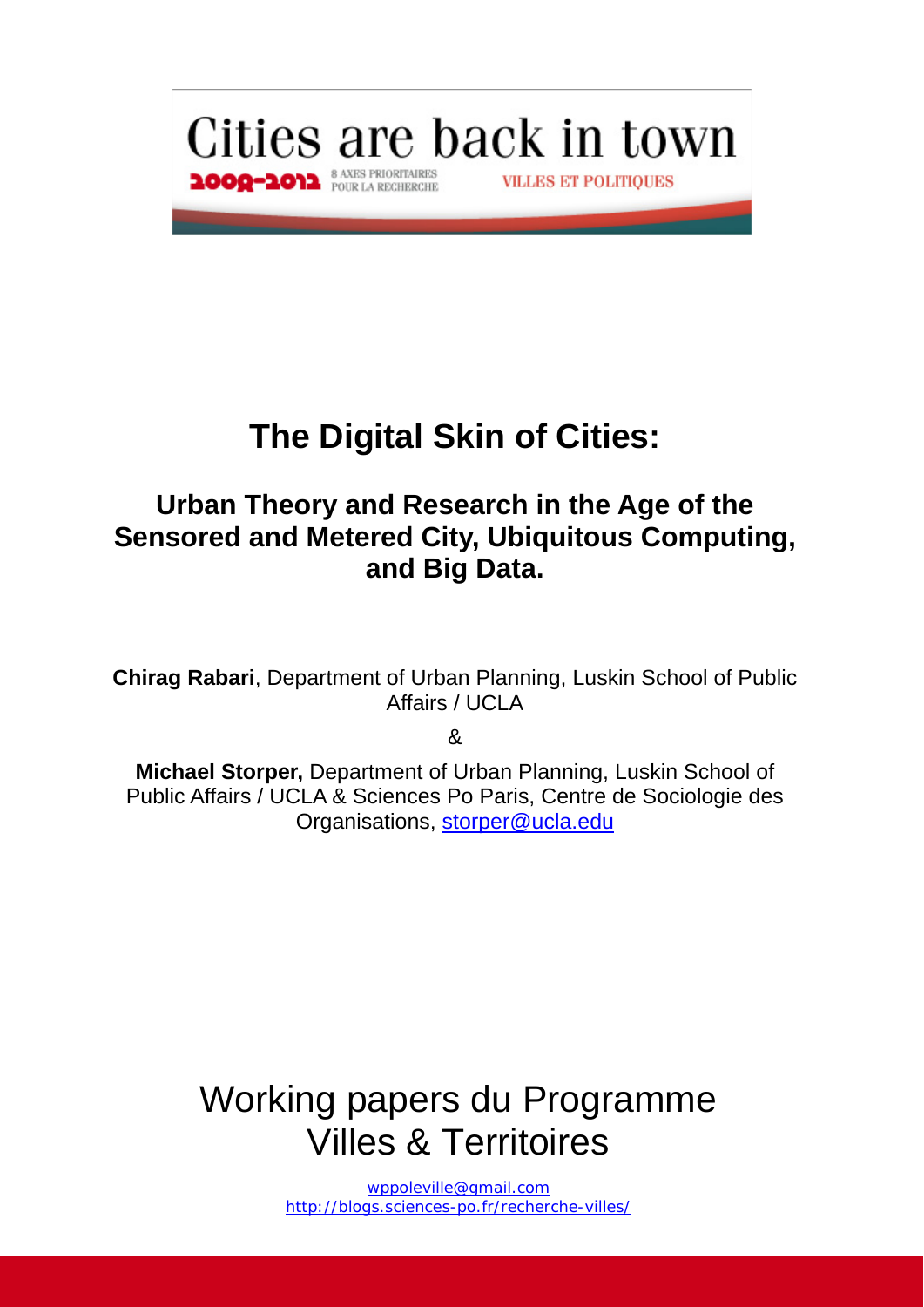Pour citer ce document :

Rabari, Chirag et Storper, Michael (2013). "The Digital Skin of the City", *Working papers du Programme Villes & territoires*, 2013-01, Paris, Sciences Po.

Pour une version électronique de ce document de travail et des autres numéros des *Working papers du Programme Villes & territoires*, voir le site web http://blogs.sciences-po.fr/recherche-villes/

#### **Abstract**:

Information technologies are now being developed that transform the physical environment, and the human interactions within it, into a "digital skin" of the city. This skin consists of a sensored and metered urban environment. In concert with ubiquitous computing, and the increasing use of electronically-mediated interactions in general, the physical world is becoming a platform for generating much new data on the workings of human society, its interactions with the physical environment, and manifold processes in economics, politics, and social interactions. The city is a subject of this revolution, in the sense that the technologies are predicted to make it possible to manage the physical city in ways not previously possible, but also to make possible major changes in the political and social interactions of people within cities, and between citizens and government. The city is also an objective basis for the revolution, in the sense that it is the sensored and metered platform that can generate unprecedented "big data" for many new types of uses. This revolution opens up many questions for urban theory and research, and many new issues for public and urban policy, which are explored in this paper.

Readers wishing to cite this document are asked to use the following form of words:

Rabari, Chirag and Storper, Michael (2013). "The Digital Skin of the City", *Working papers du Programme Villes & territoires*, 2013-01, Paris, Sciences Po.

For an on-line version of this working paper and others in the series, please visit our website at: http://blogs.sciences-po.fr/recherche-villes/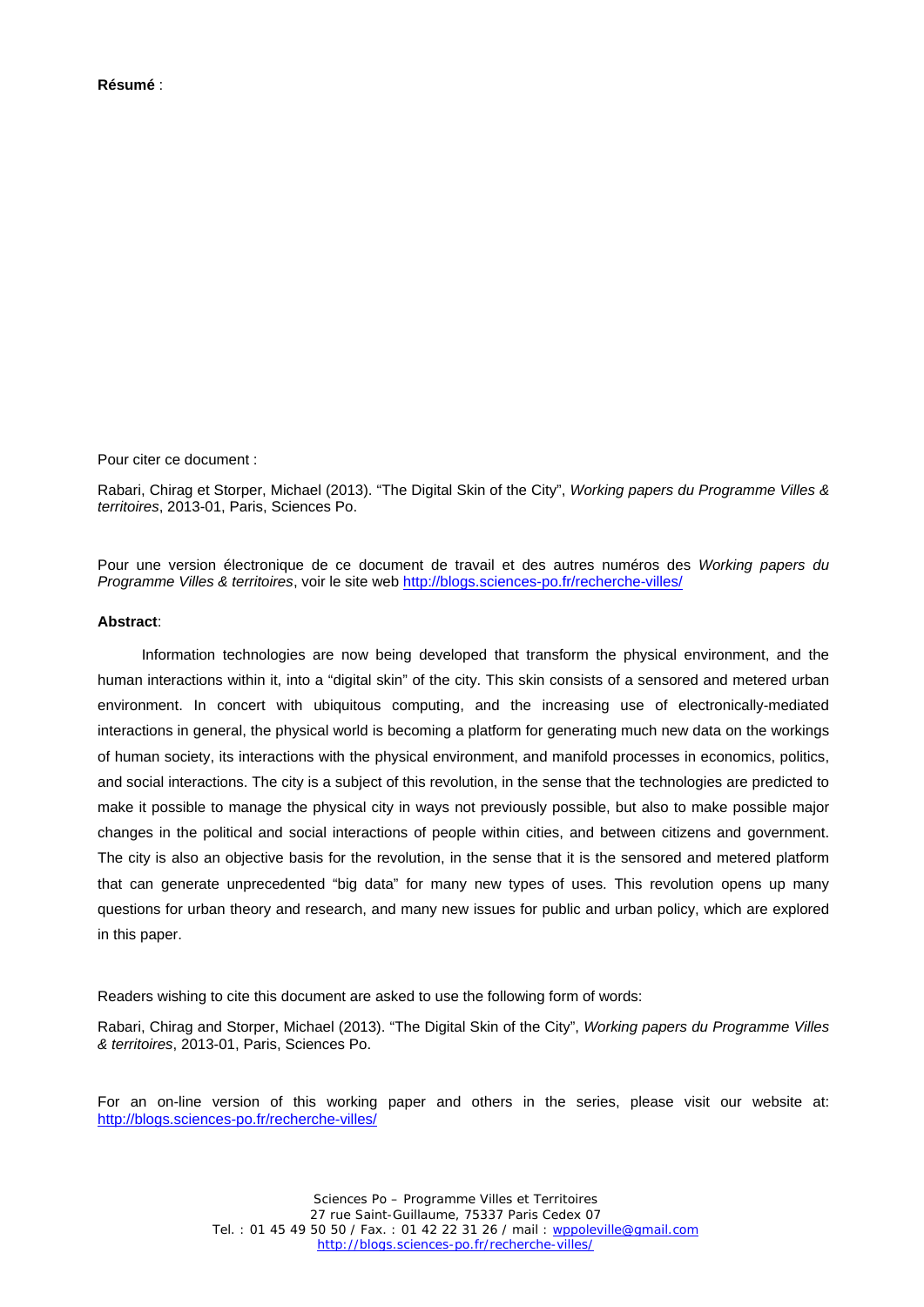## **INTRODUCTION<sup>1</sup>**

-

Information and Communications Technologies (ICT) will play increasingly important roles in the future management and governance of cities as well as the interactions or experience of people who live in them. In the near term, urban regions will be shaped in certain important ways by the advent of ubiquitous mobile connectivity. Sensors will be integrated into nearly all parts of the physical urban fabric. Social networking between government and citizens and among different overlapping human networks will permeate society. Information access and processing platforms will enable individuals to peer into selected dimensions of the urban and regional environment from their desktops and mobile devices. Moreover, all of these developments will give rise to an unprecedented amount of information on what people, the urban physical environment, and organizations do, and where and when they do it. The rise of such "big data" and the associated analytics and computing power to exploit them, are transforming the possibilities for managing urban infrastructure. They will also generate vast new markets for services, from the management and sale of the data to the markets they identify and analyze. Big data are also giving rise to representations of what human society is and can become. The urban environment, in effect, provides the most potent platform not simply for analyzing essentially urban phenomena, but for analyzing human society; it is both the source of data gathering and a way to peer into many human interactions and behaviors, beyond the urban itself.

There are some estimates, however speculative, that the so-called "smart cities" technology market may be worth anywhere from \$100 billion to \$1 trillion over the next decade.<sup>2</sup> As with any major technological change, the public space is becoming crowded with predictions and speculations about the city's new "digital skin." The smart (we prefer "digital," "sensored" or "metered") city is the focus of a rising wave of commentary that argues for revolutionary potential for the joining of social media technologies with a sensored/measured/monitored physical environment in which human movements and behaviors unfold. The city's digital skin is thus said to give rise to a new stage in the digital interaction world of human society itself. This thick discursive field includes many participants, from technologists and engineers, to civic activists and policy-makers; it is relatively thin on social scientists, humanists and historians. The narratives are not only operational, but heavily normative.

In this paper, we review the current state of the art of the various movements, advocacies and emerging practice and policy fields – often known collectively by the moniker of the so-called "smart city" - and outline their principal potential applications to urban management, governance and interaction between

<sup>&</sup>lt;sup>1</sup> Corresponding author: Michael Storper, Professor of Regional and International Development, Luskin School of Public Affairs, University of California, Los Angeles (UCLA), Los Angeles, CA 90095-1656 USA. storper@ucla.edu

<sup>&</sup>lt;sup>2</sup> Pike Research predicts \$100 billion of total spending by 2020; Markets & Markets predicts \$1 trillion by 2016. The variance can be explained by how the analysts choose to define the market, which is subject to some debate.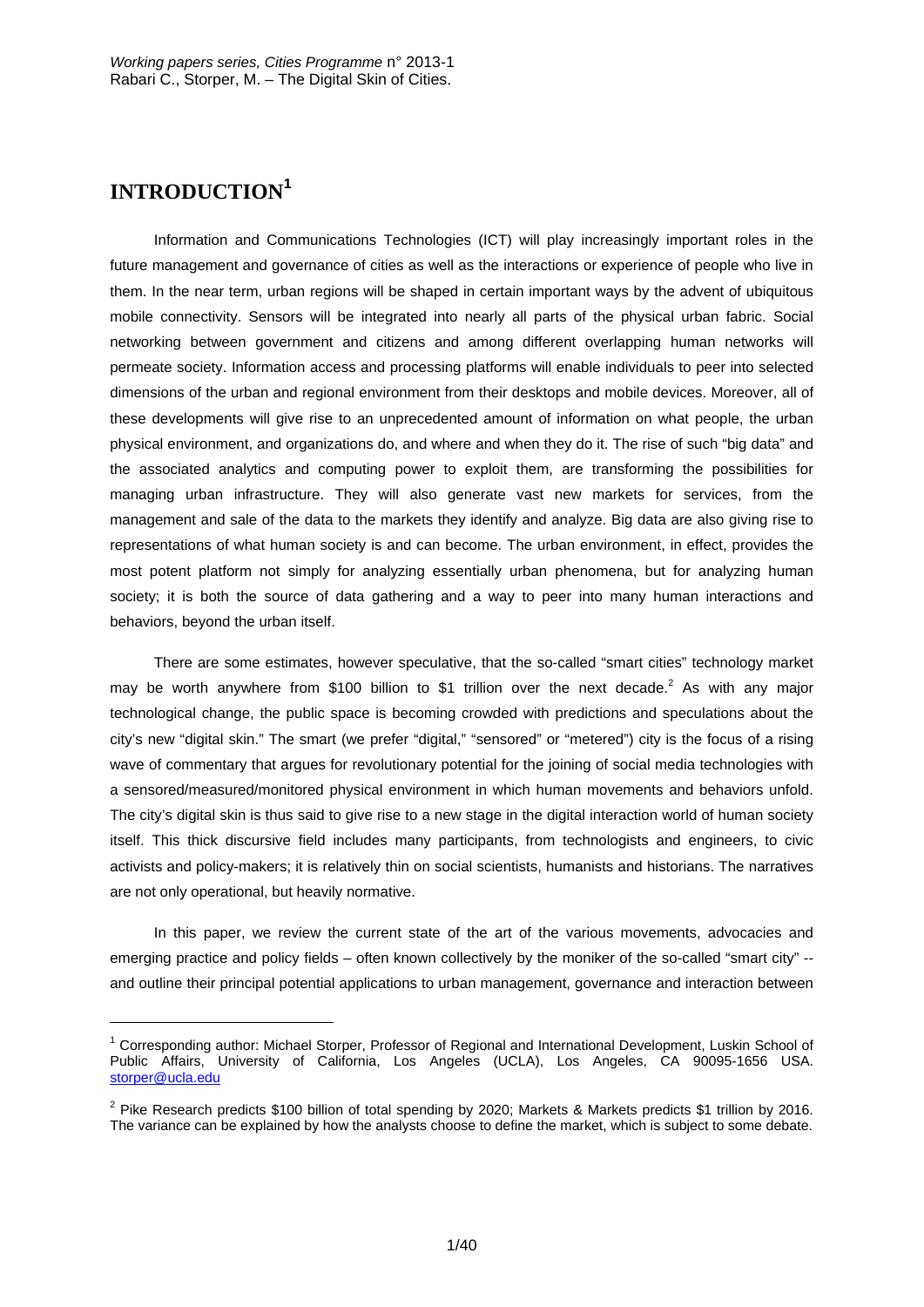people and the urban material environment. Section 1 provides a detailed review of the developments now under way, and section 2 steps back to reflect on the wider implications for society and policy. This enables us to identify some of the critical implications of this important new field for teaching and research, a field which bridges engineering, social science, the humanities, and will involve many areas of interest to public policy.

## **1. WHAT IS THE DIGITAL SKIN?**

The widespread implantation of sensors into the urban and household environments, together with ubiquitous mobile broadband communication technologies, will generate enormous amounts of widelyavailable data to firms, governments and individuals. For convenience, we can call this new technological infrastructure the city's "digital skin." There are four major ways in which the implantation of this skin will have impacts on urban policy and urban society. First, these technologies make possible new management systems for the efficient administration of cities and urban services, a phenomenon coming to be known as "smart cities" (section 1.1). Second, they may enable new forms of virtual interaction between urban residents and their governments and a wide variety of civil society organizations, so as to generate changes in the ways political voice and debate occur over urban issues. We discuss these developments using the term "urban governance" (section 1.2). Third, the access to information from sensors, combined with the ongoing development of social networking, are changing the ways that we interact with the urban environment and its space, and how we make choices of where to go and what to do. The implications of these combined physical and virtual interaction systems for urban society are as yet scarcely analyzed (section 1.3). Finally, the generation of unprecedented amounts and types of data about human interactions and the interactions of humans with material objects in urban space, give rise to new analytical methods for analyzing human behavior and shaping it, a phenomenon known colloquially as the "big data" revolution, essentially a new intellectual representation of human experience at a very large scale (section 1.4).

## **1.1. Management Systems ("Smart Cities")**

Management Systems, often referred to by practitioners as "Smart Systems", encompass use of ICT-based technologies "to deliver more effective and efficient public services that improve living and working conditions and create more sustainable urban environments." (Menychtas et al, 2011). IBM, for example, states a "Smart City" should be "instrumented + interconnected + intelligent." For practical purposes this means urban systems that are equipped with sensors and systems, which can gather information, connected with the wider network (and thereby all other instruments), and able to react based upon the data gathered. As the European Platform for Intelligent Cities (EPIC) puts it:

*Technological advances mean that aspects of the operation and development that city managers have previously been unable to measure – and therefore unable to influence – are increasingly being digitized. This instrumentation creates brand new data points about,*  for example, the efficiency of a city's water or transport systems. In addition to being *instrumented, different parts of a city's systems can be interconnected, so that information*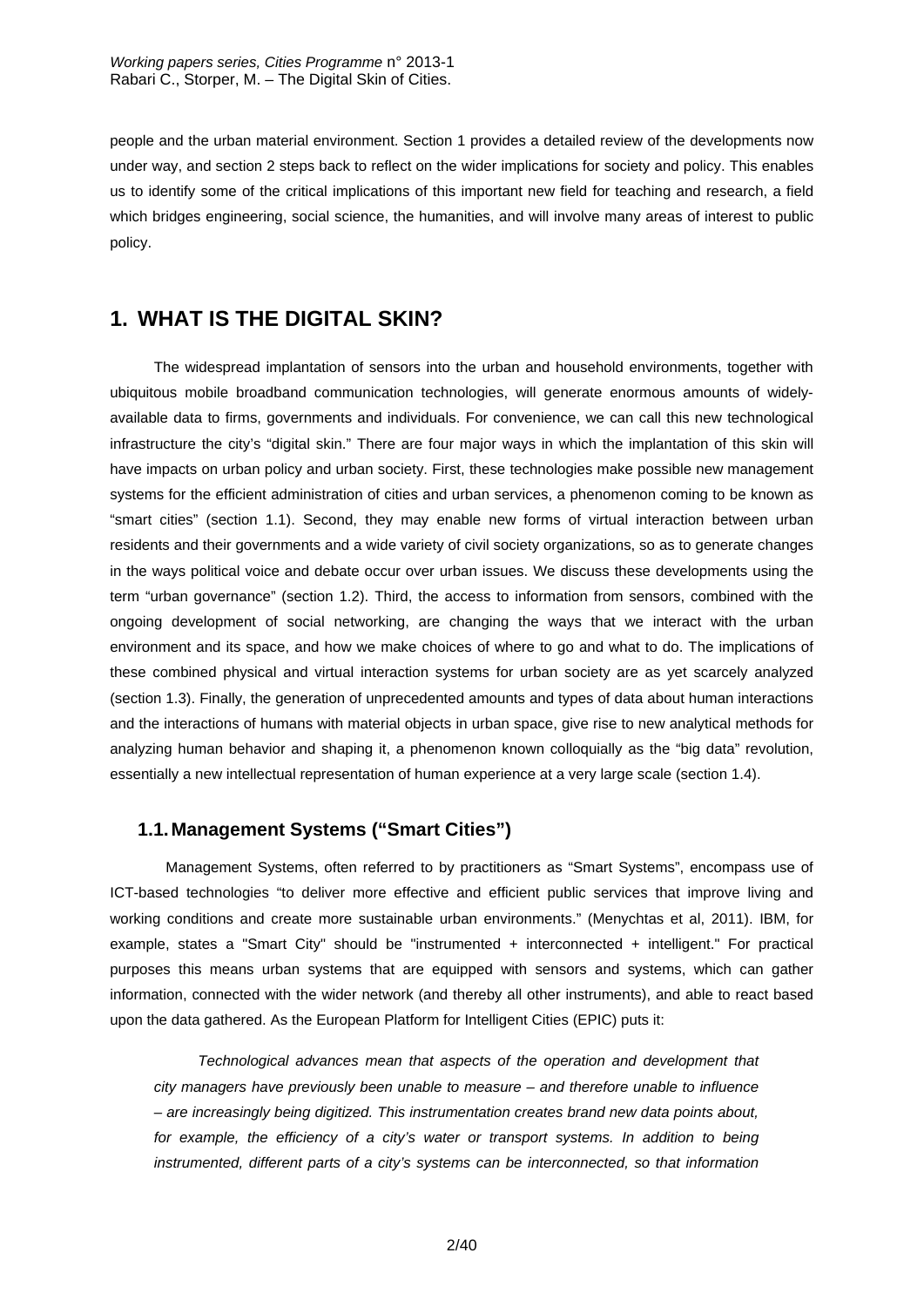*flows between them. With the greater digitization of and interconnection of a city's core systems, the newly gained information can be used for intelligent and informed decisionmaking.* (Menychtas et al, 2011: 12)

The architecture of the hardware is not yet fully known, but probably will involve sensors of many types (visual, such as cameras, auditory, environmental – including chemical, thermal, and flow, and properly digital). Linked to this intake of information is, of course, the ability to process it, using new types of software. The latter will involve some mix of monitoring and troubleshooting tools; analytics (i.e., statistics, programming, & operations); and platforms providing access and visualization of what is coming in and being analyzed.

Major technology companies are now developing hardware and software, and consulting services to provide, customize, operate and maintain them. IBM is an early mover in the urban management area, emphasizing three core areas: **planning and management, human services, and infrastructure**. Figure 1 shows IBM's vision of such services:



#### Planning and management

Design and implement a city plan to realize full potential for citizens and businesses while efficiently running daily operations

#### Human

Provide effective services that support the economic, social and health needs of citizens

#### Infrastructure

Deliver efficient fundamental city services that make a city desirable for citizens

*Image courtesy of IBM Corporation*

#### **Figure 1: IBM's Map of Urban Management Needs**

The primary vehicle for IBM's work has been the "Smarter Cities Challenge," a 3-year \$50 million effort to work with 100 cities. Cities were chosen according to the following criteria:

*The cities had to be prepared to match IBM's investment with their own commitment of time and resources. Proposals articulating pressing urban concerns that could be addressed by implementing \*smarter\* technologies and processes rose to the top of the*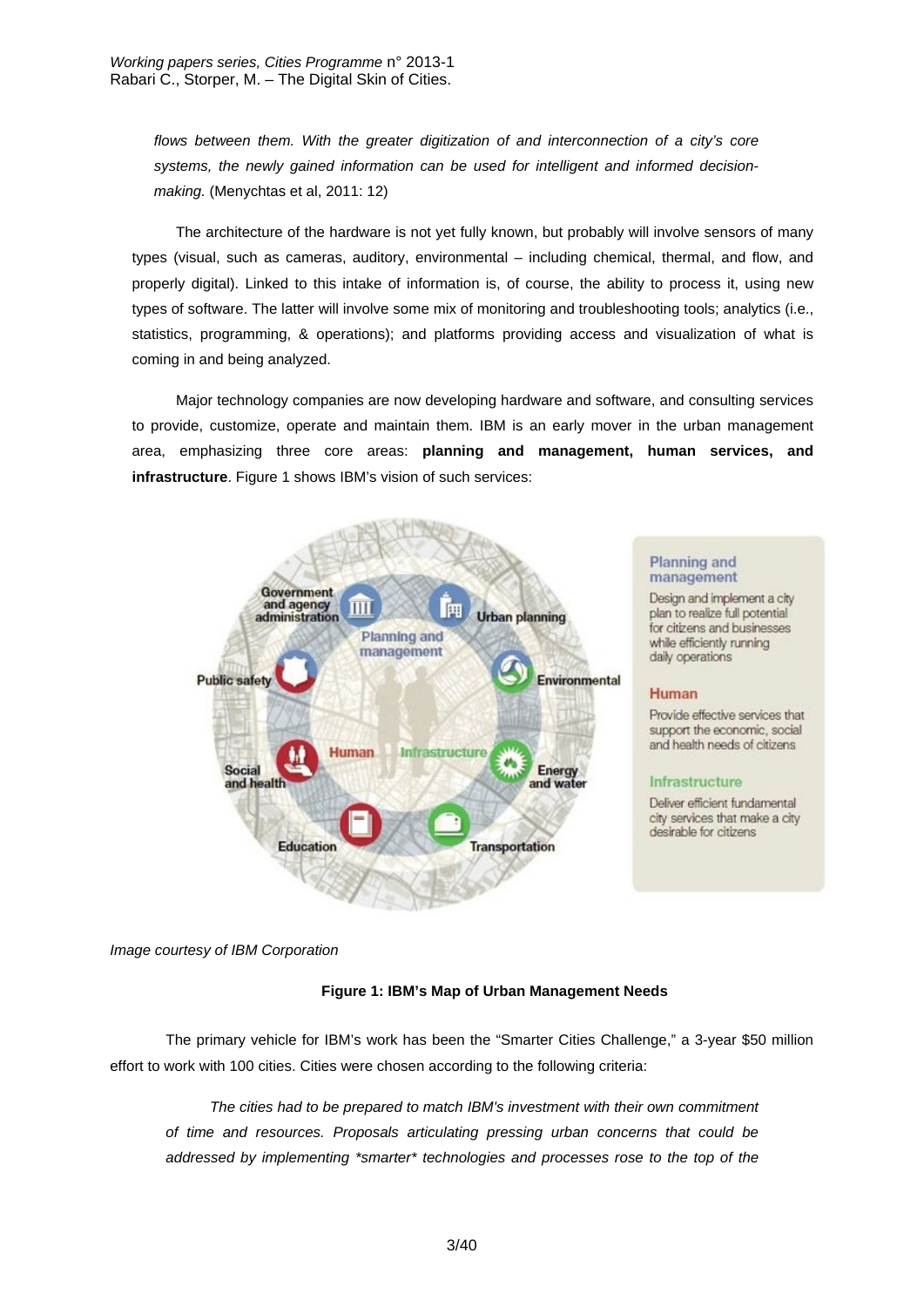list. Access to publicly available data... was an important consideration. And cities that *demonstrated a solid track record of innovative problem solving were also viewed favorably*.s (IBM, n.d., *IBM Smarter Cities)*

Representative projects include a NASA-like, integrated operations center in Rio de Janeiro that houses all city departments under one roof; the use of analytics and 'predictive policing' intended to improve public safety in Memphis; integrated fare management for multi-modal transportation in Singapore; and a cloud-based, meter-driven portal to allow Dubuque (Iowa) residents to manage their water usage. Cisco Corporation is another early entrant into the field of ICT-driven urban management. Their primary goal is the creation of what they call "Smart + Connected Communities" through the provision of integrated network services to residents, businesses, infrastructure providers, and government managers and the "platform" is the way they will achieve this (Kondepudi and Baekelmans, 2012). The platform is intended to create "interoperability" between the different network protocols of the many types of devices that need to communicate with each other in an urban environment. This platform can then integrate applications ranging from utilities, transportation, safety and security, to land use and governmental decision-making. Figure 2 shows the "dashboard" format that this platform currently takes.



**Figure 2 - Cisco Corporation's Service Delivery Platform – the "dashboard".** 

Cisco's ICT Master Planning Advisory Service in turn is the service arm that helps cities to think about what they can put in the platform. It is also future-oriented, involving the integration of the platform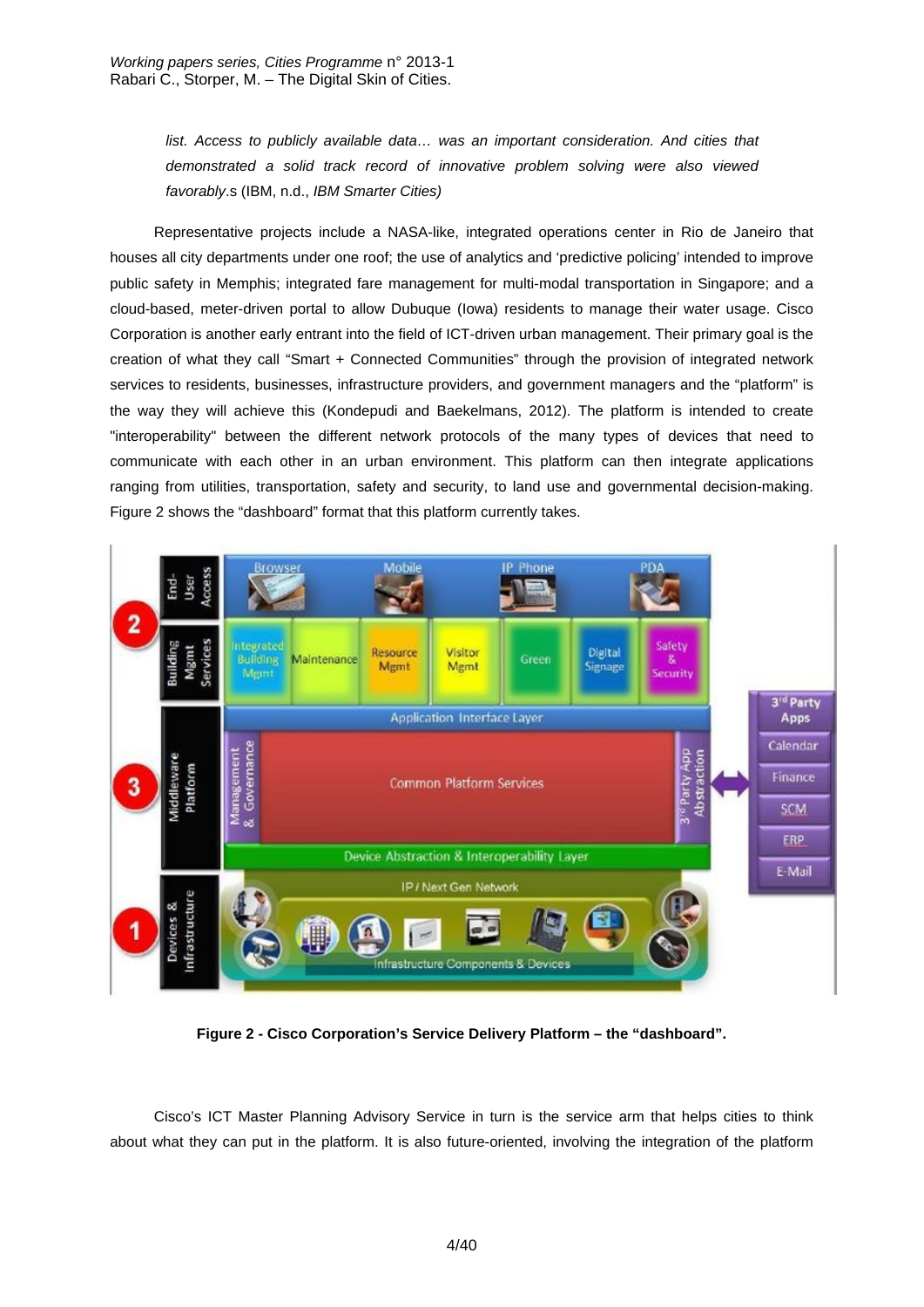into revitalization projects and into construction of new communities. And finally, the company advances a theory of organizational development, which they term the "partner ecosystem" (Cisco, n.d.). According to this vision, once the platform is in place, then other public and private partners can bring in their own services, applications, and technologies. The Cisco delivery platform and advisory service open up the way forward. Some of Cisco's pilot projects to date include: a master ICT plan for Songdo, South Korea – a "Smart City" built from the ground-up; a "connected bus" pilot in San Francisco; ubiquitous urban sensors in Barcelona; and developing services around enhanced energy efficiency in Vancouver (Cisco, 2012). Cisco's emphasis is thus somewhat different from that of IBM. They are trying to illustrate what will be *possible* in various areas once their infrastructure, which enables inter-operable networks, is in place.

 Another example of private-sector involvement is a smaller software firm, Living PlanIT, emerging from Portugal and now with offices in the UK and the USA (LivingPlanIT, n.d.). Their principal product may be a harbinger of things to come. It is a software platform that purports to create a fully integrated city-scale "operating system" to monitor and manage energy, water, waste, transportation, logistics, buildings, and even human interaction through a single unified system. They say their Urban Operating System (UOS) provides "unified sensor data acquisition, real-time control, historical database[s], [an] analytics engine, and [a] application hosting platform for urban environments." Their partners include Cisco, Microsoft, Deutsche Telekom, Philips, Hitachi, Deloitte, and Accenture, reflecting the integrative nature of their software product. Their vision has four components, of which Plan IT provides the middle two:

**The Sensor/Actuator Network** – a unified, converged network, which is enabled by the UOS but is not part of it. The Urban Operating System communicates with devices in this layer to collect data, make decisions – sometimes with user input via applications and issue commands to controllable equipment. In an urban environment the network will typically be a local / metropolitan area network.

**Network Controls Layer** – the 'first layer' of the UOS is deployed with network infrastructure and provides for (pre-programmed) autonomous real-time response to incoming stimulus – for example the control of a light or a motorized flap in an HVAC system. This is "the most distributed point of intelligence in the system", and would generally be integrated with capital equipment from providers such as Philips, Hitachi, and GE. These applications are "often autonomous, leveraging sensors in the environment and actuators integrated with the capital equipment being controlled."

**Supervisory Control Layer** – the 'second level' of the UOS provides higher level, more aggregated intelligence and addresses areas such as traffic management, energy management, safety and security, operations management for a development, complex, region or city. This layer collects, manages, and provides insight to data, ensures that data is propagated quickly to where it is needed, and provides an Application Program Interface or API for third-party applications to leverage.

**Consumer or End-User Applications** – These "PlaceApps" can be thought of as extending the 'appstore' model or ecosystem to buildings, infrastructure, and connected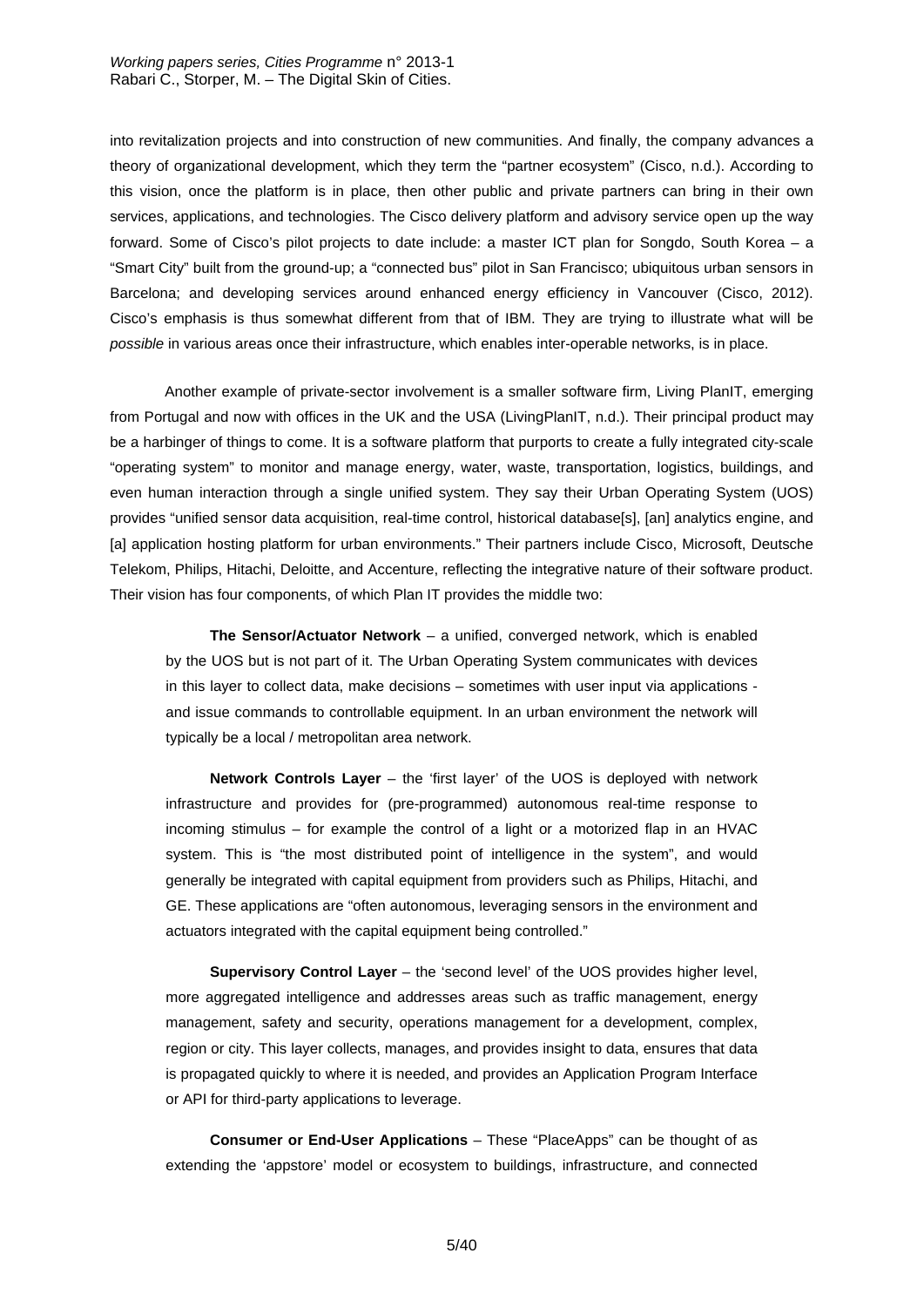devices. These will generally be developed by independent software vendors – but would rely on UOS data or control capabilities to provide a service to a specific audience. Examples include LED lights turning into context-sensitive exit signage based on structural emergencies; the clearance of a precise 'time and space' window around emergency vehicles; or controlling water supply to a bathtub. (Living PlanIT, n.d.)

For the moment, Living PlanIT is working with real estate developers and seems to be attempting to find larger, urban-scale projects as well as applications to health care, health care, the retail and transportation industries. It is interesting to note that they make relatively little mention of public sector, urban management clients as a target market.

 The fourth early mover that should be mentioned here is the German multinational technology firm, Siemens, whose focus is "sustainability," which in this context specifically refers to engineering solutions to optimize resource use attached to the built environment. Figure 3 shows their vision for sensored, monitored, and managed buildings:



Total Building Solutions (TBS) - intelligently integrated total technical infrastructure solutions

Siemens is also interested in engineering applications in the wider urban environment. For example, their Traffic Management (vehicle and intermodal) division proposes traffic data collection; "Automobile-Infrastructure Cooperation Systems;" street lighting management (monitoring, repair at distance, if possible); and parking space management. They are developing the metering technologies and the control centers, data modeling, and supervisory control software needed to bring the data together and transform it into a tool for optimizing resource and space use, and monitoring and repair of the built environment

**Figure 3 - Siemens' Focus on Sensored Buildings: Performance and Energy Efficiency.**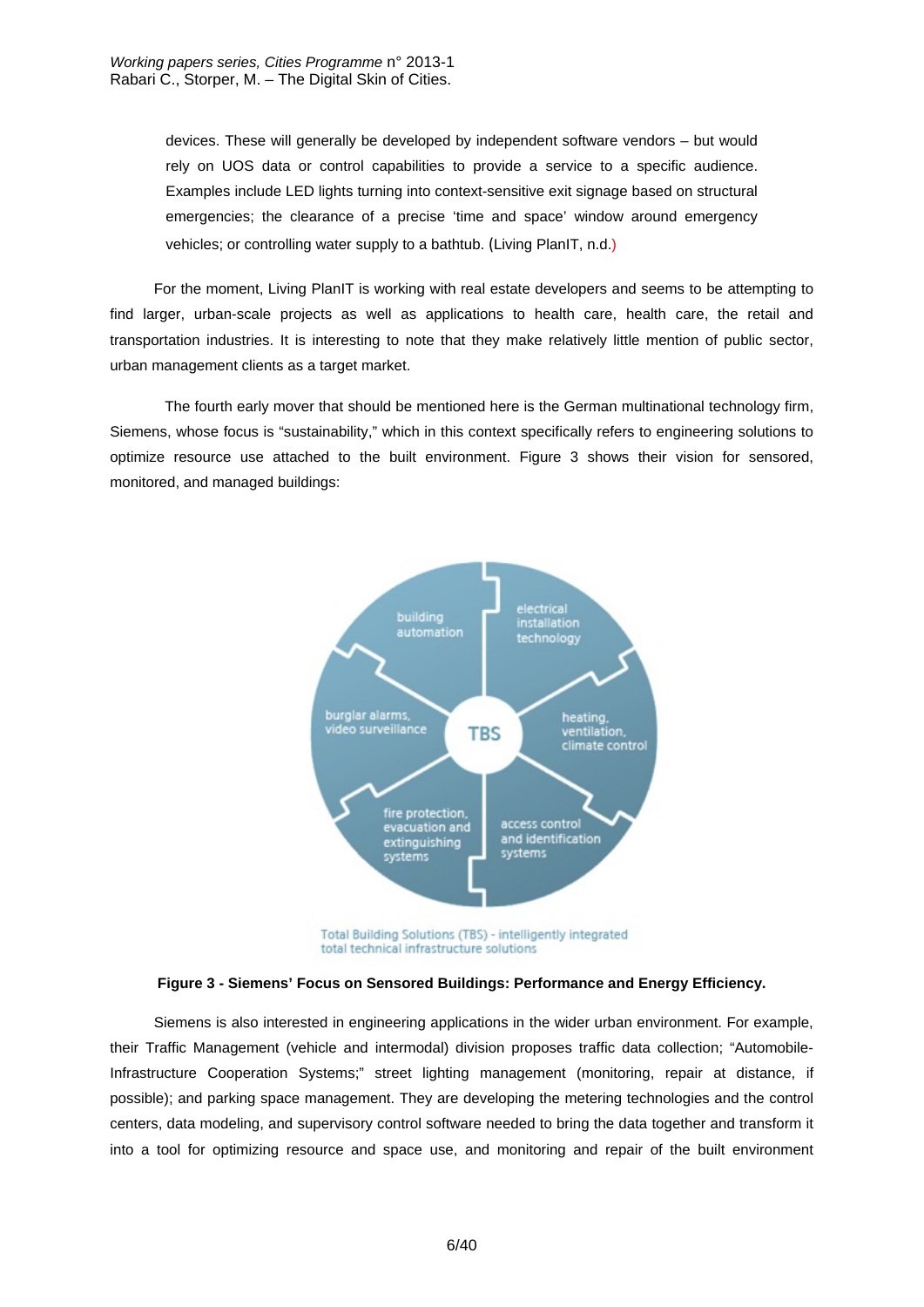(Siemens, n.d.).It is likely that these new technologies are beginning to create substantial new possibilities for monitoring and managing the urban built environment, probable significant economies in resource use, and increased efficiency in maintenance of many physical capital elements of the city. In the transportation field, there could be major new gains in road and highway capacity utilization, and the unit cost savings on infrastructure that accompany such gains, as well as improvements in traffic safety and perhaps encouragement of car sharing.

Professionals working in the urban public sector or the community-based sector will therefore need to become skilled at understanding how to procure and implement such technologies, and in some cases, in how to work with technology firms to co-develop them for specific needs, especially in bigger applications with significant long-term sunk costs and irreversibilities. In the planning field, education for these new skills will require contact between the traditional urban disciplines of planning and architecture, and engineering and construction.

 At the same time, and echoing an argument that will be developed in the second part of this paper, social science instructs us to exercise some caution with respect to these new management and engineering possibilities. This caution stems from what economics, sociology and political science has always shown about technological revolutions: they have unanticipated effects, many of them indirect, and many of them counter-intuitive (Mokyr, 1991; Rosenberg, 1992). First of all, it is well known that building new transport capacity never solves the problem of congestion; it enhances carrying capacity, but roads always revert to a pre-existing equilibrium level of traffic speed, as human agents substitute between transport modes.<sup>3</sup> Economics teaches us, therefore, that engineering solutions may enable more efficient utilization of existing resources, but will not eliminate urban congestion effects; even if, for example, totally automated highways flow more smoothly than current ones, economic models suggest that ultimately more people will drive as a result, leading to frustration in getting access to highways or increased overspill onto surface streets (Duranton and Turner, 2011). This leads to the second point: any urban resource that is supply-inelastic or positional (e.g. land, locations and buildings) will remain the object of substantial competition for its use, even if it is managed more efficiently and in part precisely because it is better managed and hence become more attractive. To put it more bluntly, engineering and good management have never eliminated problems of social choice and politics; they just alters the contours of the choice set. Thus, any research program on new urban management technologies should begin with a non-naïve perspective, informed by social science theory and evidence, and histories of past experiments.

-

 $3$  This occurs at a global scale as well: because unit transport costs have declined so much, the proportion of economic output devoted to long-distance transport rises, as more (but cheaper) transportation inputs are substituted in, in order to make more long-distance linkages possible (Anderson and van Wincoop, 2004; Hummels, 1999).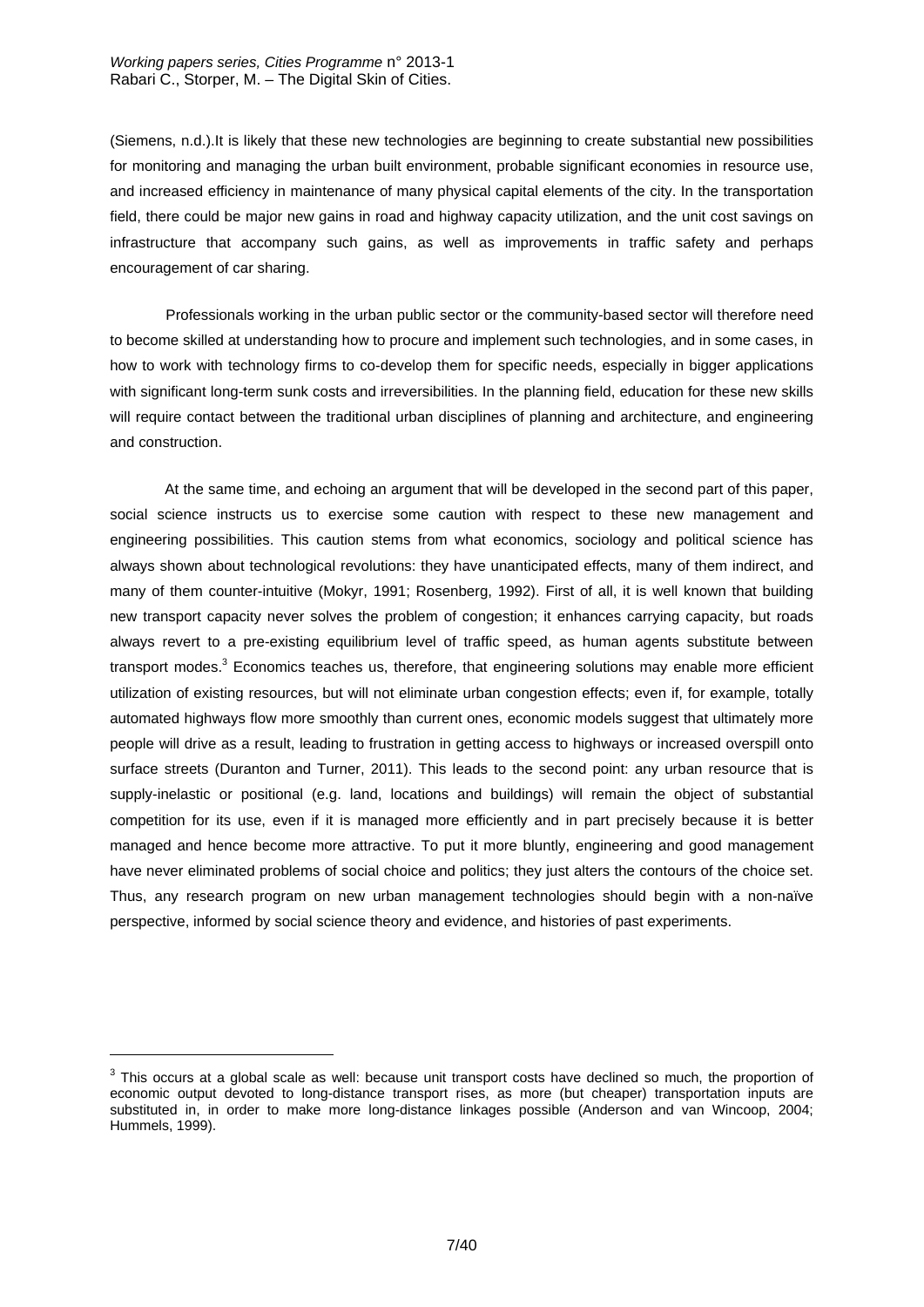## **1.2. Governance and Participation**

-

The information technology revolution has led to very broad claims about how society will be transformed by such technologies, and these claims will crop up in various parts of this paper. It behooves us therefore to introduce them here. The best-known and most complete treatment of these issues can be found in Benkler (2006), in a tantalizingly-entitled book, *The Wealth of Networks.* Summarizing widely-held views in the new technology field, Benkler argues that the IT-laden world is replacing an industrial economy with a "networked information economy;" that this will lead to a major increase in what he calls "non-market production" centered on the creative activity of individuals, not big organizations; that large-scale cooperative efforts based on peer production of information, knowledge and culture will replace hierarchical ways of producing these outputs; that these technologies enhance the ability of liberal, democratic societies to pursue what he calls their core political values of "individual freedom, a more genuinely participative political system, a critical culture, and social justice" (Benkler, 2006: 8).<sup>4</sup>

 In light of this background, we can now consider a second area of putative applications of new ICTs, to the interactions between citizens, organizations and government. There is a dense thicket of normative language and empirical predictions that proponents deploy to describe these applications. They argue that technologies will enable better access to more data resulting in more informed and intensive interactions between citizens (the "principals") and governments (their "agents"). According to the emerging discourse, it may thereby be possible to improve citizen "empowerment and engagement"; to promote "collaboration" (and implicitly, to avoid conflict); to enjoy greater "accountability" and "transparency" in government; and to improve decision-making, governance, and service delivery (cf. Code for America, n.d.; Data.gov, n.d.; Lepeska, 2012; Orzag, 2009; Socrata, 2009). All this terminology is, needless to say, itself very complex and polysemic. We will defer dealing with these normative claims until Part Two of this paper; for the time being, let us just consider the field as it is currently structured.

 The centerpiece of applications to governance and participation is making datasets available for public use: this is what has become known as the "open data" movement. A second element is more interactive: making information available on websites for comment, feedback and deliberation, and then allowing users (such as individuals, firms, or organized groups) to interact with one another, or to interact with public decision-makers (administrative, legislative), either in the form of general public comment and debate (often described as "participation"). For the moment, there seem to be few applications to actual decision-making (i.e. to attaining social choice in the face of heterogeneous preferences, a subject we shall discuss in more depth below). Most of this occurs through interactive websites, linked increasingly to mobile and dedicated applications, in the form of forums and discussions.

 $4$  Benkler does note that there are many impediments to the emergence of these benefits, especially the "new enclosure movement," which he thinks might foreclose access to the new technologies and to information, but the bulk of his book is devoted to the "nature" of these technologies which, in his view, promote decentralized, flatter social hierarchies, critical intelligence, more participation, and greater freedom and justice.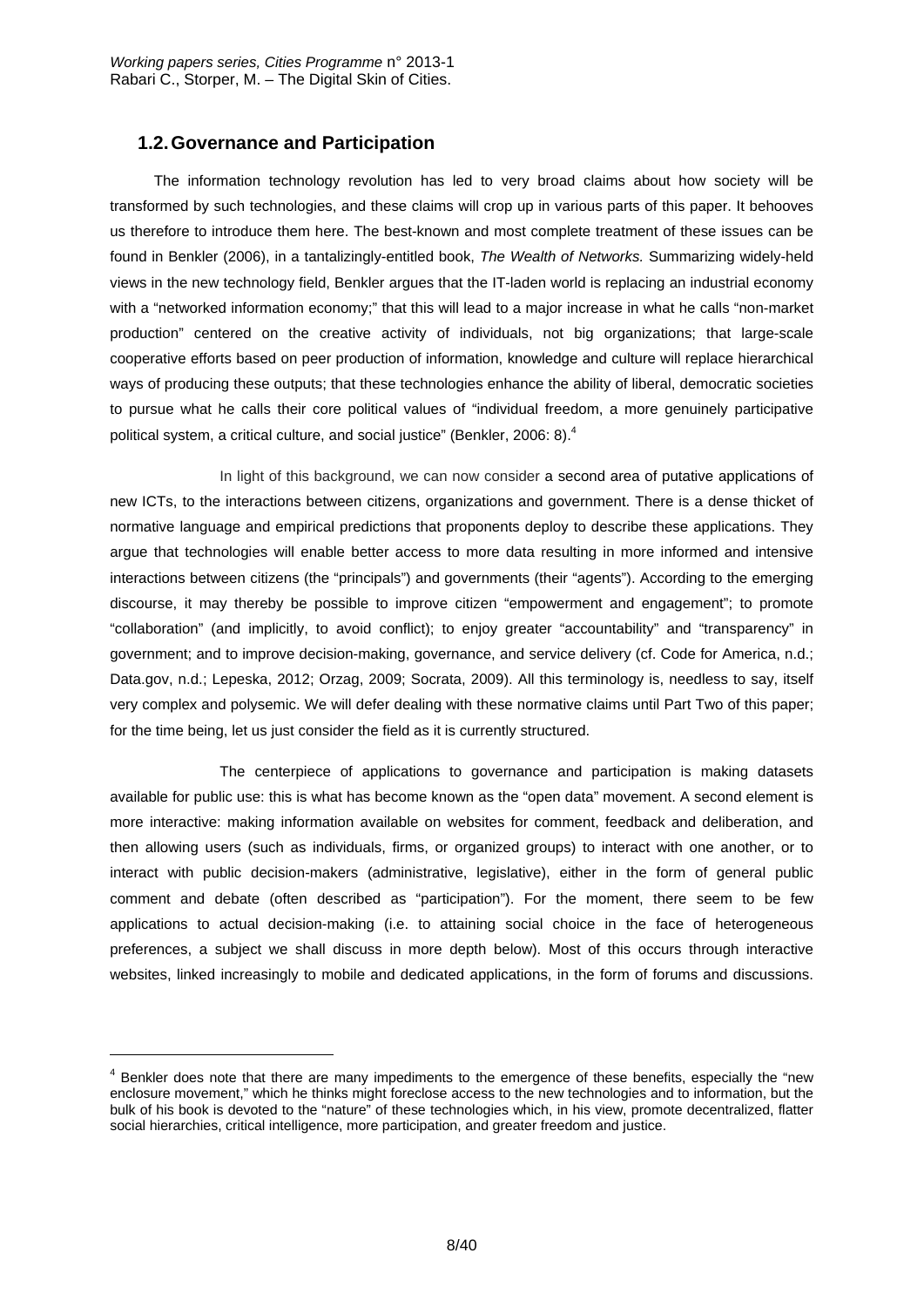*Working papers series, Cities Programme* n° 2013-1 Rabari C., Storper, M. – The Digital Skin of Cities.

GIS platforms and mapping tools are in an early phase of being included in these sites, but it is widely thought that they will become the norm in the near future.

 There are many examples of such initiatives. For example, in December 2009 the administration of President Obama issued Executive Order M-10-06, the "Open Government Directive" (Orzag, 2009). This directive required executive departments and agencies to take affirmative actions to achieve the following goals: publishing Government information online; improving the quality of government information; creating and institutionalizing a culture of open government; and creating an enabling policy framework for open government. Significant outputs of these federal efforts have already resulted. Data.gov, for example, provides descriptions of the Federal datasets (metadata), information about how to access the datasets, and tools that assist in use of government datasets. And in May 2012 the executive branch released an open-source product called the Open Government Platform (OGPL), which contains a data management system and social networking features (Data.gov, n.d.). The idea is that the platform will be available for any government (national or local) to download and deploy, for any developer to build applications on top of, and for any citizen to access. The following figure shows a conceptual model for this field:

## **Open Government Platform (OGPL)**



Source: http://www.opengovplatform.org/features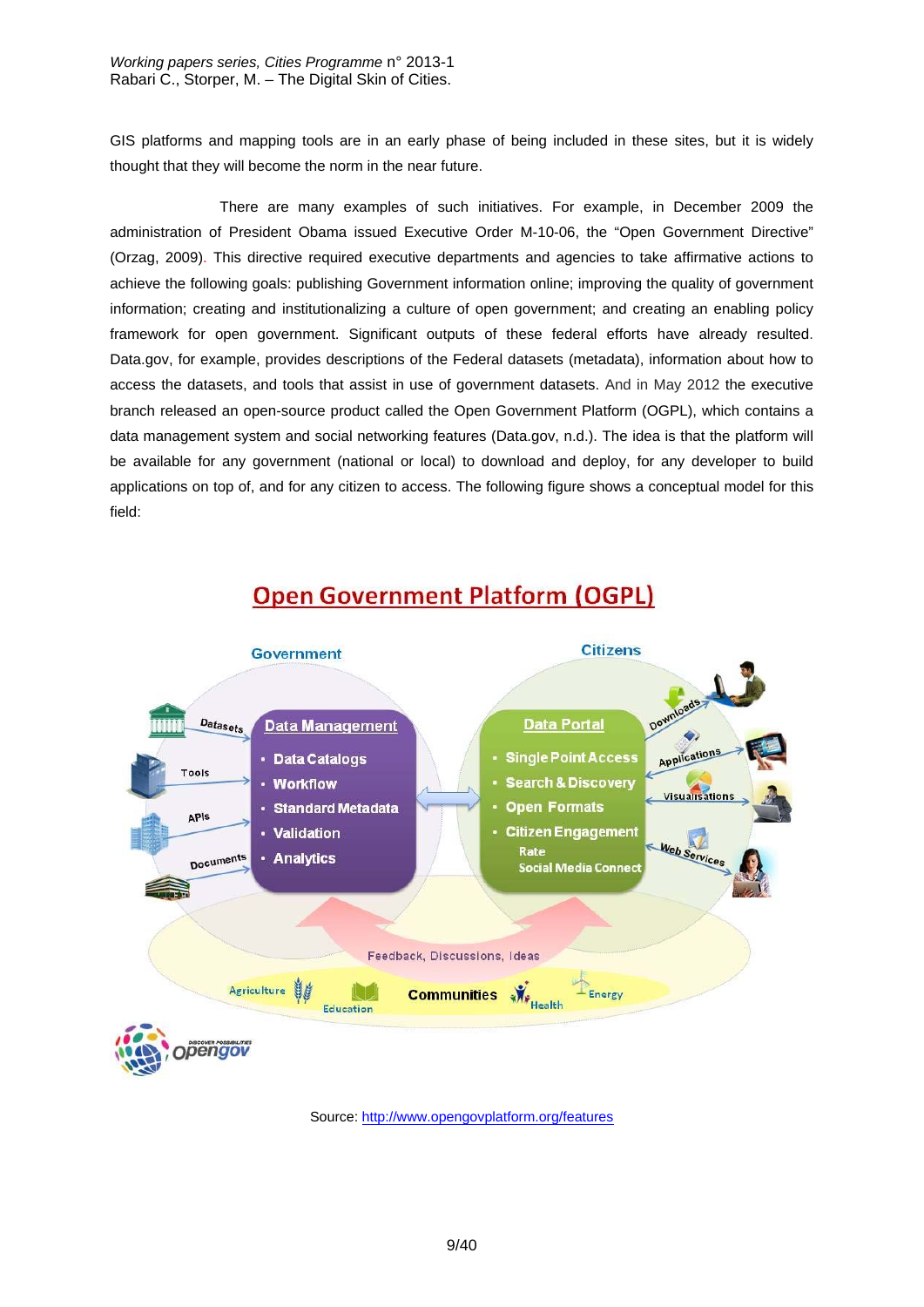#### **Figure 4 - The Open Government Platform**

The United Kingdom has embraced a very similar effort through their Open Government Data initiative and the Government Digital Service unit, as have Canada, France, Norway, Finland, and Brazil.

These government needs often rely on technology packages developed by private sector vendors. For example, *Socrata* is a Seattle-based firm, and a leading developer of Open Data services, *"*a category of cloud-based Web 2.0 solutions that enable federal, state, and local governments to dramatically improve the reach, usability and social utility of their public information assets.*"* (Socrata*,* n.d.). We will quote them at length, because they describe the objectives of the open data industry in general:

The cloud-based Socrata Open Data Platform™ transforms information assets – tabular data, geospatial data, unstructured content and real-time data from government transactional systems – into a consumption-optimized and socially-enriched experience, that is automatically accessible across multiple channels of interaction, to enhance governments' ability to accomplish their mission at a reduced cost … (*Socrata's) "social data solution "combines elements of leading-edge technologies - social networking, cloud computing, data visualization and analytics, mobile and location-based services, internet-scale data serving, and web publishing – into a social, participatory online experience for non-technical audiences (e.g., citizens and consumers), journalists and scientists, policy makers, knowledge workers, and business executives."* (Socrata, n.d.)

In effect, Socrata offers three services. First, they identify and prioritize "*raw data to host online,*  followed by the process of cleaning and transforming the data so that it is accessible by an external *audience.*" Second, they create a "*central repository for government data downloads, combining a directory for finding datasets, a state-of-the-art dataset analysis and visualization capability, community participation and moderation, and an advanced set of sharing and social media features.*" Third, they offer "*tools [to] enable dataset publishers to use web analytics to track civic engagement, as well as clearly identify the most active members of the Social Data Discovery Community.*" (Socrata, 2009; nb: the capitalization style is from the original). Thus far, their customers include the cities of Chicago, Seattle, New York, San Francisco, Baltimore, New Orleans, Austin, as well as the States of Illinois, Oregon, Colorado, Washington, Missouri, Oklahoma, and federal agencies such as Data.gov and Medicare.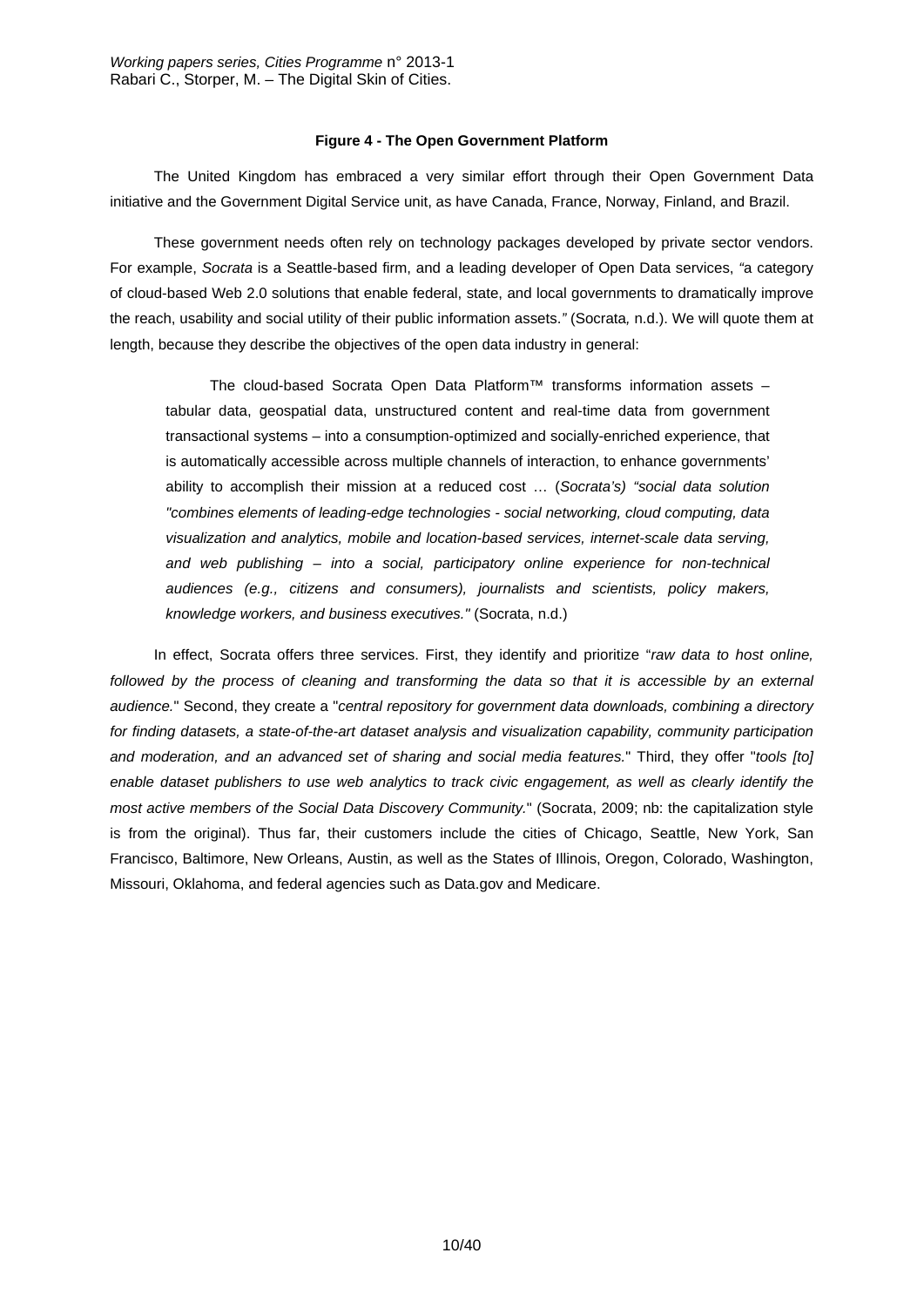## Social Data Discovery Process and Technology Solution



**Figure 5 - Socrata's "Solution".**

 Data.gov and its private sector providers are basically centralized vendors of data and interaction to a variety of publics. But there exist more bottom-up approaches. Code for America is a non-profit organization that calls itself the "Peace Corps for civic-minded geeks." Their mission is to help make governments more "open, connected, lean, and participatory" (Code for America, n.d.). They recruit fellows from the technology industry, and embed them for a year with local governments nationwide to solve civic challenges through customized web platforms.<sup>5</sup> According to the *Wall Street Journal*:

*CfA fellows have designed more than 35 apps, for everything from urban blight to*  school buses. In New Orleans, they coded a system to more accurately sort the backlog of *properties for demolition. In Santa Cruz, Calif., they're streamlining the application process to open a business. The group runs an Accelerator for civic start-ups. Its work presses governments to make information more visible (530 data sets liberated) and helps* 

-

 $5$  This year there are 26 fellows for eight cities, and 550 have applied for the 25 to 30 spots next year.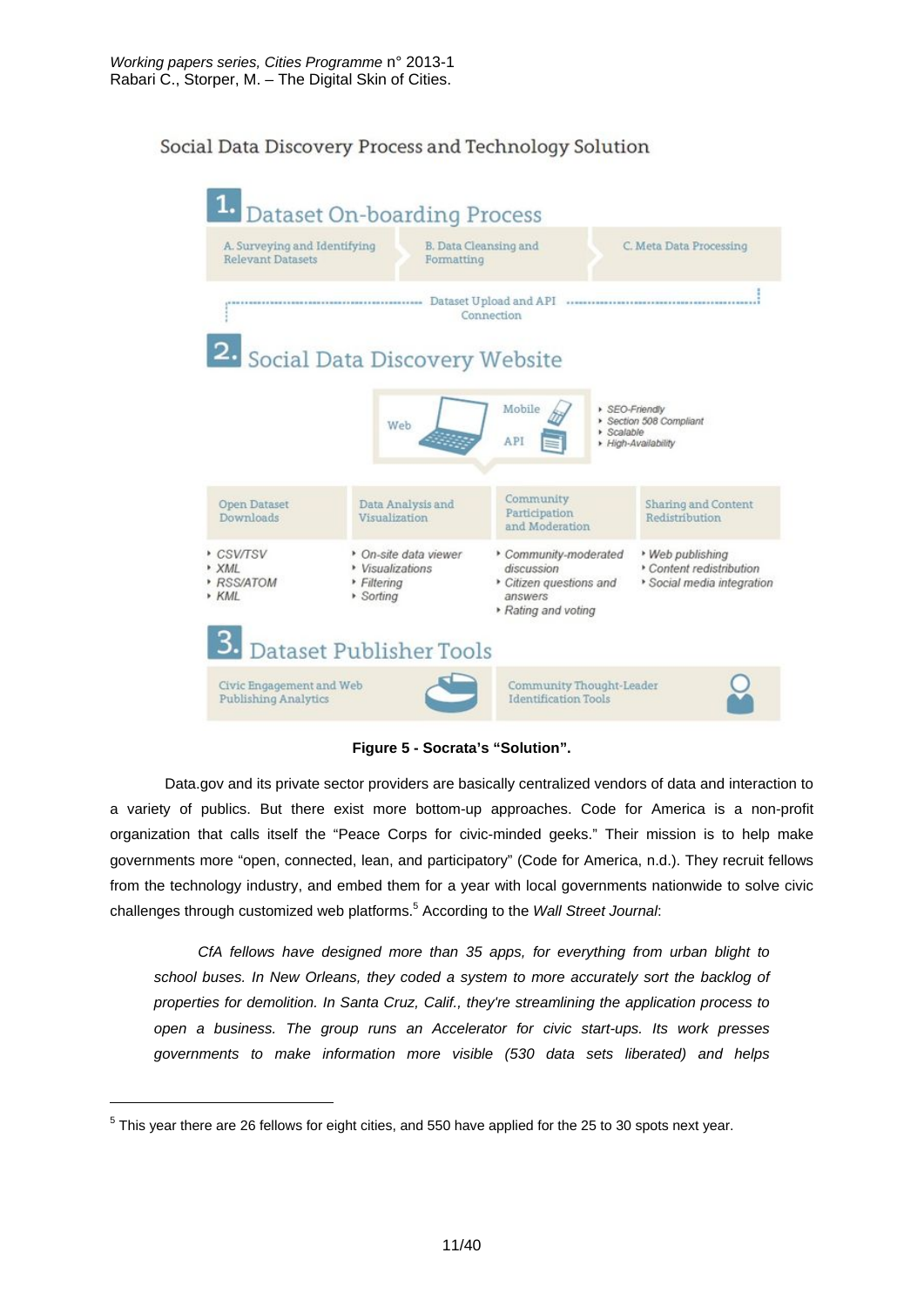*communities to mobilize (write-a-thons with 2,500 people). Textizen, a citizen feedback app built this year, has already been repurposed in three cities.* (Finn, 2012: C12)

Traditional planning consultancies are also becoming providers of interactive city planning services. *OpenPlans* is a non-profit technology organization that builds open-source software with a particular focus on transportation issues and open, participatory city planning. Their goal is to create "better planning outcomes through the intersection of planning, technology, and public participation" (OpenPlans, n.d.). Their transportation services have provided cities with trip-planning, real-time tracking, and analytic tools; while their city planning software provides tools for public input and decision-making. Significant Open Plans initiatives include: *Meeting Matters* - a community-edited directory of public meetings; *Open Block* - a flexible open-source platform for local news gathering; *FixCity* - an application to help agencies 'crowdsource' streetscape improvements, thus inviting the public to suggest, discuss, and vet bike rack locations; and the *Urban Bikeway Design Guide* - city transportation officials share best practices for urban bikeway design (OpenPlans, n.d.).

Returning to more bottom-up approaches, interactive technologies are increasingly being used in the NGO and community-organization sector. These efforts extend the notion of crowd-sourcing and extend it to funding, thus potentially opening up new avenues for creating and funding CBOs in a decentralized way through virtual interaction. A number of examples of this phenomenon can be cited:

- *ioby (In-Our-Backyard this is an environmental nonprofit organization with "a mission to deepen civic engagement in cities by connecting individuals directly to community-led, neighbor-funded environmental projects in their neighborhoods" ;*
- *Citizinvestor a crowd-funding platform for small, local government projects;*
- *Neighborly allows citizens to support major planning projects from cities or civic organizations, often exchanging government perks or tax breaks in exchange for support;*
- *Popularise an online platform that allows citizens to review local development project proposals, submit their own ideas, and indicate their support to see projects built;*
- *Fundrise an investment platform for citizens to invest in local real estate, purchase equity in development proposals, and "build the city you want to live in*." (Lepeska, 2012)

The developments described in this section open up forms of interaction between citizens, firms, organizations and government that were hitherto impossible. Access to data will eliminate some information asymmetries that have historically existed between experts and non-experts, elites and non-elites. Use of visualization and mapping tools will enhance the ability to present meaningful and more complex social choice possibilities to decision-makers and citizenry. Interaction tools may reduce political transaction costs facing the community and non-profit sectors, as well as traditional lobbies or interest groups.

 Will these changes allow cities to be "better" governed? What is the measure of "better" in this context? Will problems of social choice (conflict) be attenuated through more interaction, or will conflicts merely become clearer? Will new asymmetries in understanding the world emerge, or will technology act as a great leveler of understanding, given that "knowledge" and "information" are not identical? How far can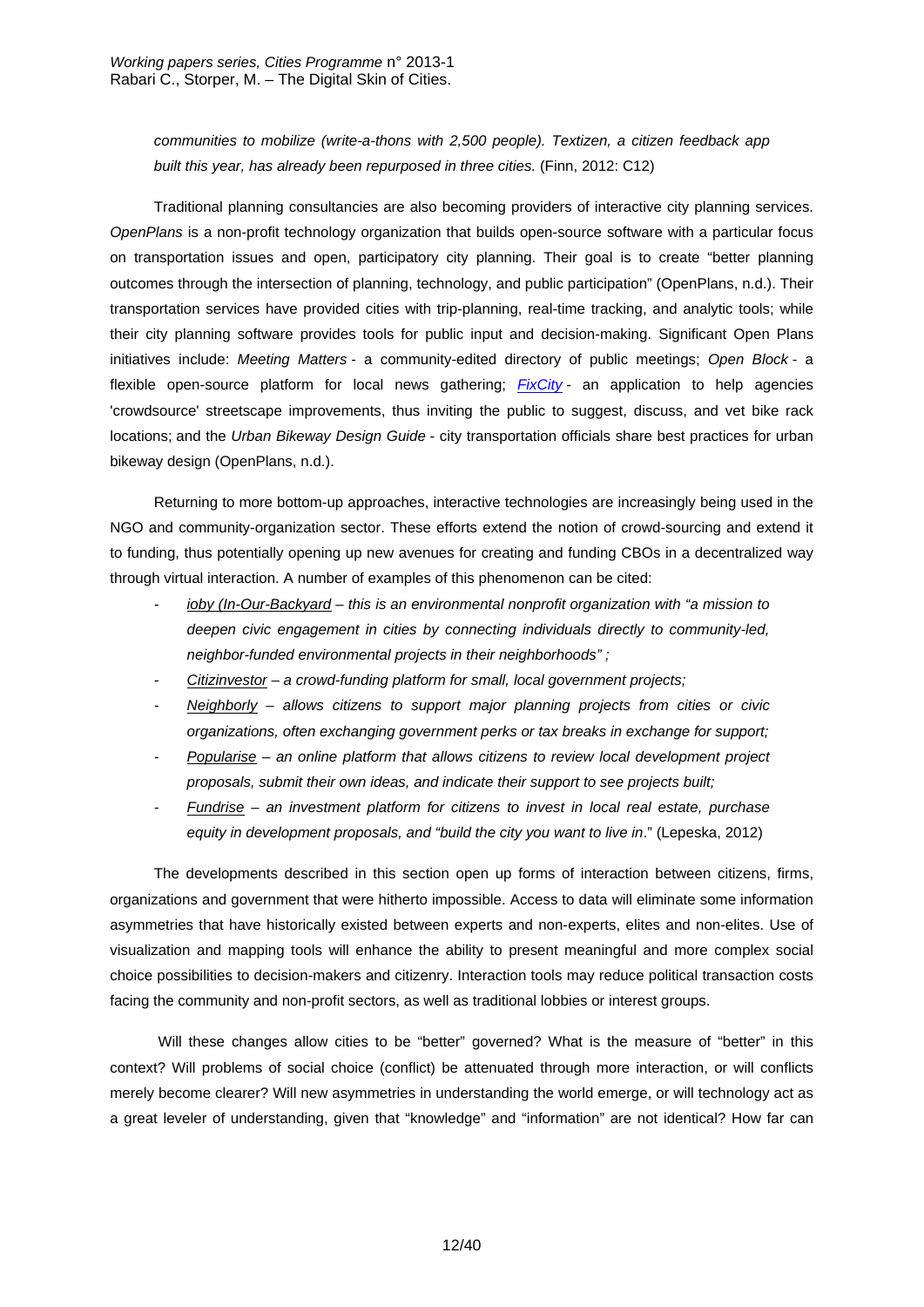crowd-sourcing and crowd-funding overcome significant inequalities of access to organization and relations that now characterize politics and hence governance in our cities?

At the present time, we do not really know much about the nature and magnitude of these effects. Therefore, as academia becomes involved in this field from social science and public affairs vantage points, it will not be enough to teach urban professionals how to "do" all of these things, and to assume that we know what their consequences will be. In-depth theoretical reflection and empirical research on all these issues will be required to understand their potentials and their limits and hence, what stance teaching programs should take in relation to them.

### **1.3. Human Interaction Systems**

As noted, new technologies provide inputs from embedded sensors, mobile devices, and databases that enable mapping and locating. Taken together, they allow a digital representation of the city (visually in the form of maps and images; informationally in the form of lists, recommendations, tags, and categories of what exists in the urban environment). In some ways, we are coming to choose what to do, where, when, and with whom, on the basis of this new digital representation. Is it complementing the old way, which was based on human relationships and a substantial role for traditional, customary and interpersonal knowledge, or is it substituting new choice tools and criteria for the old ways? What are the potential consequences of such a change? It should be remembered here that agents in cities have always mixed information from their direct experience with the environment and that which is derived from their membership in wider social networks that are not spatially-bounded, and that this has always generated a mixture of sharing with those around us and of parallel realities in the same space. But it is possible that the new technologies will lead urban society over a threshold never before attained in this regard; the current generation is the first to have grown up entirely in the age of the internet. These "digital natives" are thus coming of age with a larger dose of information derived from the information technology world, and channeled to them through the platforms of major firms such as Google, Facebook, Yelp, Twitter and others, and hence structured by their algorithms, presentation styles and search channels.

An illustrative example of where we may be headed beyond the current standardized search format is a product called "CitySense," developed by Sense Networks. This product offers "real-time nightlife discovery and social navigation." From their site:

*CitySense evolved searching to sensing. It passively "senses" the most popular places based on actual real-time activity and displays a live heat map. The application intelligently leverages the inherent wisdom of crowds without any change in existing user behavior, in order to navigate people to the hottest spots in a city. And it's not dependent on having a critical mass of users on the system. Sense Networks built a unique back-end infrastructure that processes years of data encompassing billions of points of positioning data. Created on the MacroSense platform, CitySense leverages this historical data analysis to normalize live location data originating from tens of thousands of devices and users moving throughout a given city.* (CitySense, n.d.)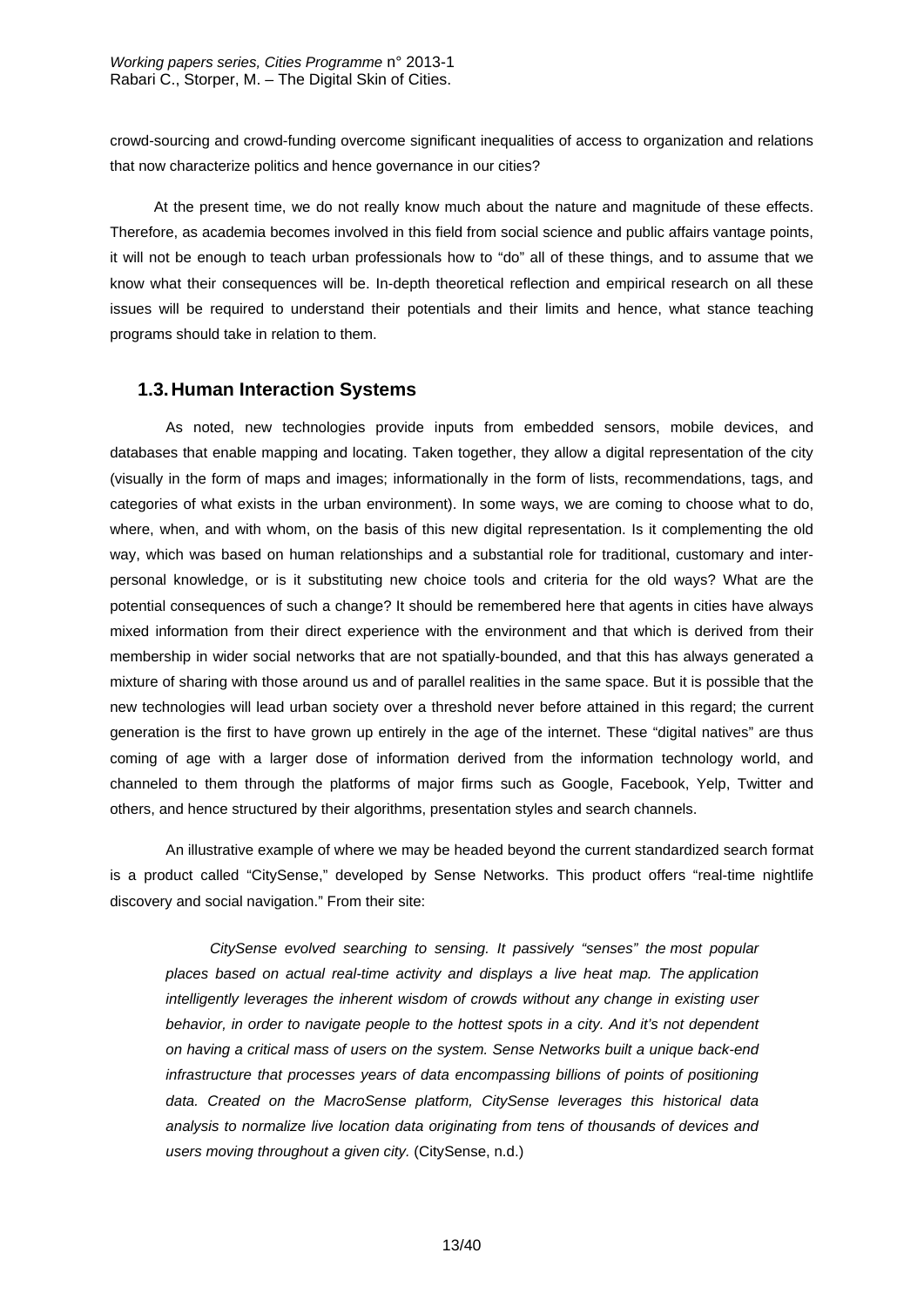The SENSEable City Laboratory at the Massachusetts Institute of Technology seems to be the most advanced academic effort devoted to promoting the "real-time city" of "crowd-sensing, actuation, data analysis, and computation" (Nabian and Robinson, 2011). The lab has been active for about eight years and has completed many projects, often in partnership with the private sector and cities. Representative areas of focus include: participatory sensing, urban mobility, open source architecture, and pervasive urban computing.

These developments can be expected to alter our experience of the city by augmenting, annotating, indexing, and filtering 'reality," much in the same way that the Google page algorithm influences the use of information. Imagine that such information about the local – hitherto subject to significant entry barriers (for the locals, the initiated, those with good interpersonal networks) – is now increasingly available to different sets of actors and over wider spaces and with different rules of access. One obvious example is information about property quality and value; in many areas, customary knowledge about neighborhoods has been necessary in order to make good investment decisions. Only a few, highly exposed (generally central city) areas, have offered truly cosmopolitan knowledge of their local quality to the entire world (e.g. downtown Manhattan, central London, and so on). But what if that became the norm? Local real estate agents would perhaps disappear or have their roles (and their economic monopoly power) redefined; demand curves for land in many cities in the world would be merged together and dramatically reshaped. A host of other effects on how prices are formed for services, land, and locations in cities might arise, with major implications for zoning, management, housing policy and local planning.

The economic effects would involve creating new markets and effectively destroying certain preexisting ones (for example, as paid intermediaries are no longer required, much in the same way that local travel agents disappeared through "disintermediation"). The sociological effects would involve reconfiguring the boundaries of community knowledge, as the hitherto customary becomes formalized and extracted from its traditional spatial and social contexts.<sup>6</sup> In the example of the real estate industry, a potentially revolutionary change in the matching of urban supplies of land and services and the demand for them may be underway, expressed in the terms dis-intermediation, de-contextualization and digital ranking and recontextualization. These processes and their effects should become the focus of a significant research effort in planning and associated social sciences.

## **1.4. Big Data and analytics: a new science of human interactions?**

-

*The Economist* magazine writes in its October 27<sup>th</sup>, 2012 issue that "cities are turning into vast data factories" (p.14) and that the "physical and digital world are becoming increasingly intertwined." They are

 $6$  We develop this idea of a contrast between traditional territorially-rooted context and spatially-distributed context in Storper (2009)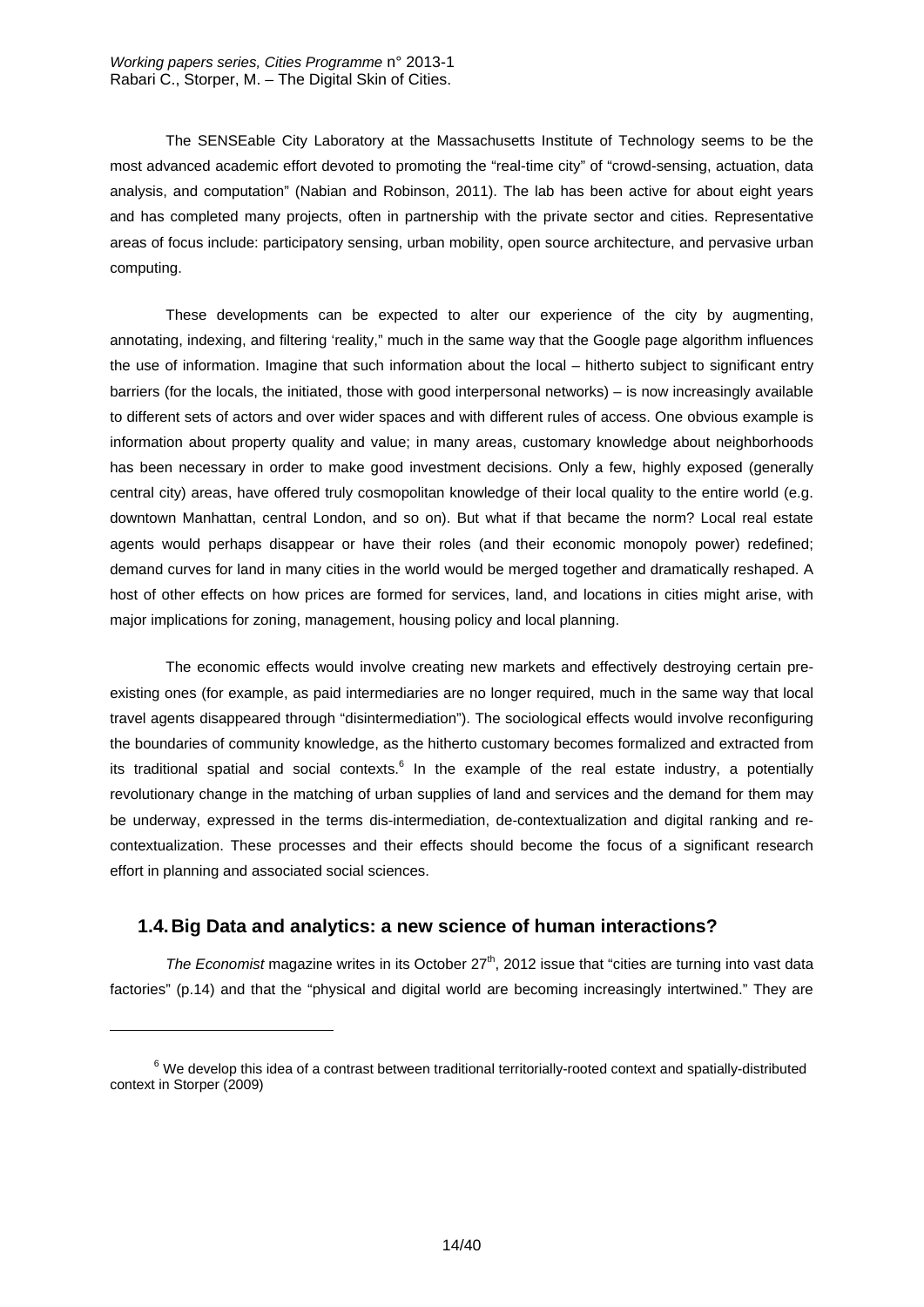referring to the advent of the "Big Data" era. Big Data is the term assigned to the large, complex streams of data generated by a ubiquitously sensored, connected, and digitized way of life. Big data is, essentially, everything captured or recorded digitally by modern information and communications technologies such as networked sensors, "smart" objects and devices, the web and social media. It can take the form of text, web data, tweets, sensor data, audio, video, click streams, log files and more and could encompass everything including banking data, social network chatter, traffic flow sensors, mobile phone GPS trails, and smart energy meters (Eaton et al, 2012). The superlatives abound, and even if they consist of a certain hyperbole, nonetheless capture a real trend. Thus, more than 30 million networked sensor nodes are now present in the transportation, automotive, industrial, utilities, and retail sectors. The number of these sensors is increasing at a rate of more than 30 percent a year (Manyika et al, 2011). According to IBM, 2.5 quintillion bytes of data are created every day and 90 percent of the data that now exists has been created in the last two years alone (IBM, n.d.). McKinsey Corporation predicts 40% projected growth in global data generated *per year* (Manyika et al, 2011.) There are currently 10 billion connected consumer devices, and there are projections this may rise to as many as 50 billion by 2020 (Ericsson, 2011). Thirty billion pieces of content are shared on Facebook every month (Manyika et al, 2011). A global telecommunications company, for example, collects billions of detailed call records per day from 120 different systems and stores each for at least nine months. An oil exploration company analyzes terabytes of geologic data, and stock exchanges process millions of transactions per minute (Schroeck et al, 2012). Taken together these components produce the "digital breadcrumbs" or "digital exhaust" of the modern age.

 These breadcrumbs can only be reconstructed into a loaf of bread, however, by some kind of forensic method. This starts with identifying the clues, essentially by categorizing the crumbs, much in the same way that modern statistics was invented through standardization of categories (Stigler, 1992).. New analytics enable "sense" to be made, or thought to be made, through inductive analysis at a scale never before possible, due to limitations on computing power. Many of the first big data concepts and methods were pioneered by private-sector technology companies such as Google, Facebook, Amazon, IBM, Yahoo, and Twitter. These companies found themselves sitting on enormous quantities of data, which they needed to analyze in order to refine their recommendation, advertising, and search engines. For these firms, "big data" refers to "datasets whose size is beyond the ability of typical database software tools to capture, store, manage, and analyze" (Menychtas et al, 2011). The novelty of Big Data is not only due to the quantity of input (significantly greater than in the past), but the way it is analyzed. The modern scientific revolution is heavily hypothetico-deductive in method, driven by an incremental process of falsification of previous hypotheses and leading to deductive, structured approaches to information.

The use of abundant computing power to tack back in an inductive direction -- "seeing what the data say" in any direction or possible pattern – is different from the way most science has been done in the past several hundred years. It leads some in the technology industry to declare, with considerable hubris, that we are on the verge of being able to see relationships that are obscured by deductive epistemology, and thereby liberating humanity to reach a new level of depth and completeness in its understanding of the vastly complex puzzle of human social life. In extreme versions, these visions take the form of the futuristic "singularity" theory that has many adherents in Silicon Valley, the notion that we will soon be able to upload all of human experience into the world's computing system and see what emerges out of it in terms of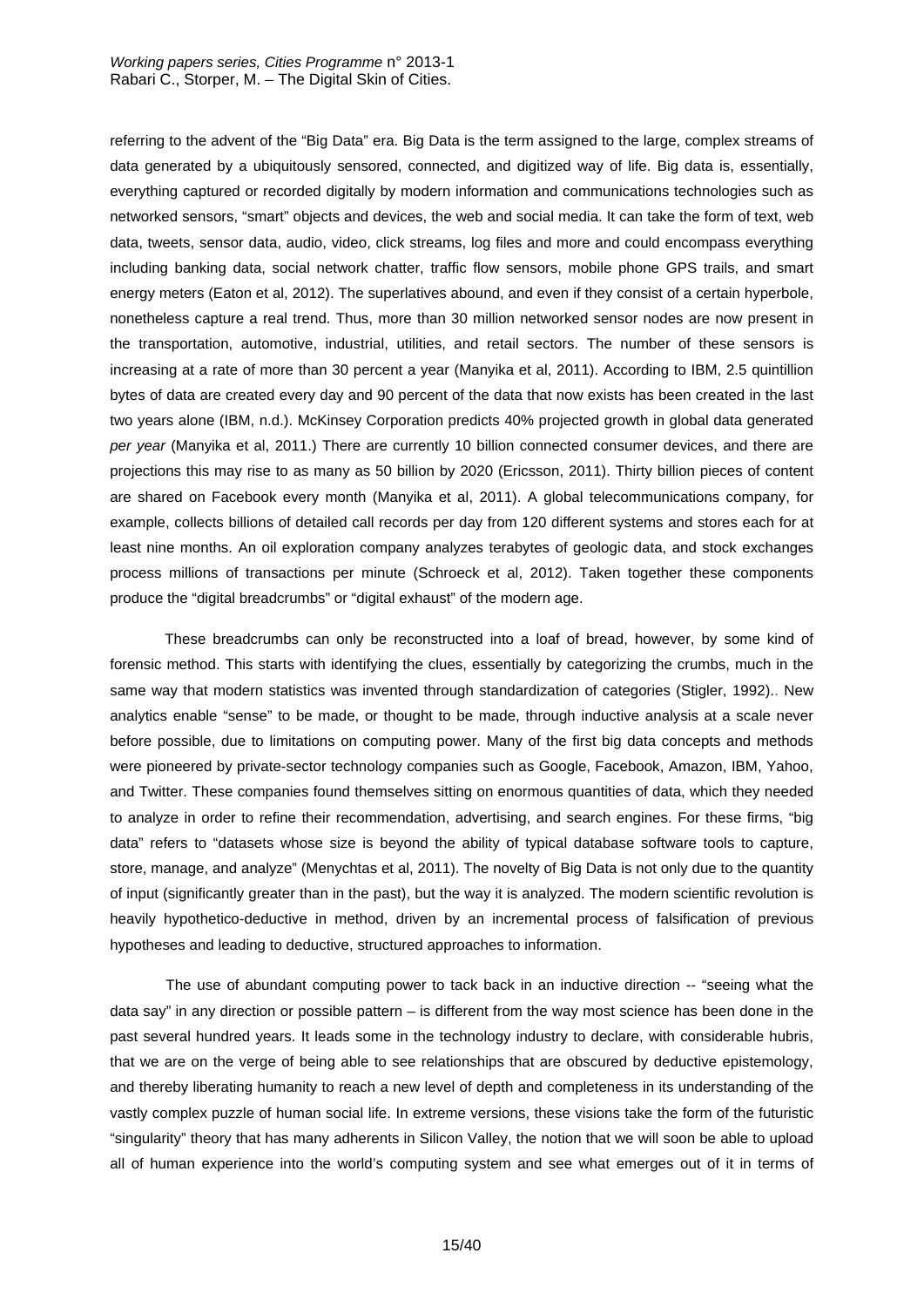patterns, categories, interactions and structures that we have never before been able to see, much less conceptualize (Vinge, 1993; Kurzweil, 2005).

Short of this comprehensive vision, there is considerable agreement that Big Data is arriving and may be the biggest harvest of the sensored, networked world made possible by the new technologies. Cesar Hidalgo of the MIT Media Lab and Harvard's Center for International Development, says big data must meet three criteria: it should be big in size, encompassing millions of people or entities; it should be high in spatial, temporal, and typological resolution (as in, not just averages); and finally big data should be big in scope and assist in understanding things about the world (Hidalgo, 2012). The core promise of big data is that through analysis unseen patterns will be revealed, producing knowledge, increasing operational efficiencies, creating value, and improving decision-making. In a more critical spirit, Danah Boyd, of Microsoft Research, MIT, and NYU, identifies big data as a "socio-technical" phenomenon, with cultural, technological, and scholarly components.

*(1) Technology: maximizing computation power and algorithmic accuracy togather, analyze, link, and compare large data sets.* 

*(2) Analysis: drawing on large data sets to identify patterns in order to make economic, social, technical, and legal claims.* 

*(3) Mythology: the widespread belief that large data sets offer a higher form of intelligence and knowledge that can generate insights that were previously impossible, with the aura of truth, objectivity, and accuracy*. (Boyd, 2012: 663)

Though in its infancy, the field is developing rapidly. Google, for example, just released a big-data analytics infrastructure product called "BigQuery," which is able to run inquiries over trillion*-*row database tables within seconds, scaling to thousands of computers and petabytes of data (Melnik et al, 2010). And unlike past services which were designed for programmers, this new service runs through a command-line interface – so even non-technical individuals can essentially "ask" the service a question by running a simple query. Google states the service can be utilized in the following kinds of scenarios:

- *Customized, real-time reporting on hundreds of millions of sales transactions to understand changes in demand;*
- *Segmentation analysis on millions of customers to identify discreet cohorts for targeted marketing;*
- *Monitoring dashboards for operations management;*

-

*- Combining diverse business data to discover previously-unknown correlations.* (Google, 2012)

Google promotes the service by arguing that it allows businesses to glean "insights from big data in seconds rather than hours".<sup>7</sup>

 $<sup>7</sup>$  The scientific community has also produced some interesting results through the use of Big Data. In a</sup> 2009 *Science* article, "Distilling Free-Form Natural Laws from Experimental Data"<sup>7</sup> , Cornell researchers Michael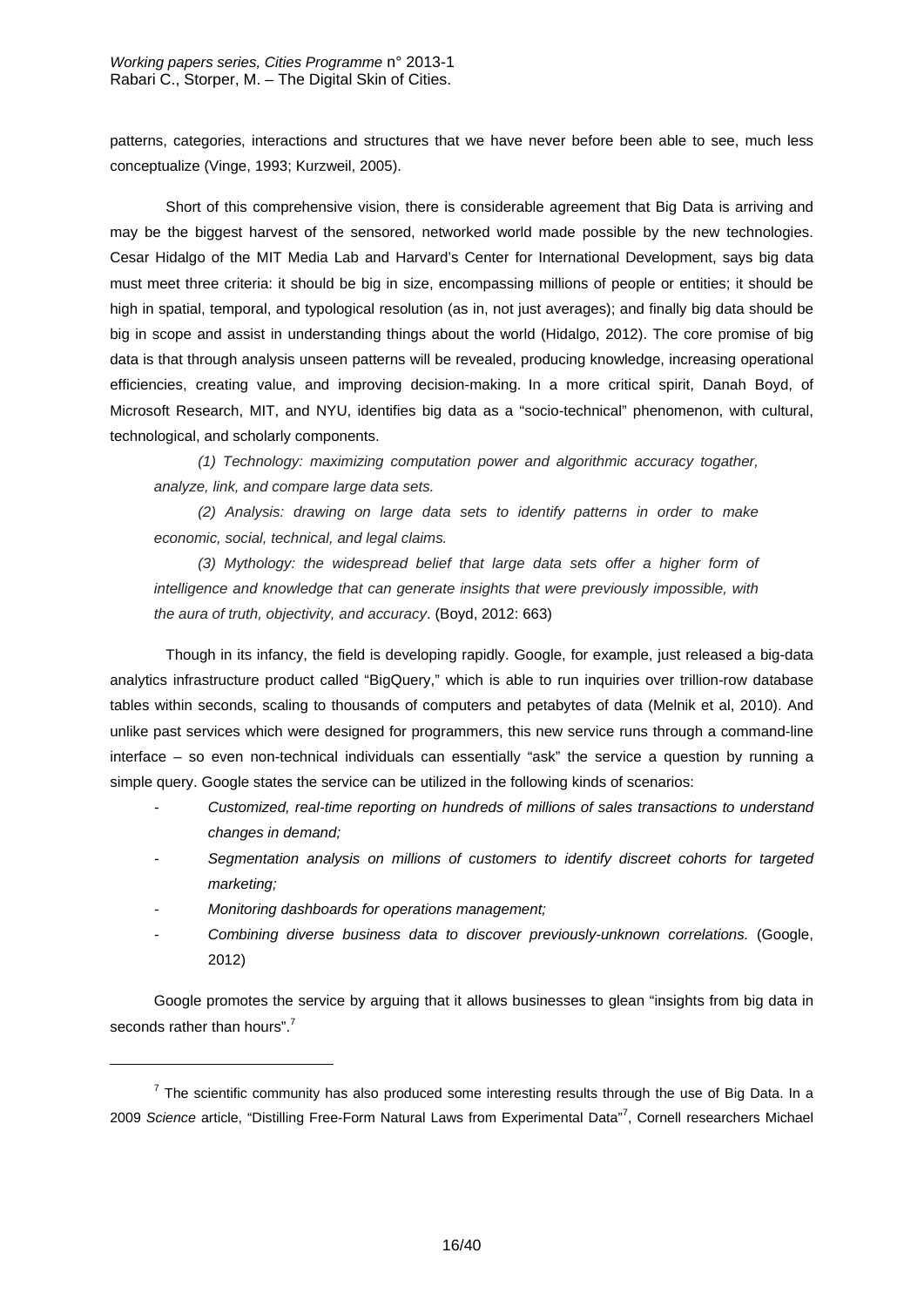-

 Social scientists, though less hyperbolic than Google, nonetheless share some of Silicon Valley's conviction that a fundamental new era in analysis is arriving. In 2009 a cross-section of prominent researchers laid out an agenda for what they labeled "Computational Social Science" in *Science* magazine. Noting just how much information our digital, 'networked' lives produce, the researchers stated their belief that "digital traces… can be compiled into comprehensive pictures of both individual and group behavior, with the potential to transform our understanding of our lives, organizations, and societies" (Lazer et al, 2009). Albert-laslo Barabasi, complex network scientist at Northeastern University, notes that there is so much data recording occurring now that residents of globalized, cosmopolitan cities could have "much of their life, almost in minute resolution… reconstructed from the many data streams [they] leave around [them]" (Barabasi, 2012). This is a particularly ambitious version of Singularity-type theories, because it involves not just aggregating all social patterns, but simultaneously disaggregating at the level of agents.

 This can be stated another way. Much empirical social science to date is limited not only by the quantity of data available, but by the fact that it is typically reported in aggregations that eliminate much of the agent-level heterogeneity of human social life, as well as by the pre-existing categories we impose upon it when we gather it in a "top down manner." According to the new optimists, these problems are being overcome, and the new inductivism (mentioned above) ties it all together in a way that could generate radically improved insights into the nature of human social life; the Big Data community believes we now have on our hands a new tool on par with the introduction of the microscope, and this tool will reveal a completely new way of understanding individuals – their actions, choices, and behaviors – and our social systems. As a result, they argue, Big Data could allow us to design better institutions, and perhaps eventually control the feedbacks to our social and economic systems.<sup>8</sup>

Schmidt and Hod Lipson showed how machine-learning algorithms could be used to "*identify and document analytical laws that underlie physical phenomenon" in nature. Or, as one observer framed it, the experiment was designed to answer the question: "[C]an we algorithmically extract models to fit our data?*" (Voytek, 2012).

The Cornell team observed the dynamics of a double-pendulum and a double-harmonic oscillator using sophisticated motion-tracking technology, and through the use of algorithmic computational search was able to detect "*nonlinear energy conservation laws, Newtonian force laws, geometric invariants, and system manifolds in various synthetic and physically implemented systems without prior knowledge about physics, kinematics, or geometry*".

The researchers proposed a principle of nontriviality, explaining what made the correlations found within the data important and insightful to system dynamics. They continued: "[*the algorithm's] discovery rate accelerated as laws found for simpler systems were used to bootstrap explanations for more complex systems, gradually uncovering the 'alphabet' used to describe those systems*." (Schmidt and Lipson, 2009)

<sup>&</sup>lt;sup>8</sup> "If you could see everybody in the world all the time, where they were, what they were doing, who they spent *time with, then you could create an entirely different world. You could engineer transportation, energy, and health systems that would be dramatically better. It's this history of thinking about signals and people together, and how people work via these computer systems, and what data about human behavior can do, that led me to the realization that we're at a phase transition. We are moving from the reasoning of the enlightenment about classes*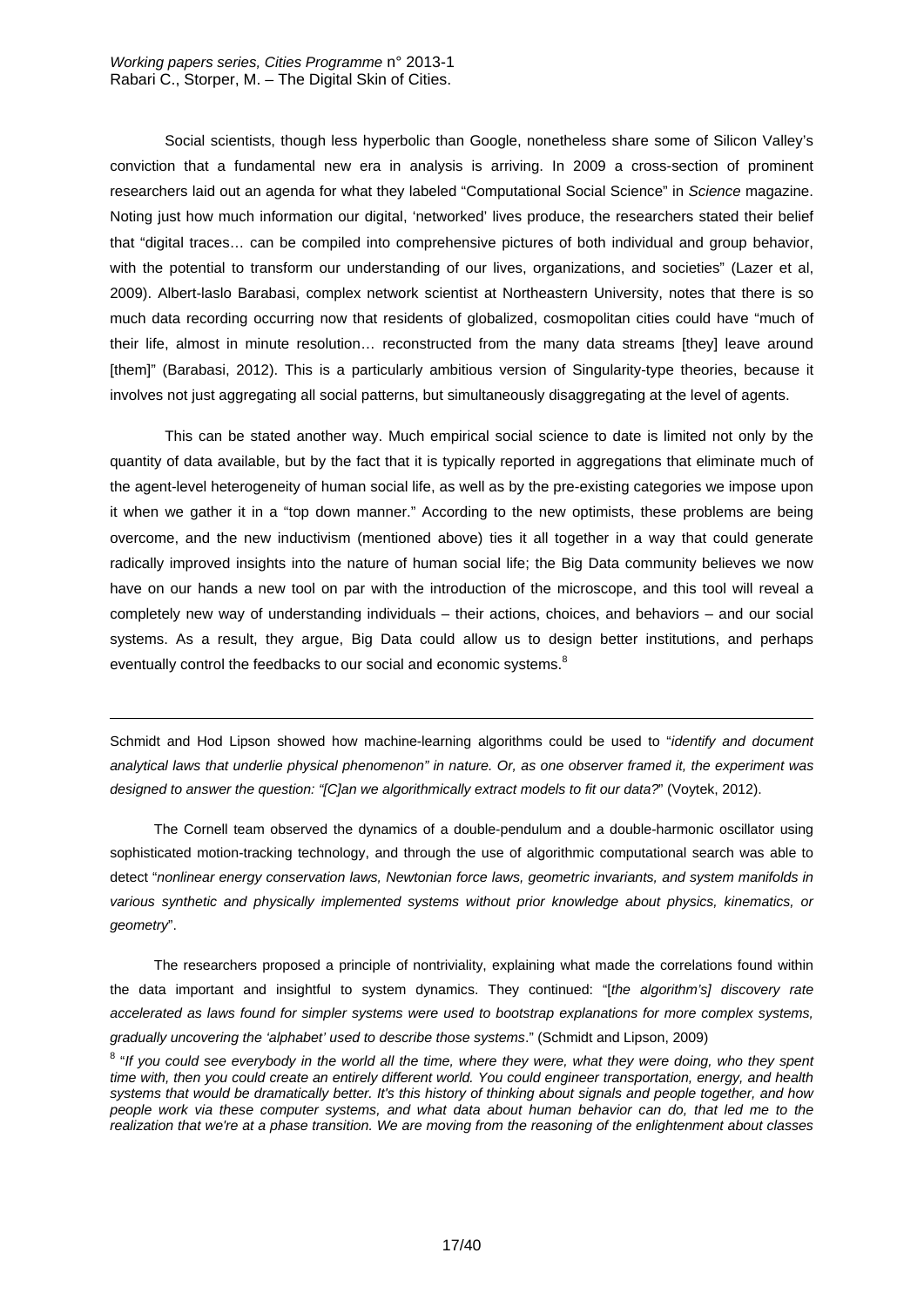#### **1.4.1. Big data and a "New Science of Cities?"**

 Cities are the ultimate complex and noisy human system. Big Data are thus being proposed as an important new source of insights into the management, governance, and experience of urban life: travel patterns and transportation systems, resource distribution and operations, crime and emergency management. MIT researchers Nashid Nabian and Carlo Ratti imagine Big Data as part of the "conversation" between cities and their residents:

*People play key roles in this system as agents of sensing, regulation, and actuation. In terms of sensing, they voluntarily and involuntarily leave digital traces on various networks deployed over space. The network records every time a credit card is used, a text message or an email is sent, a Google query is submitted, a phone call is made, a Facebook profile is updated, a photo is tagged on Flickr, or a purchase is made in an online store. Once the datasets are attached to physical space, landscapes are transformed into new info-scapes. In turn, these info-scapes provide citizens with a better knowledge of their environment, and allow them to make more informed decisions. Indeed, this seems to be the most promising characteristic of the city of the future, which becomes "smart" through the collaborative activity of the sentient, self-reporting agents who are its citizens.* (Nabian and Ratti, 2011: 20)

As noted above, the rise of Big Data is generating yet another wave of speculation about transformation of social science, with the utopian dream of a comprehensive science of human behavior and society. This has a direct parallel in urban studies. Beyond the basic optimization of decision-making and management, there is renewed enthusiasm for an inductive, comprehensive empirical "science" of cities. Luis Bettencourt and Geoffrey West led the charge in a 2007 article entitled "Growth, Innovation, Scaling, and the Pace of Life in Cities". They revived the classical theme of the controversial rank-size rule (Zipf, 1949), presenting a new and improved version of the mathematical notion of "power laws" applied to the pattern of urbanization. Their urban growth equation purports to show that "the social organization and dynamics relating urbanization to economic development and knowledge creation, among other social activities, are very general and appear as nontrivial quantitative regularities common to all cities, across urban systems" (Bettencourt et al, 2007). The article was treated as highly problematic by many in the profession (Lehrer, 2010), just like its forebear in the rank-size rule. The rank-size rule is a (debatable) statistical regularity in search of a theory of human behavior and social organization; to put it more bluntly, it is a "what" without a plausible "why" that can be tested and evaluated. Big Data will undoubtedly give rise, inductively, to many observable statistical regularities; the question will be whether social science can make any sense of them in terms of human social behavior, or whether these regularities can at least suggest

-

*and about markets to fine grain understanding of individual interactions and systems built on fine grain data sharing."* (Pentland, 2012).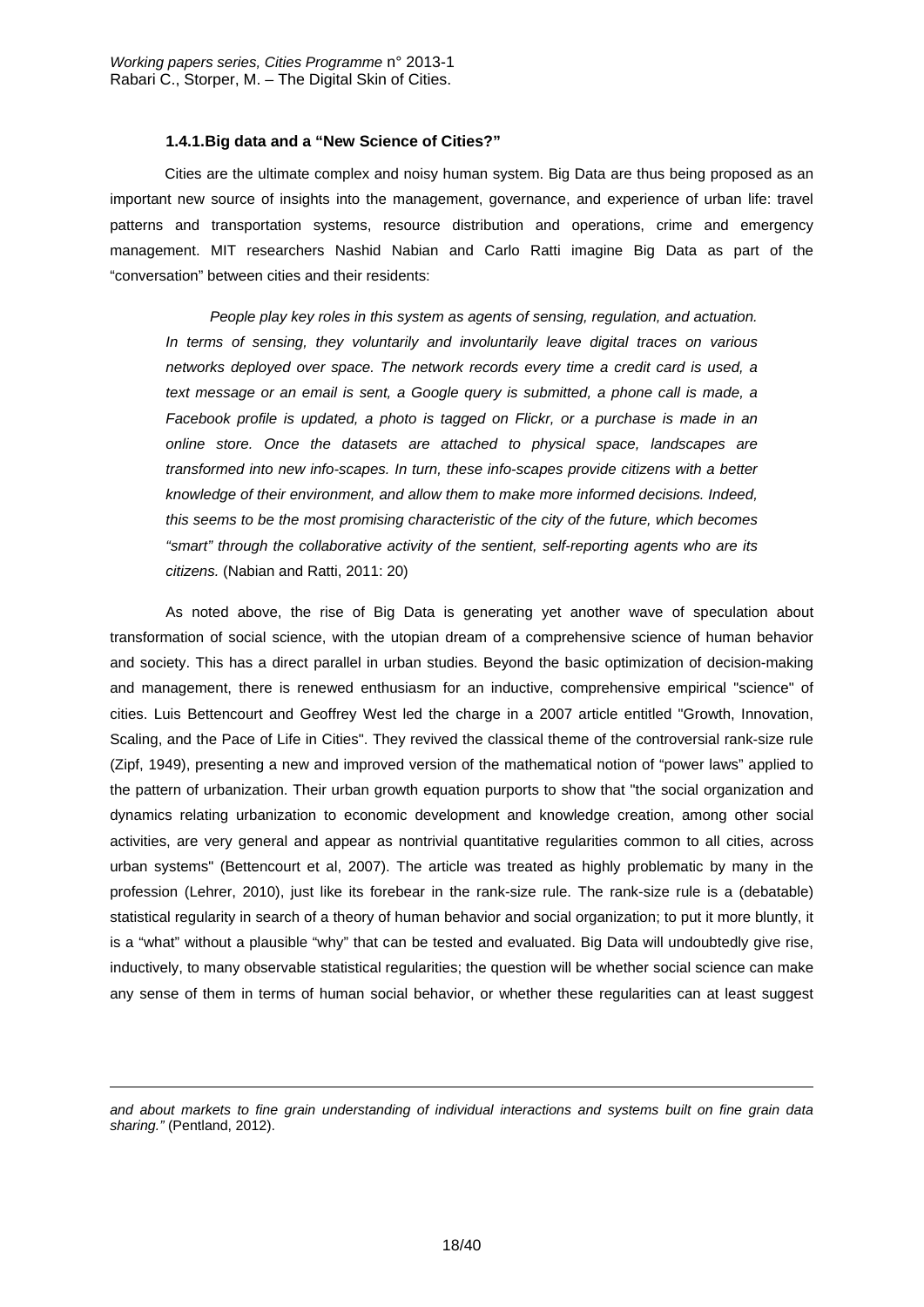new features of human behavior to that will increase understanding of the causes of such behavior and how they aggregate and interact to shape human social life and its trajectory over time and space. $^9$ 

 The advent of big urban and regional data calls for engagement by urban researchers. There are already several university-based research programs that are positioning themselves to develop expertise in the manipulation and processing of big urban data; it seems probable that scholars interested in cities and urbanization, will need to develop this practical skill, much in the same way that has GIS been institutionalized as a technique for analyzing and representing urban data. Professionally-oriented programs will need to respond to demand, in the policy and practice worlds, for graduates who have a feel for big data and the techniques for analyzing it.

 But behind the rush to develop such practical skills, urban theory and research has a rich opportunity, and we would argue an obligation, to engage with the epistemological and social science issues alluded to above. An analogy to the GIS revolution may be helpful here. GIS has indeed proved to be very helpful in representing data and peering into them; it has not, however, revolutionized our explanations of the urbanization process nor has it led to a new era of transparency in explaining policies, their costs, their consequences or their opportunity costs. A major new research agenda that confronts Big Data with substantive issues of causality and explanation in the field of urban studies deserves to be on the agenda.

## **2. THE SHAPING OF A TECHNOLOGICAL REVOLUTION: A CRITICAL EXPLORATION OF THE DIGITAL SKIN**

 It is perhaps among the most basic impulses of the human species to try to master, manipulate and alter nature, that is, to create technology (*techne, praxis, poesis).* This impulse is reflected in the earliest archeological finds of cave-dwelling and nomadic societies, and the production of technology has followed a largely upward arc ever since then. It follows that technology does not spring directly from laws of nature, but rather from the intersection of the state of humanity's knowledge of how nature works, in combination with the mobilization of resources and definition of priorities for how to exploit scientific discoveries and to organize them into technologies and then how socio-technical systems structure and diffuse the use of technologies in human society.

 There is considerable debate within the history of science as to how much our understanding of nature ("science") is dictated by some external, objective reality of the world, and how much is filtered or "constructed" by human epistemology. That is a debate we shall not enter here. Less controversial is the

-

<sup>&</sup>lt;sup>9</sup> One of the strongest statistical correlations in the study of economic development, for example, is that per capita income increases with distance from the equator up to about the 55 degrees latitude. Does this mean, as some have suggested, that tropicality is inimical to development? How, then, to explain Singapore today, or the fact that per capita income in India was superior to that of Western Europe in 1700?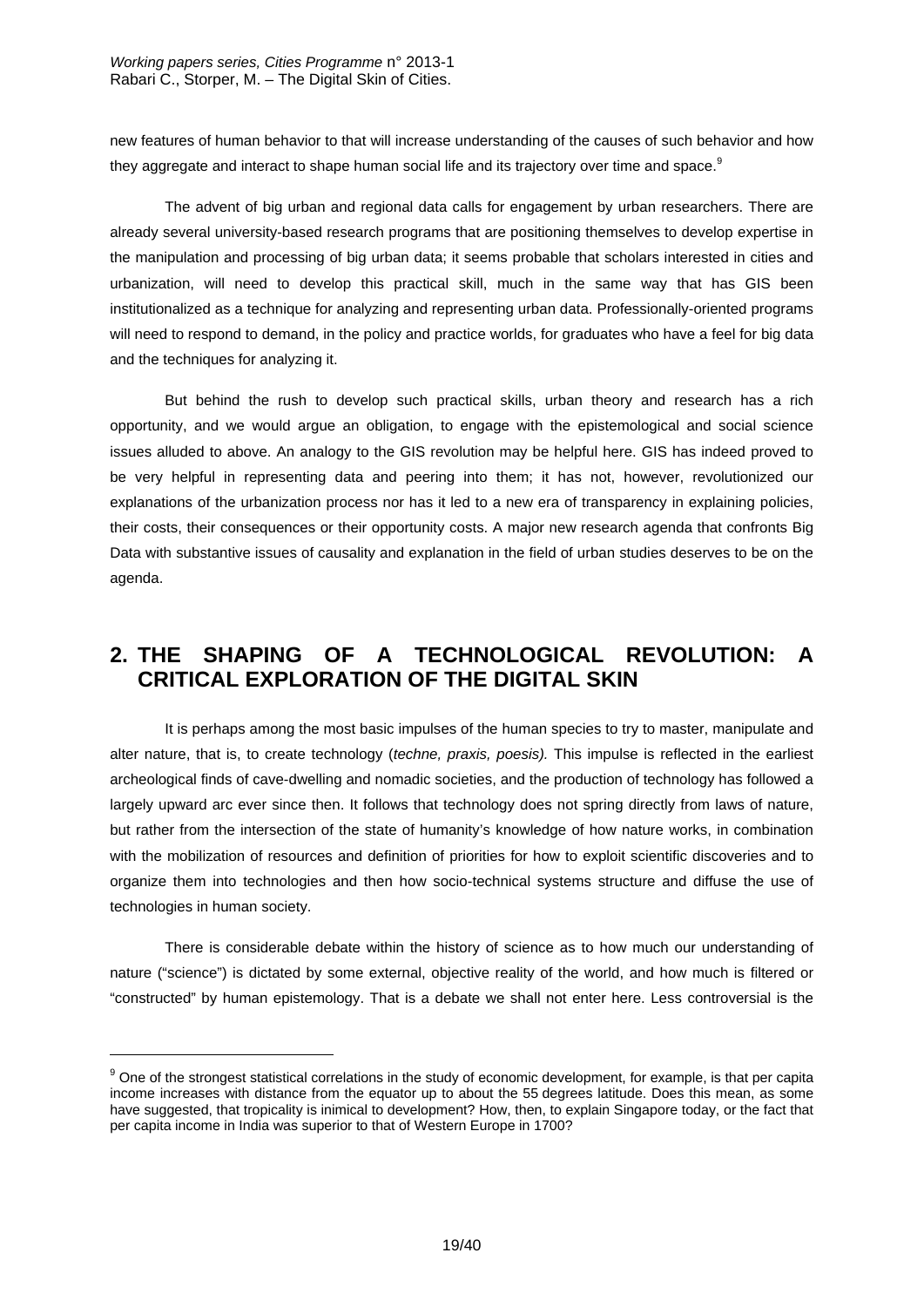*Working papers series, Cities Programme* n° 2013-1 Rabari C., Storper, M. – The Digital Skin of Cities.

notion that there is a considerable degree of "social constructivism" in the relationship between science and technology; this relationship is influenced by human priorities, perceptions, organizations, incentives, resources, and so on (Mokyr, 1991); thus, technology does not spring directly from the internal logic of nature. Detailed histories of previous technological revolutions demonstrate the open-ended and nondeterministic pathways by which technologies unfold, and the different roads not taken in relation to those that ultimately were taken and hence came to dominate and crowd out the others (Hodgson, 1992). It should not be surprising that the ICT revolution to date was shaped in certain specific ways by the choice of roads taken and the exclusion of those that were technologically possible but not taken: protocols, file structures, data presentation are designed by humans, not given by nature, but they become "second nature" and shape human perceptions of the world and its possibilities, but in ways that become opaque to the users (Lanier, 2010). And by extension, the digital skin of the city and its uses will grow not just by autonomous laws of nature and science, but through human choices about the ways they are institutionalized and organized collectively.

 As we have seen in Part I of this paper, the growing digital skin of the city offers tools to deal with the problems of rapid urbanization in the form of the planning of new and expanding cities and communities; enhanced efficiency, productivity, livability, and service delivery for all cities, with predictions that this will bring major improvements in their "sustainability"; the overcoming of inefficient governance of the public sector (e.g. its fragmentation among many jurisdictions within metropolitan areas) through electronic coordination; and more generally, for everyone ranging from public servants to citizens, a major gain in visibility, legibility, and control of the urban environment and of decision-making processes that affect it. The underlying premise of these early labors is that technological tools and practices can become solutions to many of the social, political, economic, and environmental problems we are faced with, in addition to simply making life easier and more pleasurable.

There are many participants in shaping the rapidly-proliferating discourses and narratives about the new technologies. There is exhilaration about the new modernity they offer, and significant hyperbole: "the second economy", "a universe of self-replicating code", "smart cities", "sentient cities", "a planetary nervous system", "digital skin," "a vast global brain", and so on. As in the past, then, the challenge for analysts of this emerging phenomenon is to be fully involved in taking its potential seriously, while avoiding the tendency for hyperbolic narrative and discourse to cloud analytical clarity and realism.

Beneath the poetic discourses that claim singular originality for this revolution, the emerging field of creating the digital skin shares many characteristics with previous technological revolutions. Its participants have roots in rational planning, cybernetics, and systems theory; they are based on a notion that problems are amenable to engineering solutions; they emphasize efficiency as a means to achieve social, economic, and environmental goals, with less emphasis on distribution or the questioning of social preferences; and they tend to believe that certain political problems (conflict, failure to achieve social choice) can be resolved or at least significantly reduced through these means. Thus, for example, Carlo Ratti of MIT creates a narrative that embodies these features: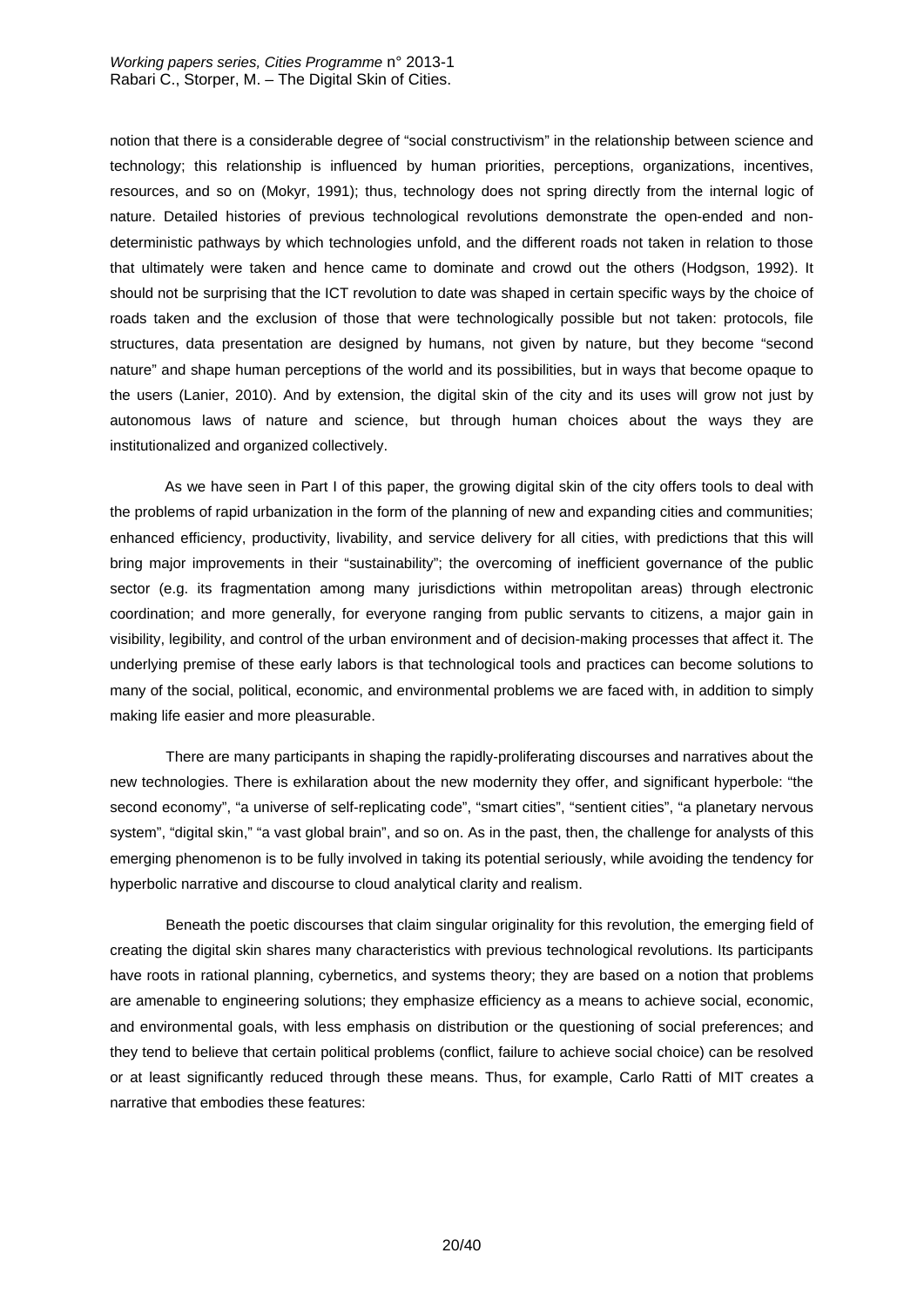*Th[e] feedback loop of digital sensing and processing could begin to influence various complex and dynamic aspects of the city, improving the economic, social, and environmental sustainability of the places we inhabit. Feedback loops could grow inside one another: buildings and other spatial devices throughout the city could become probes and ambient displays, but also evolve into real-time, responsive devices in their own right.* (Ratti, 2011: 8)

Thus, it behooves us to establish a critical framework for research on the organization of this revolution, its intellectual orientations and underlying assumptions, and the relationship of these to the efficiency and distributional effects of the revolution on cities and their people. To begin this task, we can place the current revolution in historical, political and economic context.

## **2.1. Technological Utopianism and Planning: An Historical Perspective**

 This is hardly the first time that technological optimism has been advanced as a way to solve or preempt social, political, and economic problems. Though examples are numerous in all areas of human life, the urbanization and urbanism fields now look back on twentieth-century ideologies of modernism and rationalist city planning as naïve, if not deeply misplaced. Modernism and rational planning had many successes, at certain limited scales, such as individual buildings and developments; it was when they were elevated to all-purpose solutions to systemic problems of human collective life that they lost their compass. Large-scale master-planned cities, the apotheosis of modernism, including Corbusier's Chandigarh or Costa and Niemeyer's Brasilia, were explicitly premised on the belief that the problems of the city could be solved through scientific approaches to urban design. Their focus was on logic, order, efficiency, functionality, and – above all – a self-proclaimed "rationality," as the way to wipe out the irrational effects of tradition in urban life (Holston, 1989). Modernist utopias such as Brasilia were designed with the best of intentions and were hailed at their time as cities appropriate for the dawning 'jet age'. The bet of Brasilia's designers was that by leveraging a self-evidently rational design, self-evidently rational ends would follow: an egalitarian, scientific, forward-looking, economically efficient society. Costa and Neimeyer's hubris would prove short lived, as the rational apartment blocks were invaded with traditional, grafted-on spaces and functions, and squatter settlements surrounded the sterile planned city. The project is widely regarded as having failed because it abstracted people out of their normal, social, individual lives and leveraged an ahistorical aesthetic divorced from Brazil's particular cultural context. As the critic Benjamin Schwartz notes, Brasilia "is quite correctly regarded as a colossally wrong turn in urban planning" (Schwarz, 2008). In the United States the experience of urban renewal was perhaps an even starker failure, with neighborhood after neighborhood demolished and thousands of residents displaced, raising concerns about legitimacy and participation, and heightened rather than lowered segregation, which vex cities to this day.

 It is important to remember that, at the time, modernist logic seemed invincible, self-evident and hence ineluctable: large-scale apartment blocks were efficient, healthy and desirable; highways were spectacular achievements of efficient engineering; piercing boulevards through older neighborhoods would bring about fluidity and beauty in the urban environment; and the list could go on and in, rather depressingly. It seems obvious, at the present time, to ask ourselves whether the dominant symbol of the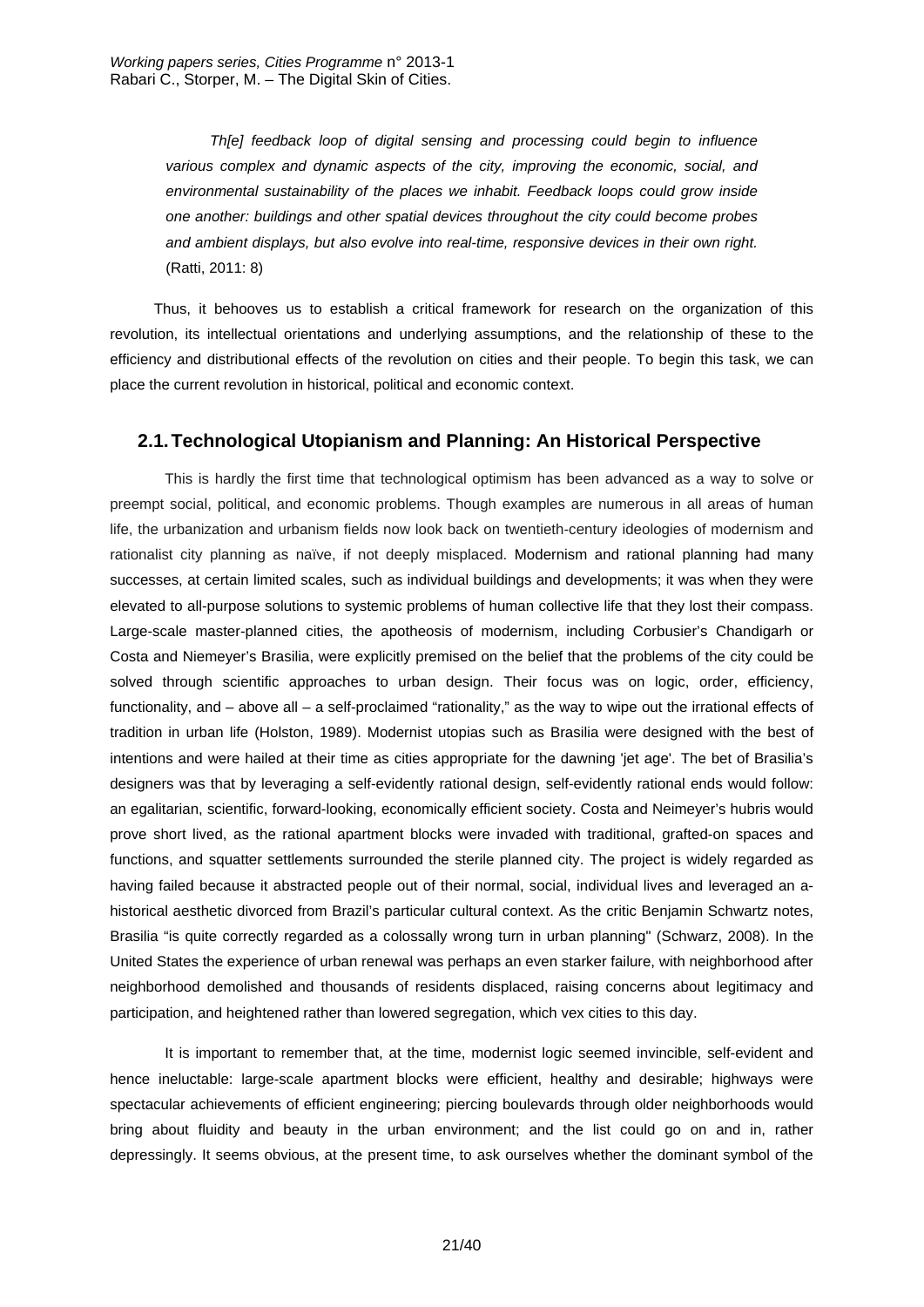failed modernist era – the 'machine' – is not simply being replaced with overweening optimism about the current information age: the network, algorithm, index, or control system.

*The network concept has recently undergone a revolutionary process that has led it to reaches well beyond its twentieth century embodiment. 1950s' architectural readings of networks looked at a top-down infrastructure where functions were plugged in, and through which commodities––material and virtual–– were distributed from their sources to consumers. Twenty-first century versions of networks are distributed, bottom-up structures that for the first time allow humankind to gain constant, seamless access to real-time information…* (Nabian and Ratti, 2011: 20)

## **2.2. Democracy, Participation and Social Choice**

 It is not just the modernism of the machine age that has failed to live up to many of its predicted positive effects on human society; the internet itself was the subject of such predictions that it would usher in major improvements in the social order. Nobody would doubt that the internet has vastly expanded and reshaped opportunities for aggregate economic efficiency, and in some areas, for new forms of human choice, autonomy and satisfaction. That is not the subject of debate here. Rather, it is in the more thorny area of human *collective* choice and the shaping of the social order that the picture is murkier. Perhaps no document better captures the mix of enthusiasm and hubris than essayist and activist John Perry Barlow's widely circulated letter of protest against the Communications Decency Act of 1996, "A Declaration of the Independence of Cyberspace" (Barlow, 1996). The letter spoke of "increasingly obsolete information industries" and global governments as "weary giants of flesh and steel" whose presence was not welcome in cyberspace. It stated that the 'citizens' of the internet (it must be noted: mostly white, heavily male, and generally of socioeconomic means at the time) were forming their own Social Contract and that the internet's governance would emerge from "ethics, enlightened self-interest, and the commonweal." It argued further that traditional legal concepts of "property, expression, identity, movement, and context" did not apply and that a "Civilization of the Mind" would emerge in cyberspace. More recently, Peter Thiel has expressed a set of views that are apparently widespread in upper spheres of the world technology elite, that the IT revolution is largely a replacement for government and all organized forms of human action (Packer, 2011). There is obviously a wide range of social and political views among the technology elite of the USA and the world, and we need therefore to beware of caricature. But these types of views do not seem rare or marginal; one need only spend a limited amount amongst the literature of 'smart cities' or 'open data' or 'big data' to ascertain the dominant flavor of the utopia as involving some kind of final stage in humanity's evolution where traditional forms of collective action (ie government and big organizations), with all of their messiness, conflict and high transaction costs, are replaced by superior forms of automatic, crowd-based, or decentralized interactions, and that these types of interaction systems will have better (more efficient; more satisfying) outputs than what they are to replace.

 There is a rapidly-proliferating literature on this subject, notably with respect to such areas of collective life as the infosphere (and thus, journalism and public debate); elections; public involvement in decision-making more generally; and whether in any of these areas there has been improvement in the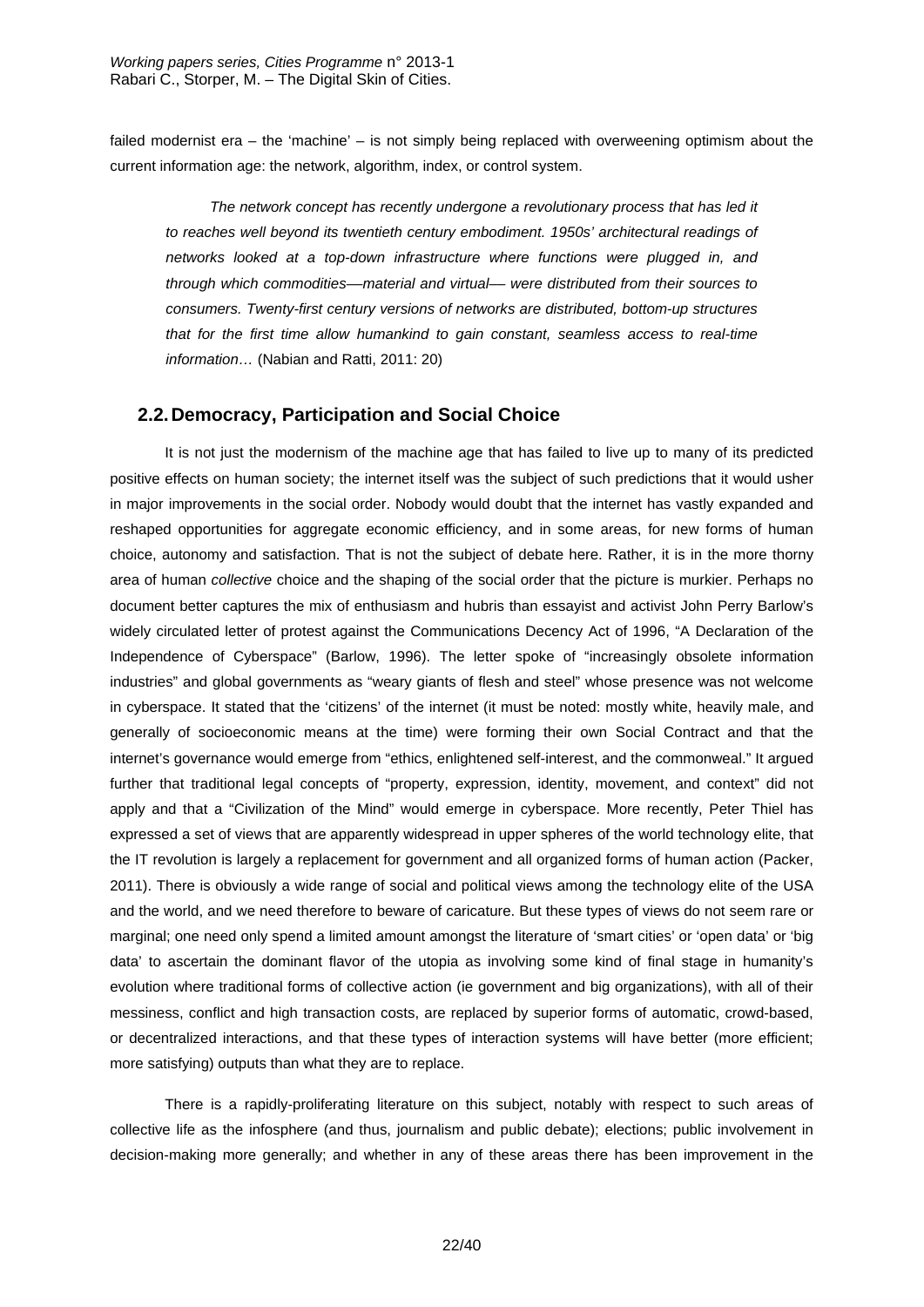#### *Working papers series, Cities Programme* n° 2013-1 Rabari C., Storper, M. – The Digital Skin of Cities.

quality of debate, the processes of choice, and levels of satisfaction attained by the society and its members.

 Social science is not at the point where it can offer hard results on these issues, but social choice theory does offer a perspective on what we should expect, however. Social choice theory owes its seminal observations to the work dating from Lionel Robbins (1938), through to Kenneth Arrow's "impossibility theorem" in the 1950s, and the many extensions that have since been worked out in economics and political science (Arrow, 1951). The basic argument is that there are no electoral-type collective processes that can overcome fundamental differences in preferences in a complex world. This is for two reasons. One is that sequential and hierarchical choices (as in multiple-round elections) lead to progressively high levels of unsatisfied preferences. The second is that social choices are "intransitive," meaning that they involve different things that have no single index that can rank them. The thrust of these theories is that social choice is pretty much impossible, and that wherever possible, markets will do better if they can offer more choice in a decentralized way.

 However, this rival ("public choice" as it is known) perspective has also been subject to withering criticism. Markets do well when decentralization of supply is possible, so that if one individual wants a red car and another wants a blue car, there isn't a reason why both can't have what they want. Social choice is not necessary in this case. But in the design of infrastructure, health care, the tax system, an urban neighborhood, land use regulation, drug safety, the air traffic control system, and so on, there are externalities, economies of scale, irreversibilities and sunk costs, positionalities, and many other features that require social choice. This is where some of the more revolutionary or utopian promises about a decentralized, interaction-governed world come in; they suggest that because we can radically improve access to information and lower costs of interacting, social choice can become something more generalized, through the new "wisdom of crowds." This type of logic has been mostly used in models of financial markets, where it is shown that many agents interacting do better at predicting correct prices of things than do individuals (assuming, of course information correctness and transparency; if not, we just get more tendency to price bubbles and busts).

 The problem is that it is difficult to extend this logic to social choices of the type mentioned above, for the simple reason that they are not about "transitive" dimensions of things that can be traded off against one another, and hence an optimal point on a single index can be attained; instead, they are about possibly incompatible and mutually exclusive views of the world. Crowd-sourcing will not work in these cases. Some advocates then make a softer claim: that the "dialogue" or interaction will itself move actors toward consensus. But this certainly has not been in evidence in the break-up of the public information sphere away from traditional journalism and media into the more diverse world of the internet, because it seems to have been accompanied by silo-ing and sorting, rather than interaction and mutual comprehension.

 In other words, theory provides us with some questions that a research program on the possible effects of technologies on participation, social choice, and preference aggregation systems in an urban context. It is inevitable that these forms of interaction will come about; so the research program should include not only a critical perspective on the predictions being made, but also an open investigation on what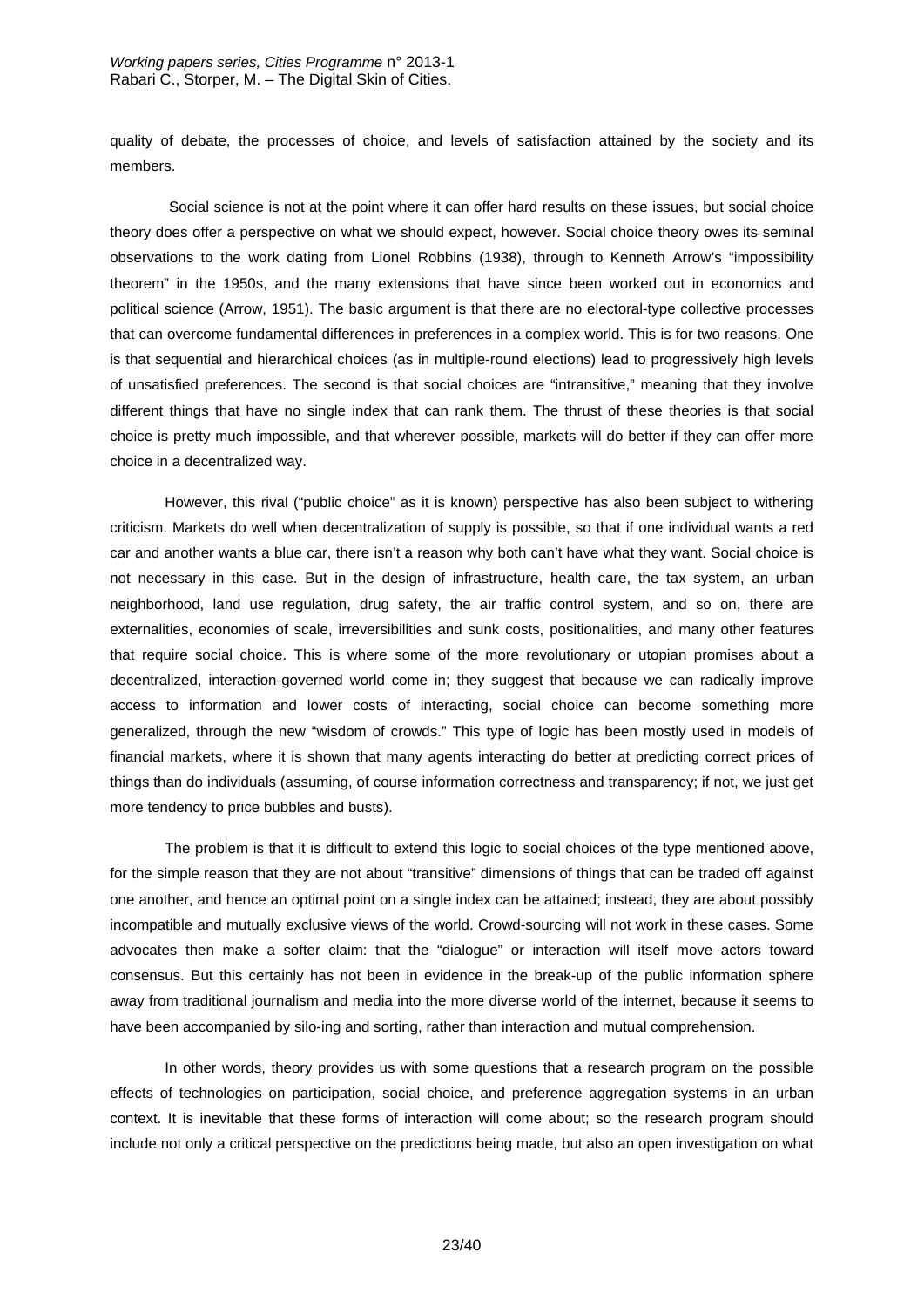they will do, irrespective of the predictions of vendors and optimists. This need is now urgent, in light of the increasingly crowded space of predictions, promises and advocacies.

Another example can be found if we move up in scale from democratic social choice processes, to the Arab Spring, where social media tools were used by protesters to coordinate and communicate while organizing against repressive regimes (the so-called Facebook and Twitter "Revolutions" in Egypt, Iran, Tunisia, Libya, etc.). These events were widely taken as evidence of the emancipatory potential of social networking technologies, essentially that they lower political transaction costs and allowed social choice to emerge and knowledge of it to be diffused in spite of the existence of centralized and authoritarian power. The initial euphoria over those events failed to anticipate the gaps between the rush and excitement of the protests themselves and the follow-through needed to firmly establish new social and political orders; Iranians are still struggling with the same regime; while Egyptians and Libyans are facing serious questions about whether the 'new boss' will be the same as the 'old boss.' Many commentators in those countries have also since remarked that countries such as Egypt and Iran have their own particular traditions of popular resistance that American and European observers rushed to reduce to the use of information technology, thus involving – ironically – another bout of condescension from the West to the "rest." Moreover, other analysts argue that a fundamental error has been made in attributing these revolutions to the use of social media; as Gladwell puts it, "weak ties" such as those we maintain on Facebook or Twitter are not the ones that mobilize people to engage in high-risk rebellion, nor are they those that allow the levels of trust to emerge among people about to take such risks (Gladwell, 2010). Facebook and Twitter helped the protesters to get the word out to the world, and perhaps to one another, but in no way did they create the basis for the protests.

In light of these observations, a rigorous research program is required, one that would start with more neutral questions and hypotheses about the nature of change, and avoid allowing utopian predictions to crowd out more sober and realistic hypotheses.

## **2.3. Open Data: Commodification, Disintermediation and Local Context**

 Big data and "open data practices" can be expected to alter the organization of markets, in several ways: reducing or changing intermediaries ("disintermediation"); extraction of data use and interpretation from local context; and creation of markets where previously they did not exist.

 In a thought-provoking article entitled "Seeing Like a Geek," commentator Tom Slee notes that Open Data has two primary effects:

*1. By cutting the price of the data to zero, for everyone and for any purpose, it undermines the power of those who previously controlled access to it. 2. Just as cheap*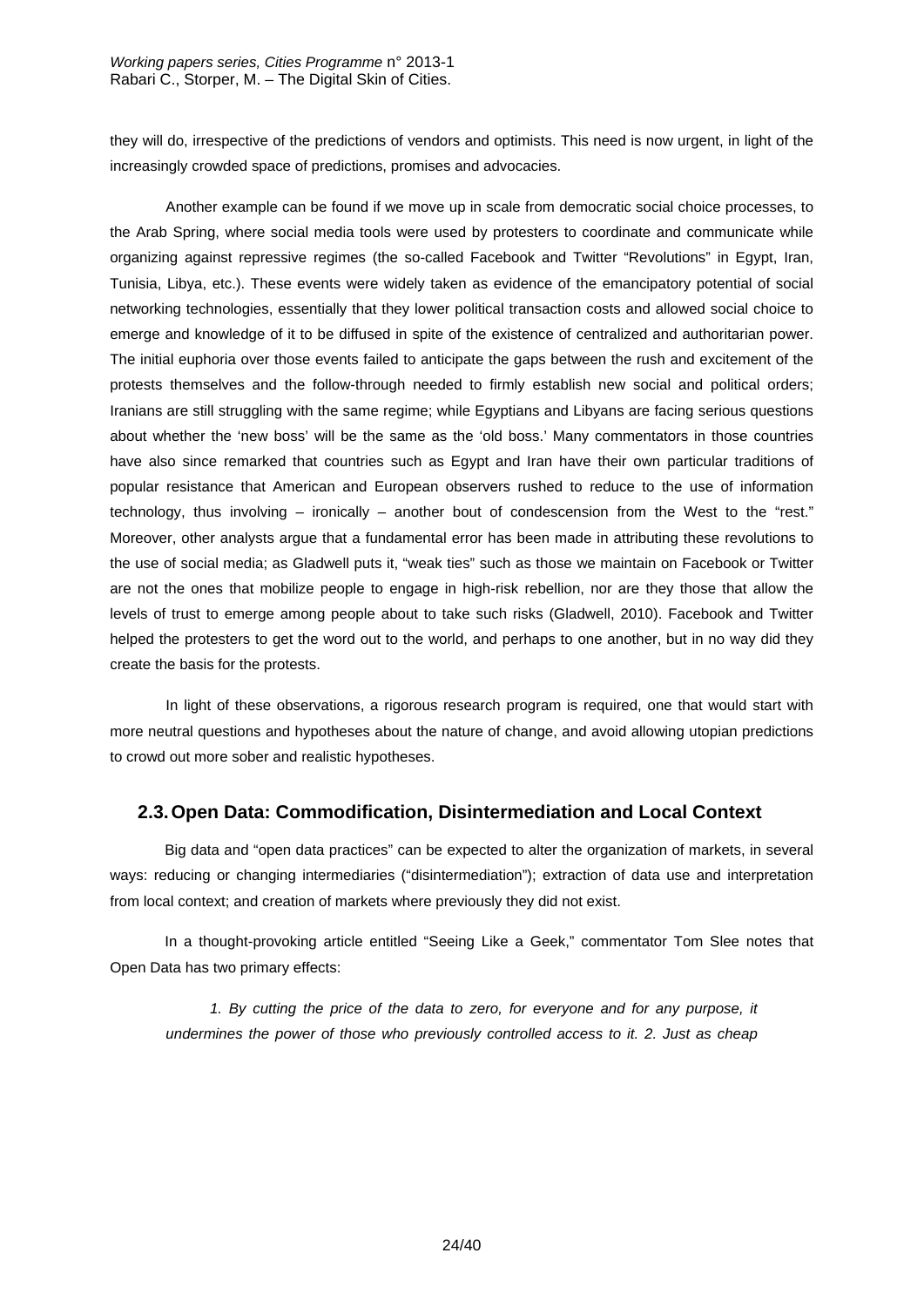*fish increases the demand for chips, so free data increases the demand for, and raises the value of, complementary resources and skills.<sup>10</sup>* (Slee, 2012: 3)

This process of disintermediation is a widespread feature of economic development, as with recently, the elimination of local travel agents when travelers were able to access airline and hotel websites to make their own reservations. Disintermediation is supported, in theory and evidence, as a welfare-producing process, when it increases the amount and type of information available to consumers, effectively increasing the ability of consumers to compare cost and quality, and hence making it more likely that the Law of One Price will function in reality, and across more extensive markets. The issue then becomes: is the urban environment likely to generate these effects, and especially with respect to locationally-fixed goods and urban land itself?

 Benjamin et al (2007) examines a land record digitization project in Bangalore, India. This project, promoted as a pro-poor, pro-transparency initiative, in reality led to "increased corruption, much more bribes and substantially increased time taken for land transactions [and]… facilitated very large players in the land markets to capture vast quantities of land…" In this case, information previously available only in the local contexts became available to those outside the local context. Only those with the wherewithal to make sense of the information (through data mining or other means of investigation) were able to increase their use of the new, digitized data. In practice, open data enabled outside actors with different sensibilities, attachments, and interests to establish control of local land resources, where members of the local community found themselves excluded. Thus, disintermediation and de-contextualization went hand in hand, with important distributional consequences. The research team concluded that :

*… When e-governance projects intervene in land issues, the political economy of land markets rather than techno-managerial features of the project can shape outcomes. By raising fundamental issues in understanding the societal aspects of egovernance, it highlights the need to replace politically neutered concepts like 'transparency', 'efficiency', 'governance', and 'best practice' [with] conceptually more rigorous terms that reflect the uneven terrain of power and control that governance embodies* (Bhoomi, 2007: 3)

This is not a surprising outcome, since urban land has highly complex attributes, and as a consequence there is no comprehensive index for comparing the quality and value of land and buildings, unlike simple and easily comparable goods and services such as airline tickets and even more complex ones such as cars. Moreover, many of the attributes of urban land and buildings have significant nonsovereignties (or "interdependencies"), including externalities, which make up a significant part of their use value and market value; they are bundled together, so indexing does not allow each different attribute to be

 $\overline{a}$ 

<sup>10</sup> Relevance to Clayton Christenson's "Law of Conservation of Attractive Profits": "*When attractive profits disappear at one stage in the value chain because a product becomes modular and commoditized, the opportunity to earn attractive profits with proprietary products will usually emerge at an adjacent stage*" .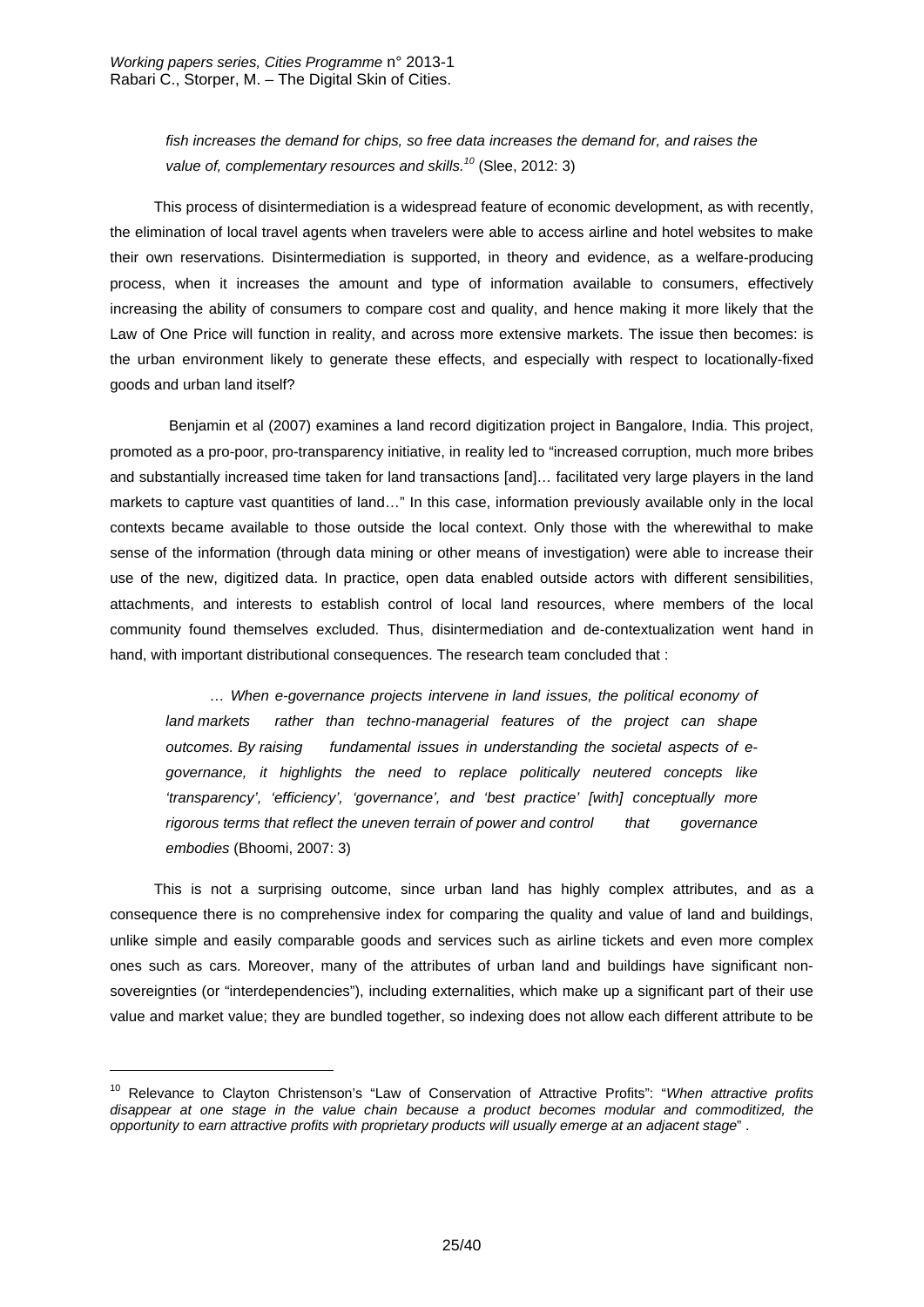compared and mixed-and-matched. This leads to what are known as backward-bending preferences or Condorcet problems in making choices. Understanding these, even with abundant digital descriptions, require significant skills and analytical tools, much in a way analogous to understanding complex financial products. It is very unlikely that large numbers of people will have such abilities, no matter how much data they are given.

 Increased commodification (or "market-ization") is a related probable consequence of big and open data. Private companies have every incentive to utilize the "digital exhaust" or "digital breadcrumbs" they are sitting on to seek profit. Many useful services will likely result from the information deluge. It does mean, however, that the actions and behaviors that are being sensed by big data, and many of the interaction spaces themselves, are now potentially subject to commodification – a result we are already seeing in the web space with search and information (Google), and social media and recommendations (Facebook). Though interacting on the street does have costs (getting there and being there), it is not itself commodified for the most part. Sandel (2012) investigates the many consequences of extending markets to areas of social life, a shift he describes in terms of leaving behind a market *economy* and moving toward a market *society*. He explains:

 *A market economy is a tool—a valuable and effective tool—for organizing productive activity. A market society is a way of life in which market values seep into every aspect of human endeavor. It's a place where social relations are made over in the image of the market* (Sandel, 2012: 66)

## **2.4. Smart Systems, but Smart Enough People?**

The advent of smart energy grids, water systems, roads, and parking allocation systems is  $-$  as noted in Part One, a significant potential advance in the management of cities. Paradoxically, such smart systems are likely to be more opaque to non-technically educated citizens and users than existing systems. As it is, few citizens understand how their electricity is produced and priced. Most, however, do understand where the parking is and how it is priced and how it affects the neighborhoods in which they park. Most can see traffic jams form, though few have the conceptual tools for understanding why they form. If smart systems can reduce traffic jams and increase access to parking, most citizens will be satisfied, whether or not they understand exactly how such beneficial impacts were generated.

 However, as Duranton and Turner (2008) point out, and we noted above, increasing capacity – whatever the means (physical or digital) in transport infrastructure is likely to have its main effects in capacity, not in speed. As speeds increase (whether through more roads or more rail transit alleviating roads), they will soon return to their previous clogged equilibrium speed. These are still considerable and positive effects, if they allow urban growth to continue, and allow density to increase without significantly deteriorating fluidity of movement and other aspects of quality of life. But behind such new systems will be decisions that are made using algorithms that are chosen. In "The Relevance of Algorithms," Tarleton Gillespie notes that :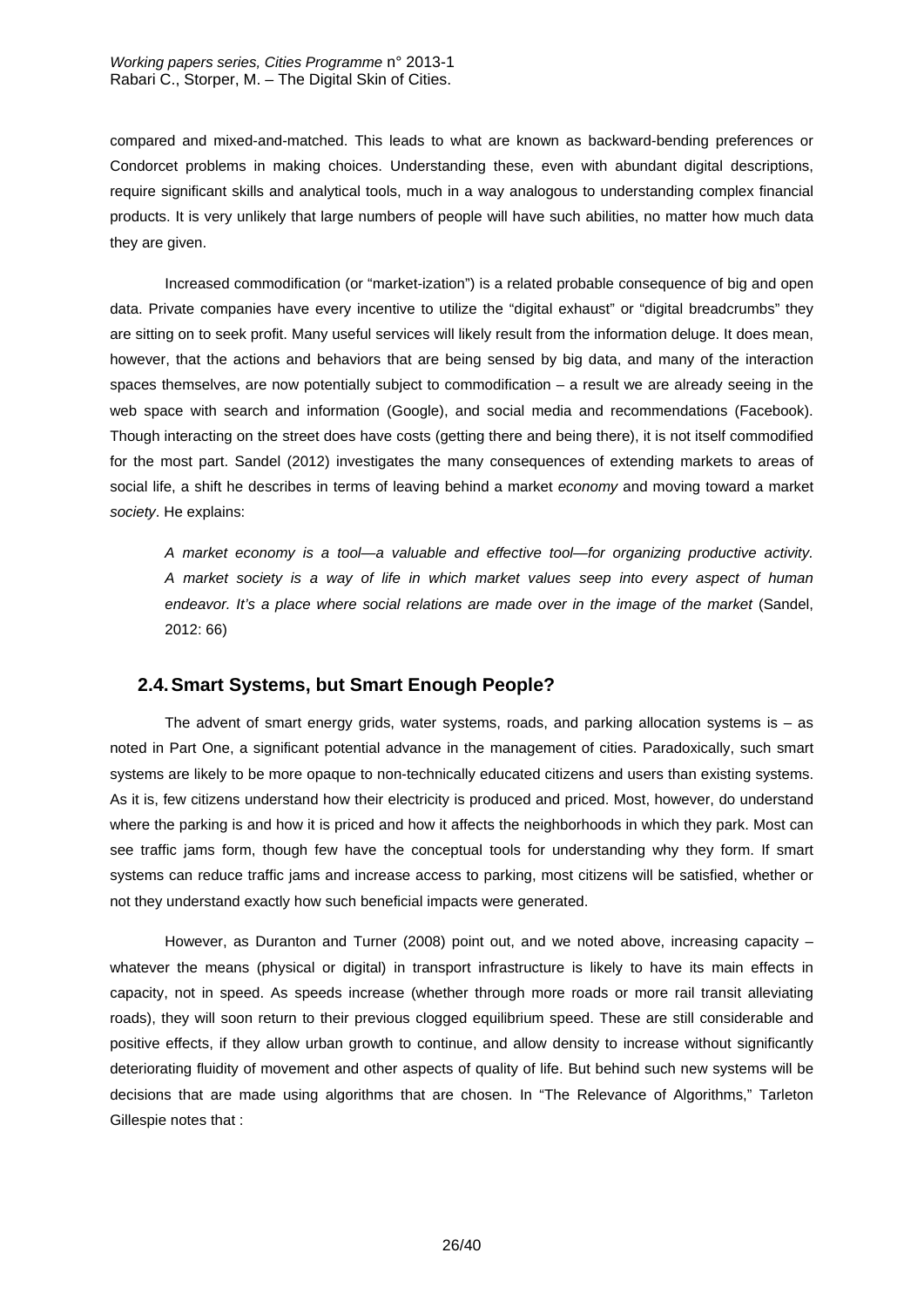*…[a]lgorithms play an increasingly important role in selecting what information is considered most relevant to us, a crucial feature of our participation in public life… [and] provide a means to know what there is to know and how to know it, to participate in social and political discourse, and to familiarize ourselves with the publics in which we participate. They are now a key logic governing the flows of information on which we depend…* (Gillespie, 2012: 1)

These algorithms will have efficiency and distributional consequences. They are unlikely to be transparent to citizens, and are likely to be presented as inevitable. In addition, there is increasing generation of new algorithms by machines themselves, a form of artificial intelligence. Imagine that public policies or management practices are being guided by algorithms that have themselves been generated by machines that were originally programmed by algorithms. From a public policy perspective, who is making the choice? How does the public get access to information on algorithms which evolve "automatically," and on how those developments affect what information is presented to them, as well as their effects on real systems of service delivery or infrastructure management?

Data and algorithms present a new version of the classic dilemma of economic theory: looking for one's keys under the lamppost where the light is shining, rather than where they may be hidden.

*The data that are being generated are rich, detailed, and eminently crunchable. But it's not quite correct to think of these datasets as all-encompassing. The advent of Big Data also has a paradoxical risk: that by sending us down the narrow paths of the data we have available, it may cause us to mistake those paths for the whole world… This might sound like a minor concern, but it's actually a recurring problem with human knowledge, with how science works. Throughout history, in one field after another, science has made huge progress in precisely the areas where we can measure things—and lagged where we can't…. The result, over time, has been that we know a lot about the things that are closer to our size, our altitude, our spot in the universe—and less about things that are*  hard to reach, hard to dig up, and hard to quantify. What we know has a bias, in other *words, and is biased in favor of what we can measure.* (Arbesman, 2012)

 Neither citizens nor political leaders have ever had full purchase on the socio-technical systems in which they live, and smart technologies are not worse in this regard than previous systems. But their advent presents an interesting challenge for research and practice to see to what extent parallel tools to make their logic more accessible to citizens could be developed, so that public discussions are not only end-of-pipe, but concern the upstream processes such as "who chose that program" and "why did you use that particular algorithm?" This is as true of elected officials and even public administrators as it is of citizens. It is a reasonable guess that few members of Congress have anything more than the most superficial understanding of macroeconomics, but they are called upon to vote on tax and spending policies quite often. They rely on experts, but they don't necessarily know how good the experts are. If cities are going to become one of the main physical supports for gathering information about human social and spatial behavior, will the political and administrative officials, and citizens be trained to understand what the data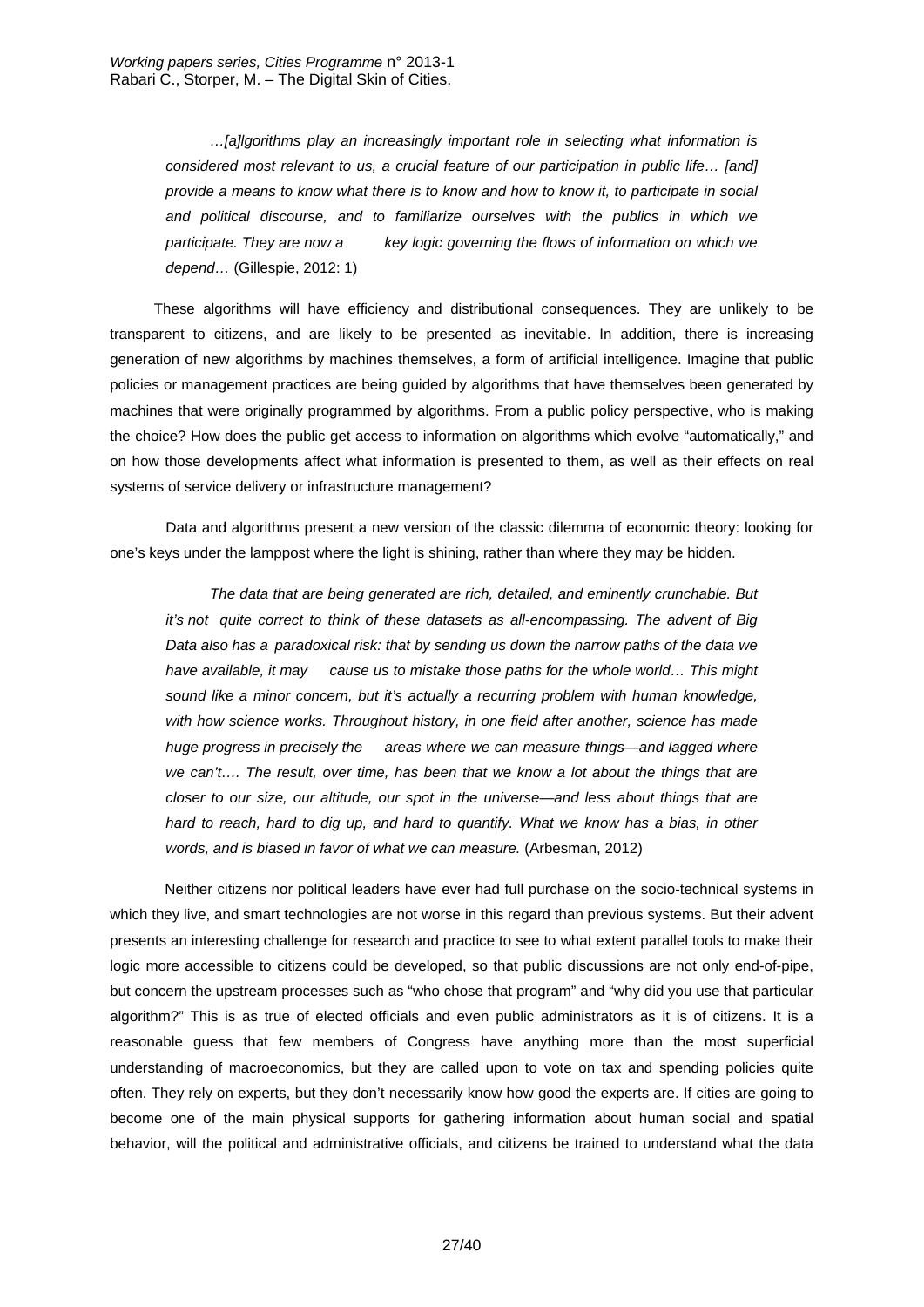are used for, to whom they are sold or leased, and which data are openly accessible and which are not? Smart city technologies will present the public sphere with another round of information asymmetry and technical complexity, and attention should be paid to enhancing the ability of the public sphere to understand not only what it is deciding about, but how and with what assumptions the tools that generate information and choice sets were themselves developed and chosen. This is related to what is known in cognitive psychology (and behavioral economics) as "framing;" it is likely that we are entering a major new period of framing by data and analytics, but where there is growing opacity about this framing (Kahneman and Tversky, 1979).

 Finally, there is also unlikely to be a one-way street to openness. As the technological revolution unfolds, so do problems of hacking, cyber-terrorism, cyber-war, and the classical political dilemma, in a liberal democratic society, of the tendency for citizens to be subject to a Panopticon (Bentham, 1995) The sensored and metered city, its buildings, infrastructures, and households, will generate unprecedented amounts of data that will also become vulnerable potential disruption. New security concerns will necessarily lead to new measures for protecting and hence keeping secret, certain data and their sources and the ways they are aggregated and processed. Who will decide where the border between the new transparency and the new secrecy should lie? The notion, then, that we are on a one-way street to greater transparency is itself a theme for research, and the borderline a theme for normative, legal and policy concern.

### **2.5. The persistence of "real" economic geography**

 Some of the discourse on smart cities and the digital skin tend to imply – without being fully explicit about it – that the new technologies will somehow level the playing field of places (cities, regions, nations). This echoes the old and now-discredited "death of distance" argument. Despite many early prognostications the proliferation of ICT has not led to the "death of distance," that the landscape of economic specialization is more differentiated than ever, that spatial income hierarchies are not disappearing, and that location continues to matter in productivity and technological innovation (Leamer and Storper, 2001). Many providers such as IBM implicitly acknowledge this in their marketing material, where they note the  $21<sup>st</sup>$ century will see a "global war for talent", and that "Smart Cities" will be those that improve service delivery to attract the best and brightest (Dirks et al, 2010).

 It may indeed become possible to better manage more places. And this can be expected to have positive effects in both highly-developed and less-developed cities, and possibly to raise the standards of living in the disadvantaged cities. But we need to specifically evaluate how such technologies are likely to fare in a less-developed context, as opposed to wealthy cities and regions. Along these lines, Dan Hoornweg, urban advisor for the World Bank, notes:

*Selling more [information technology] and sophisticated algorithms might help a few of the very fortunate cities. Being really smart about cities is improving service delivery to the one billion urban poor now going without clean water, or the two billion without sanitation*. (Hoornweg, 2011)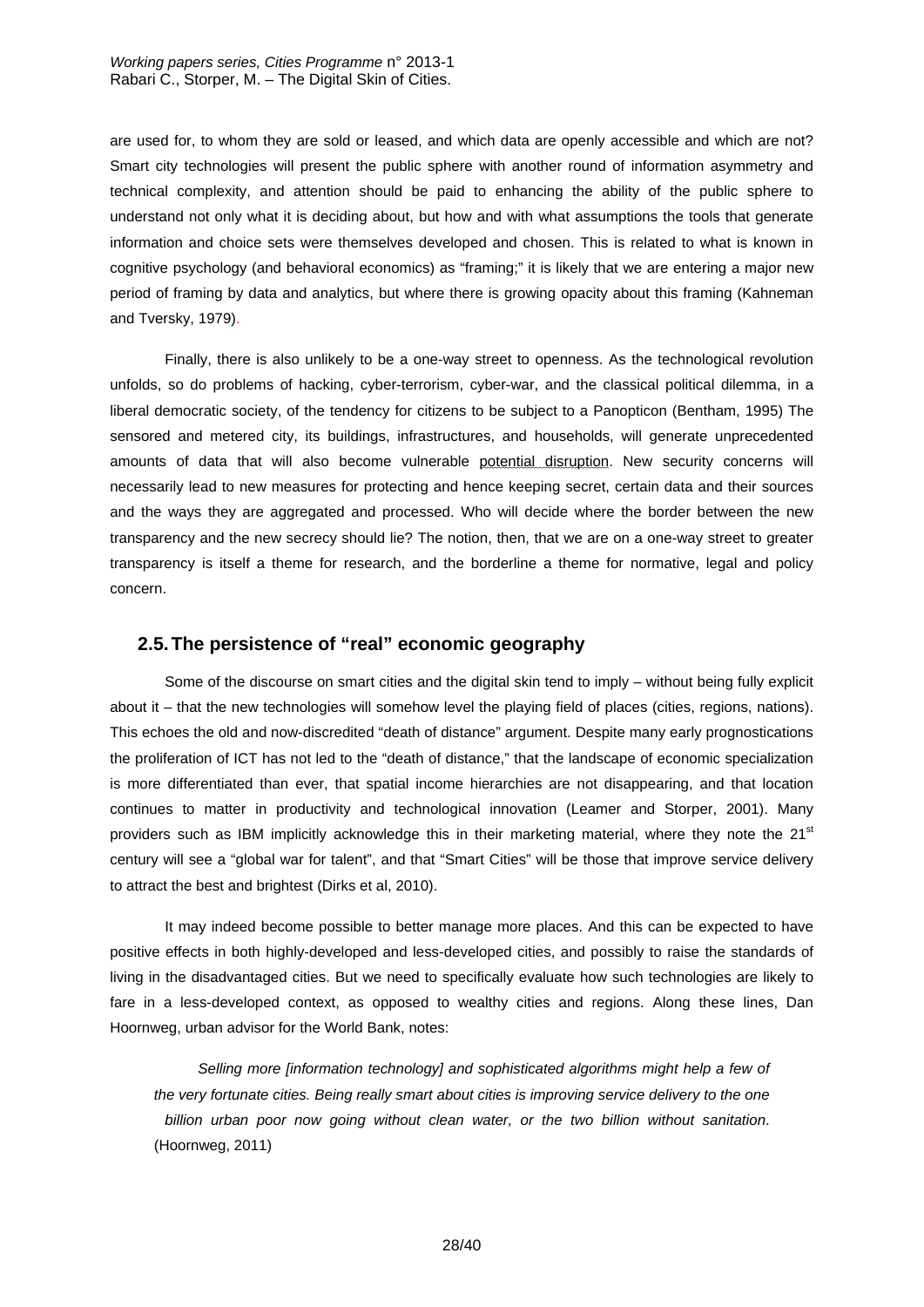Moreover, even if benefits accrue to all cities, they may accrue in unequal ways. For example, in the last two decades, the industry, which is most dependent on information technology -- the financial services industry – has actually increased its level of spatial concentration of its most innovative and highly-rewarded functions. This has been one of the forces behind income divergence among the world's metropolitan regions. The geographical concentration of the finance industry is counter-intuitive, since this is an industry whose product is weightless, highly virtual, and has close to zero transport costs to its final market. Financial services is concentrated because its production process depends on informal knowledge and on human relationships, which require considerable face-to-face contact; the economic value of these relationships and meetings is enhanced by the ability to serve geographically-dispersed markets with the final product (the "deal") (Storper and Venables, 2004). The effects of the digital skin on the geography of the rest of the economy should therefore be a focus of research; specifically, whether and how they may alter the geography of agglomeration economies in other sectors and hence the geographical pattern of development and the shape of city systems. We know virtually nothing about this.

 Another dimension of possible economic geography effects of the digital skin can be identified here. There is currently a vogue for making the digital skin not just a "handmaiden" to the economy of the city, but its key focus. But this is worrisome to many. A 2011 report published by the Harvard Business School notes that "Smart Cities" (or as they call them, "ecocities") lack clear economic models.

*Every new city needs an economic foundation based on jobs. Not every new ecocity can be a research city whose purpose is the development of new technologies for building other ecocities. To thrive, a city requires a range of jobs, spanning multiple sectors, such as technology, financial services, retail, entertainment, education, and health care… too many ecocities are implicitly or implicitly based on a real-estate development model – a kind of 'if we build it they will come' approach that often lacks serious consideration of who will come and why.* (Alusi et al, 2011: 19)

## **2.6. Cyber City and Spontaneous City: Choice and Serendipity**

Urban theory since the  $19<sup>th</sup>$  century has centered on the fundamental sociological characteristics of the city, and especially in relationship to a notion of modernity. Tonnies, Simmel, Weber and Durkheim wrote the classical texts about cities as sites of the complex and varied social interactions of modern society, and that remain valid today (Tonnies, 1887; Durkheim, 1893; Simmel, 1903; Weber, 1921). All saw the city as an environment in which a kaleidoscopic combination of people and information occurred and in which, as a result, the structures of traditional society, based on kinship and interpersonal knowledge, clan and village, were fundamentally weakened. In their place, new structures of social life were created, based on choice, ascriptive identity, individualism, unplanned and unplannable contacts and encounters, embodied personal ethics, as well as participation in democratic processes and occasional mob rule, would come about. The apotheosis of these ideas in terms of architecture was noted above, in the failed modernist experiments of Corbusier, Niemeyer and urban renewal. Oddly enough, those modernist experiments would have done away with the fundamental basis in urban theory for the social modernity of the city, which is unplanned, serendipitous, contact.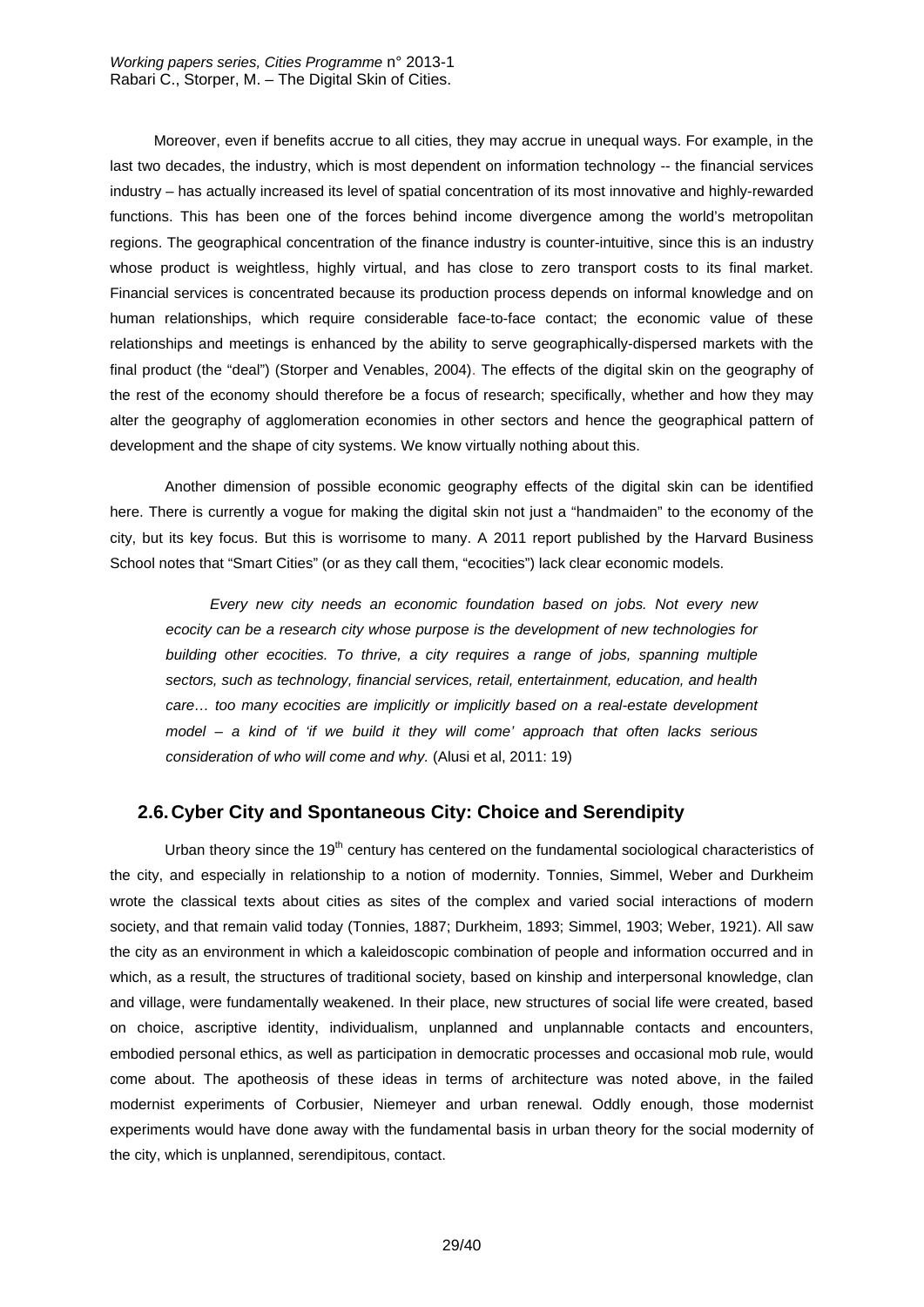The debate between a sociological modernism of the city and an architectural modernism finds a neat parallel in the advent of the digital skin. Will the skin help the city to develop along the lines of Jacobs, or become another version of Corbusier? Implicit in the engineering, cybernetically-oriented view of the city, is the idea that the city can achieve a kind of perfection of efficiency and operation through the proper use of control systems: a digital version of Brasilia. We quote at length here:

*We may conceive of the digitally enhanced, postmodern city as a cybernetic mechanism that accommodates interaction and actuation in its capacity as a spatial system capable of extracting contextual information, acknowledging the inhabitants' desires and needs, and adopting behavior patterns based on what it learns. Such a cybernetic urban system achieves its monitoring with sensing technology. It is conditioned through computational processes that are based on detected spatio-temporal changes. It is actuated through embedded virtual or physical agents, human or non-human- that provoke changes detectable by the inhabitant, or that enhance the spatial experience of the occupant in an explicit or implicit way.* (Nabian and Ratti, 2011: 18)

*In the context of ubiquitous information services, the city shall not only be seen as a place of social interactions, financial transactions, a network of technology nodes, a geographical agglomeration area or as a political landscape, but more as an actuated multidimensional conglomerate of heterogeneous processes, in which the citizens are the central component. In other words, the city can be regarded as a complex near real-time control system, creating a feedback loop between the city itself, the city management and the citizens, which is achieved by pervasive sensing…* (Resch et al, 2012: 175)

*As the booming popularity of local shopping networks such as Groupon and LivingSocial shows, connecting local businesses and city dwellers through mobile social networks is a powerful catalyst for action. These new ways of scripting the city can create*  more lasting kinds of social touch points, too... This programmable world will extend *beyond the physical city.* (Ratti and Townsend, 2011: 46)

*By receiving real-time information, appropriately visualized and disseminated, citizens themselves can become distributed intelligent actuators, pursuing their individual interests in co-operation and competition with others, becoming prime actors on the urban scene. Processing urban information captured in real time and making it publicly accessible can enable people to make better decisions about the use of urban resources, mobility and social interaction. This feedback loop of digital sensing and processing can*  begin to influence various complex and dynamic aspects of the city, improving the *economic, social, and environmental sustainability of the places we inhabit.* (Ratti, 2011: 8)

This view runs counter to the social science and humanities view of the city, as represented in the long line of thought from Weber to Jane Jacobs: the city is a place of spontaneity, heterogeneity, and limited chaos, and this is precisely the basis for its ability to invent new forms of modernity. A geo-tagged map or an algorithmically organized index may create "filter bubbles" and an unintended, but still very real, virtual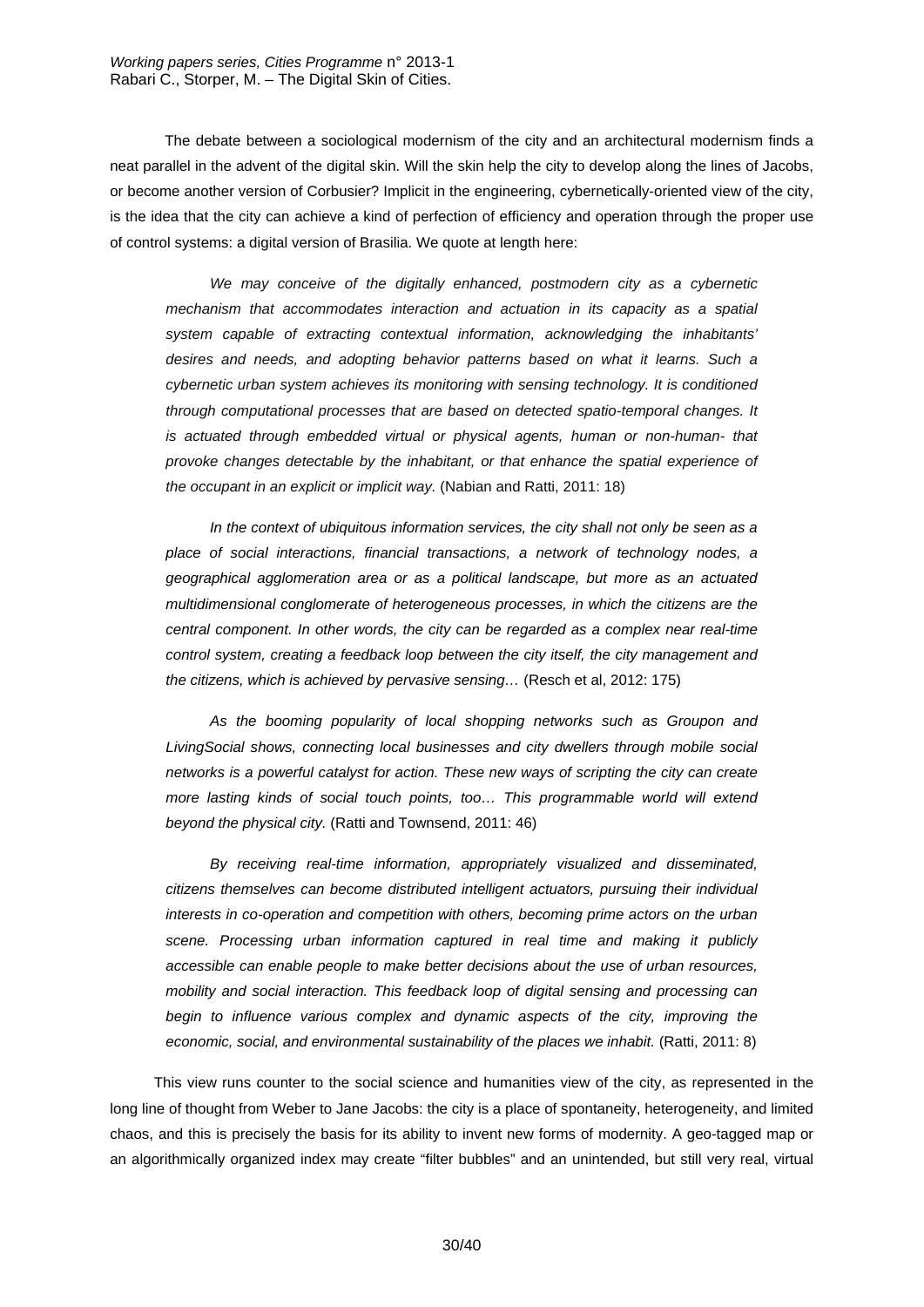segregation or, its extreme opposite, herd effects that end up limiting diversity and creating the "Hotelling effect" on a massive scale within the space of the city.<sup>11</sup>

## **2.7. The Politics and Epistemology of Attention: Crowding in and crowding out**

 Political scientists Jones and Baumgartner (2005) note that political institutions focus their attention selectively on problems, and that agendas are set by many processes, some of them deliberate and other unintended. The unintended effects of actions in one sphere can crowd out or reshape attention to other issues. It is legitimate to ask whether the emerging popularity of open data efforts with city, state, and federal governments is that it gives the appearance of doing something without having to make difficult decisions. Compared to investing in infrastructure, or asking residents to make drastic changes to their behavior, opening data-sets is relatively inexpensive, and it tells a good story.

 Moreover, in discussing open data initiatives in the United Kingdom, Jo Bates notes how there is a tension between the fact datasets are available for use at marginal cost (which is generally close to zero for digital assets), but commercial interests are allowed to build products off the 'backs' of the public data. She states that

*….Whilst democratic ends are claimed in the desire to enable 'the public' to hold 'the state' to account via these measures, there is an issue in utilizing a dichotomy between the state and a notion of 'the public' which does not differentiate between citizens*  and commercial interests. The 'we' in this construct thoroughly displaces the notion of *citizens as state ("we are the state") to a 'we' that is a mass of private interests (both individual and commercial) outside the state.* (Bates, 2012: 8)

In other words, it is worth thinking seriously about the extent to which efforts to make data open and available are not crowding out, perhaps unintentionally, other conceptions of the public sphere and of the roles of citizen, government, and the private sector. To put it as bluntly as possible, the notion of citizen, as used traditionally, is very different from the notion of the open data user, which appears to be the dominant vision of the MIT SenseAble City Lab.

*Once spaces become dynamic, their inhabitants can be incorporated as entities with transient preferences and needs. Instead of generic "occupants" they become hyperindividualized "users." They interface with a world embedded with networked microprocessors, where the digital and the physical merge in the Ubiquitous Computing paradigm first recognized by Mark Weiser.* (Nabian and Ratti, 2011: 20)

-

<sup>&</sup>lt;sup>11</sup> The Hotelling Effect is the canonical model of the two ice cream vendors on the beach who ultimately move to the center of the beach, through game theory type interactions, in order to capture market share. It is used as a locational model, but also as a model of serving the "median" taste rather than the tails of a distribution of preferences.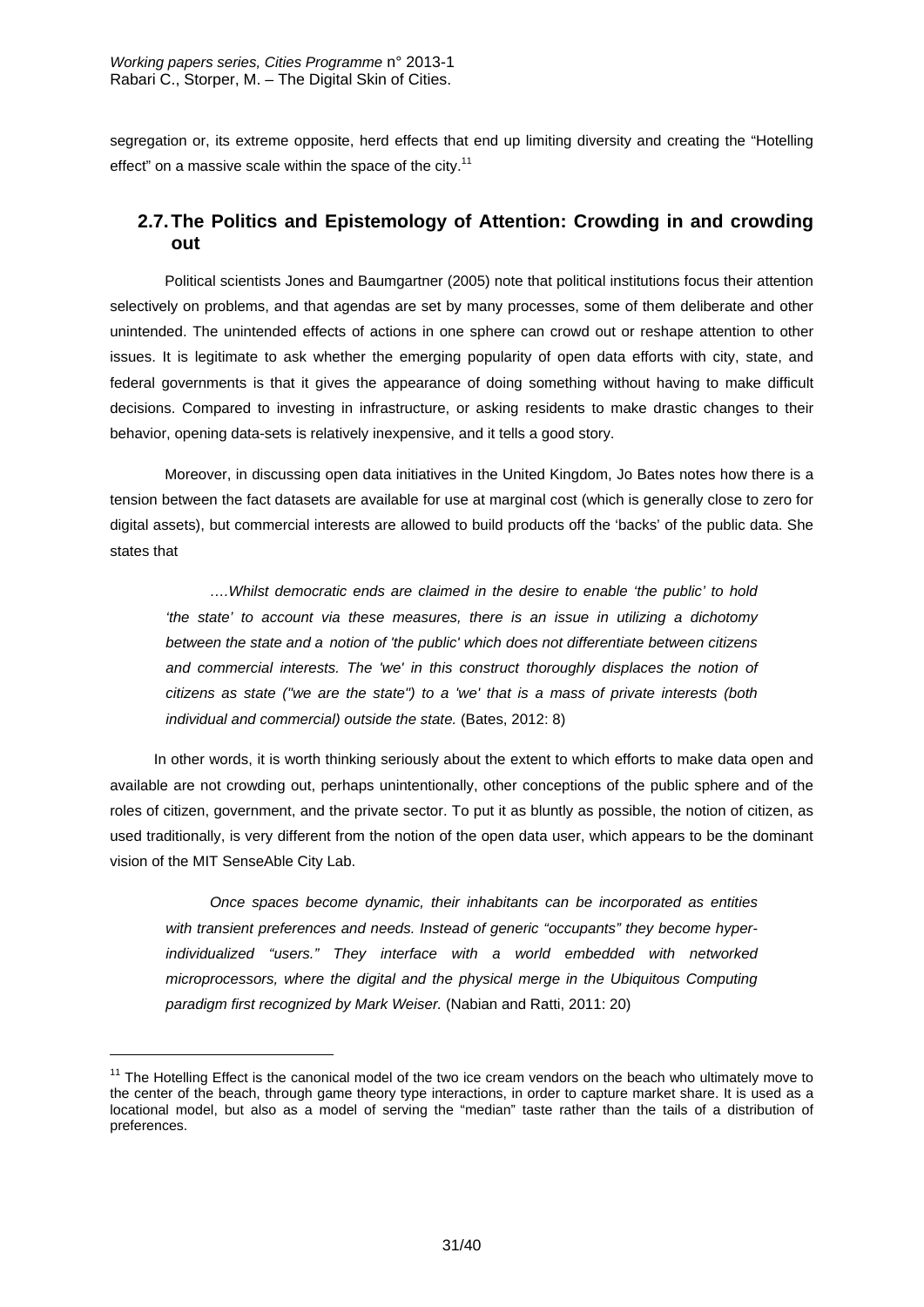This vision of individualized but connected "user" and the traditional notion of "citizen" or "inhabitant" are not necessarily incompatible; but not necessarily compatible either. Along these lines, one of the originators of artificial intelligence cautions us about the hyperbole of the MIT vision represented in the quotations above:

I *hope no one will think I'm equating Cybernetics and what I'm calling Cybernetic Totalism. The distance between recognizing a great metaphor and treating it as the only metaphor is the same as the distance between humble science and dogmatic religion. Here is a partial roster of the component beliefs of cybernetic totalism:* 

*1) That cybernetic patterns of information provide the ultimate and best way to understand reality.* 

*2) That people are no more than cybernetic patterns.* 

*3) That subjective experience either doesn't exist, or is unimportant because it is some sort of ambient or peripheral effect.* 

*4) That what Darwin described in biology, or something like it, is in fact also the singular, superior description of all creativity and culture.* 

*5) That qualitative as well as quantitative aspects of information systems will be accelerated by Moore's Law.* 

*And finally, the most dramatic:* 

*6) That biology and physics will merge with computer science (becoming biotechnology and nanotechnology), resulting in life and the physical universe becoming mercurial; achieving the supposed nature of computer software. Furthermore, all of this will happen very soon! Since computers are improving so quickly, they will overwhelm all the other cybernetic processes, like people, and will fundamentally change the nature of what's going on in the familiar neighborhood of Earth at some moment when a new "criticality" is achieved- maybe in about the year 2020. To be a human after that moment*  will be either impossible or something very different than we now can know. (Lanier, 2000)

Lanier's point can be extended to the digital city movement. Even though cybernetic totalism is unlikely to become reality, for the many reasons adduced in this paper, it will be important for urban research and practice to have an open mind and some distance toward this revolution. This is not merely a technical issue; political philosophy, political sociology and the humanities have significant potential insights to offer on the normative basis of the digital skin, and empirical social science should be able to provide hard data and cases on the distributional effects of growing the digital skin. Cybernetic theorists are undoubtedly very talented, but at least up to this point, they have not shown much interest in these questions.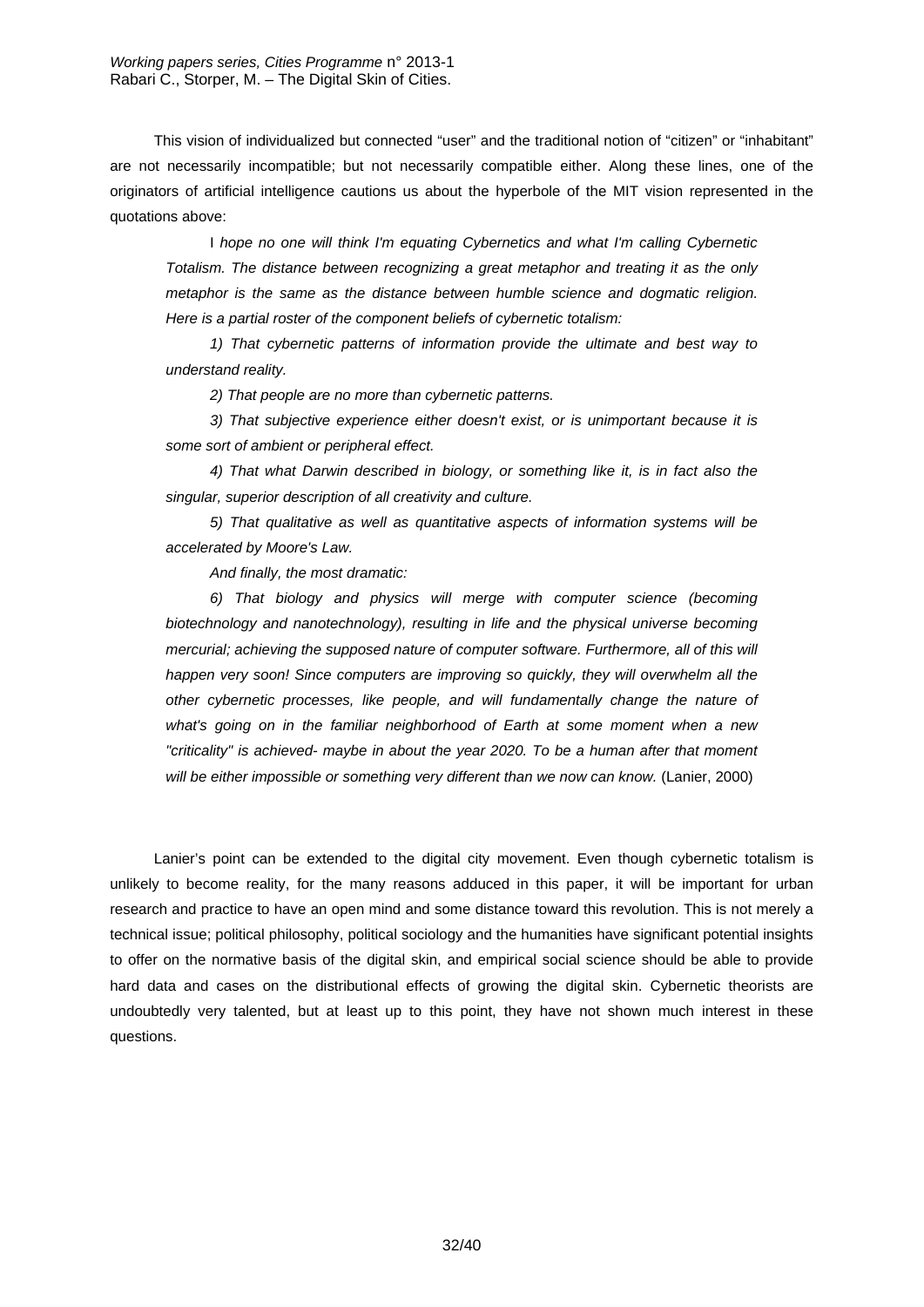## **3. CONCLUSION: A REVOLUTION IN TECHNOLOGY, A NEEDED REVOLUTION IN RESEARCH, AND CHALLENGES FOR TEACHING**

The purpose of this paper has been to consider the emerging technological revolution in the sensored, metered city – its digital skin – in light of issues for urban theory, research and education. In the first part of this paper, we reviewed the principal dimensions of the revolution and the many areas where theory and data are lacking; these represent many fascinating areas for a program of research on the digital skin of the city, and that can become structuring elements in teaching programs, as they are designed, in the social and policy sciences. In the second part of the paper, we took a step back to gain a critical perspective on the revolution, and this generates another set of substantial issues for theory and research. If nothing else, the technological revolution is generating many questions for urban research. In this paper we have endeavored to show that such research will be more productive if it starts with a perspective informed by rigorous theory, and with a neutral stance toward results. This is going to be difficult, as we pointed out, because any technological revolution generates considerable excitement about its possibilities, and very typically leads to hyperbole and to the capture of researchers, many of whom justifiably would like to be participants and practitioners at the same time as they would like to generate rigorous scientific results. This same challenge is present in considering how to teach about this revolution. Practitioners are needed who will understand the potential of the digital skin to enhance human welfare; and yet they will be caught in a force field of asymmetrical and partial information, rapidly changing markets, very big financial stakes, competitive hubris, and career ambitions. An ideal education would equip them to practice, but to do so in the public interest, and that will require teaching that is informed by the distanced and rigorous research program, whose outlines we have attempted to sketch, in a very preliminary way, in this paper.

#### **REFERENCES**

- Alusi A, Eccles R, Edmondson A, Zuzul T. (2011). "Sustainable Cities: Oxymoron or the Shape of the Future?" Harvard Business School Organizational Behavior Unit Working Paper 11-062.
- Amato V, Holmes A, Kondepudi S. (2012, April 29). *The Emergence of Smart+Connected Communities*  [White paper]. Cisco Smart+Connected Communities Institute.
- Anderson, J. E., and E. van Wincoop. (2004). "Trade Costs." *Journal of Economic Literature* 42 (3): 691– 751.
- Arbesman, S. (2012, September 30). "Big data: Mind the gaps." *The Boston Globe*. Retrieved from http://www.bostonglobe.com

Arrow, K. J. 1951. *Social Choice and Individual Values*. New York: John Wiley.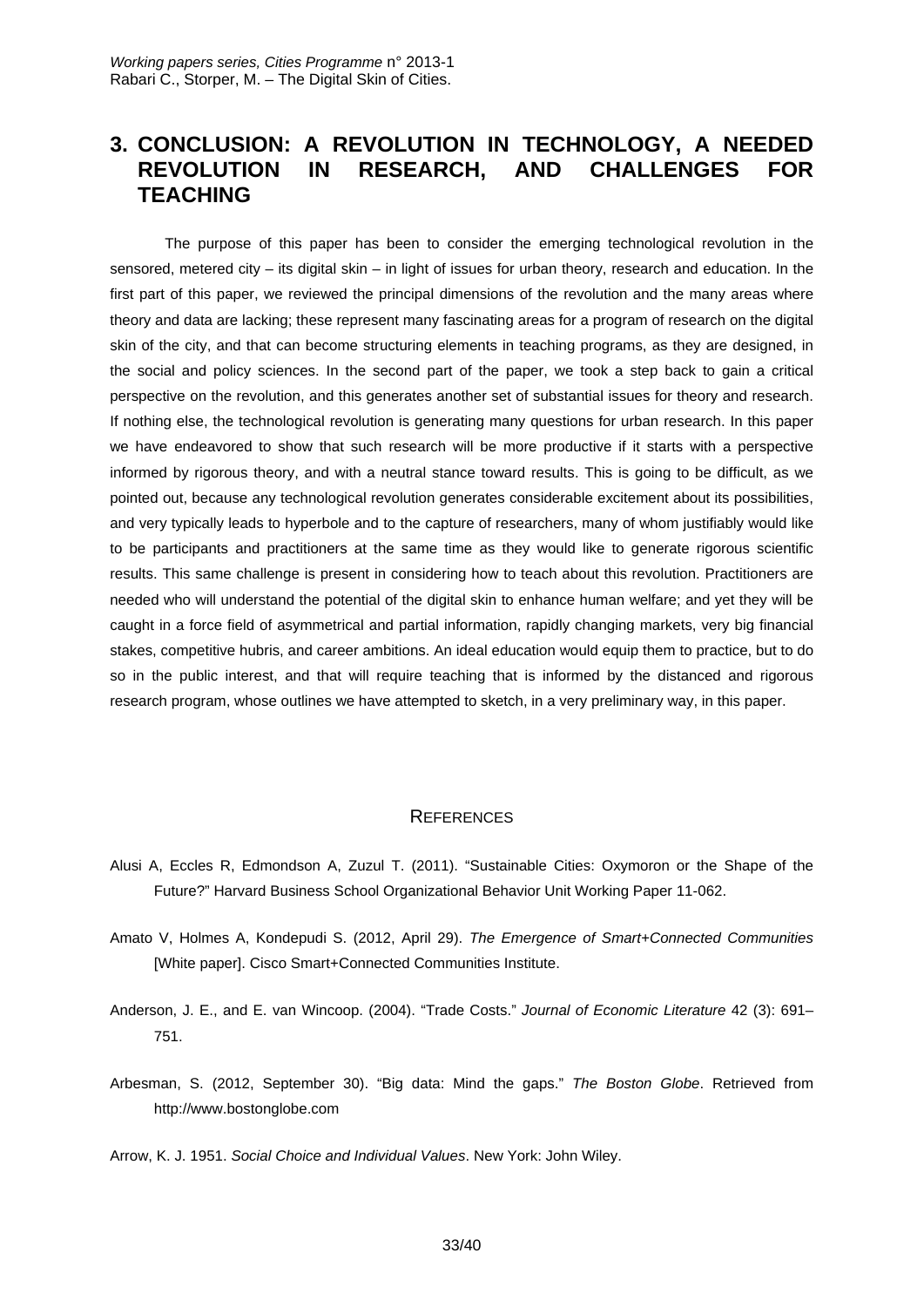- Barabasi, A-L. (2012, September 24). "Thinking in Network Terms." *Edge*. Retrieved from http://edge.org/conversation/thinking-in-network-terms
- Barlow, J. (1996, February 8). "A declaration of the independence of cyberspace." Retrieved from https://projects.eff.org/~barlow/Declaration-Final.html
- Bates, J. (2012). "This is what modern deregulation looks like: co-optation and contestation in the shaping of the UK's Open Government Data Initiative." *The Journal of Community Informatics, 8*(2), 1-20.
- Benjamin S, Bhuvaneswari R, Rajan P, Manjunatha. (2007). Bhoomi: 'E-Governance', Or, An Anti-Politics Machine Necessary to Globalize Bangalore? Working Paper. Collaborative for the Advancement of Studies in Urbanism Through Mixed Media (CASUM-m).

Bentham, Jeremy (1995). In, Bozovic, Miran. ed. *The Panopticon Writings*. London: Verso.

- Bettencourt L, Lobo J, Helbing D, Kühnert C, West G. (2007). "Growth, innovation, scaling, and the pace of life in cities." *Proceedings of the National Academy of Sciences of the USA, 104*(17), 7301–7306. doi: 10.1073/pnas.0610172104
- Boyd D, Crawford K. (2012). Critical Questions for Big Data. *Information, Communication & Society*, *15*(5), 662-679.
- City Protocol Society. (n.d.). *City Protocol Building Together Better Cities*. Accessed September 2012. Retrieved from: http://cityprotocol.org/index.html
- Cisco. (n.d.). *Smart+Connected Communities Industry Solutions Cisco Systems*. Accessed July 2012. Retrieved from: http://www.cisco.com/web/strategy/smart\_connected\_communities.html
- Cisco (2012, February 21). *Cisco Selected As the Networked Heart of City and Community Developments Around the Globe* [Press release]. Retrieved from: http://newsroom.cisco.com/press-releasecontent?type=webcontent&articleId=674844
- Christakis, N. (2012, August 21). "A New Kind of Social Science for the 21<sup>st</sup> Century." *Edge*. Retrieved from: http://edge.org/conversation/a-21st-century-change-to-social-science
- Chui M, Loffler M, Roberts R. (2010, March). "The Internet of Things." *McKinsey Quarterly*. Retrieved from: http://www.mckinseyquarterly.com
- Code for America. (n.d.). *Code for America | A New Kind of Public Service*. Accessed August 2012. Retrieved from: http://codeforamerica.org/about/
- Data.gov. (n.d.). *Data.gov | Empowering People*. Accessed November 2012. Retrieved from: http://www.data.gov/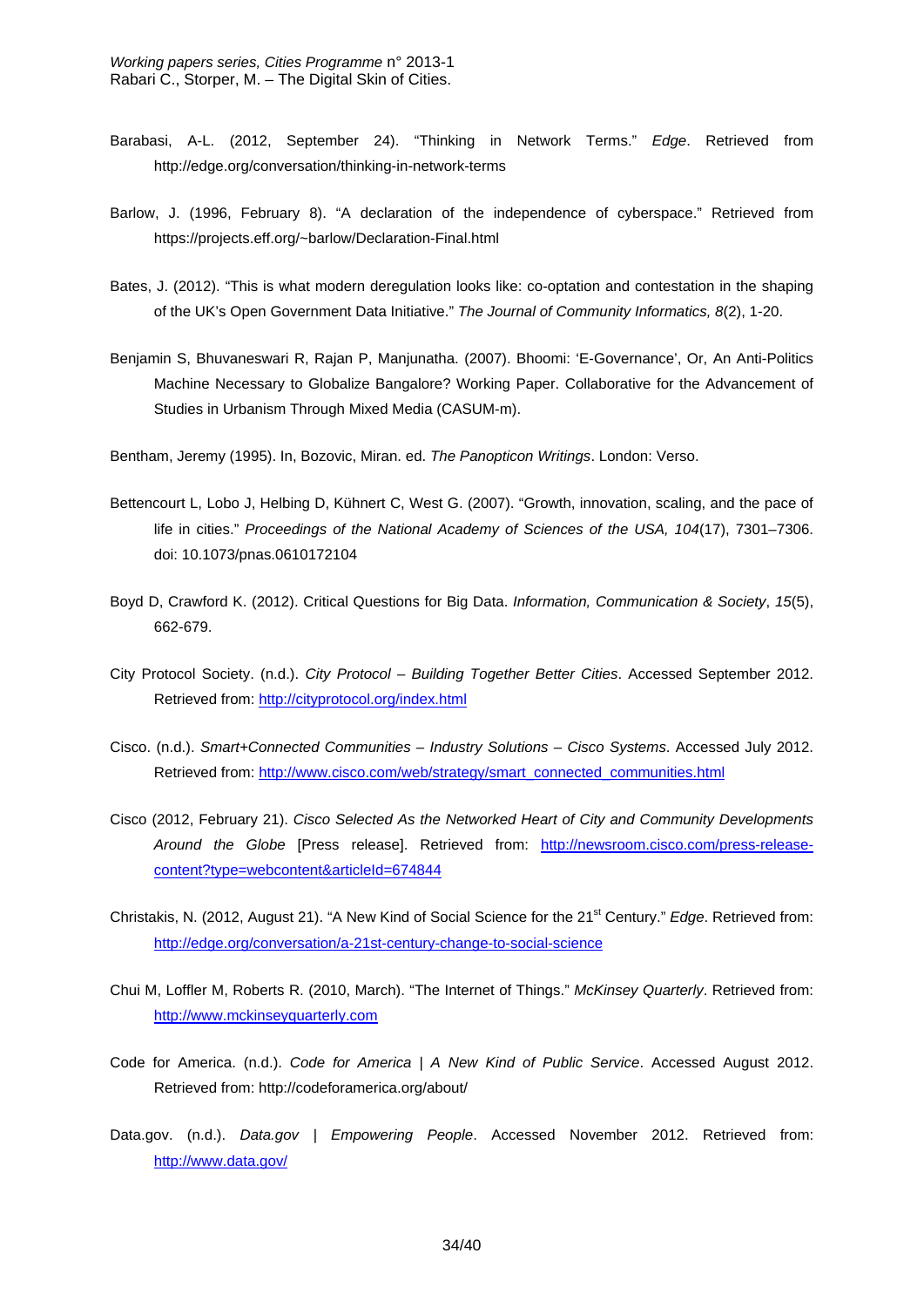- Dirks S, Gurdgiev C, Keeling M. (2010, May). *Smarter Cities for Smarter Growth: How Cities Can Optimize Their Systems for the Talent-Based Economy* [Executive report]. New York: IBM Institute for Business Value.
- Dobbs R, Smit S, Remes J, Manyika J, Roxburgh C, Restrepo A. (2011, March). *Urban world: Mapping the economic power of cities.* San Francisco: McKinsey Global Institute. Retrieved from: http://www.mckinsey.com
- Duranton, Gilles, and Matthew A. Turner. (2011). "The Fundamental Law of Road Congestion: Evidence from US Cities." *American Economic Review*, 101(6): 2616–52.
- Durkheim, Emile (1893). *De la division du travail (The Division of Labor in Society).* New York : The Free Press.
- Eaton C, Deroos D, Deutsch T, Lapis G, Zikopoulos P. (2012). *Understanding Big Data: Analytics for Enterprise Class Hadoop and Streaming Data.* New York: McGraw Hill.
- Ericsson. (2011, February). *More Than 50 Billion Connected Devices* [White paper]. Retrieved from: http://www.ericsson.com/res/docs/whitepapers/wp-50-billions.pdf
- EU Platform for Intelligent Cities (EPIC). (n.d.). *Cloud and the City | EPIC*. Accessed October 2012. Retrieved from: http://www.epic-cities.eu/
- Executive Office of the President, Office of Management and Budget, Office of E-Government & Information Technology. (2012). *Digital Government: Building a 21st Century Platform To Better Serve the American People*. Retrieved from: http://www.whitehouse.gov/omb/e-gov/
- Falconer G, Mitchell S. (2012). *Smart City Framework: A Systemic Process for Enabling Smart+Connected Communities*. Cisco Internet Business Solutions Group.
- Finn, H. (2012, August 25). "A Peace Corps for Civic-Minded Geeks." *The Wall Street Journal*, p. C12.
- FuturICT. (n.d.). *FuturICT FET Flagship*. Accessed November 2012. Retrieved from: http://www.futurict.eu/
- Gillespie, T. (forthcoming Fall 2013). "The Relevance of Algorithms." *Media Technologies*. Cambridge, MA: MIT Press.
- Gladwell, Malcolm. (2010). "Small Change: Why the Revolution will not be Tweeted." *The New Yorker,*  October 4.
- Google Inc. (2012). Google BigQuery Real-time big data analytics in the cloud [Corporate fact-sheet]. *Google Inc*. Retrieved from: https://cloud.google.com/products/big-query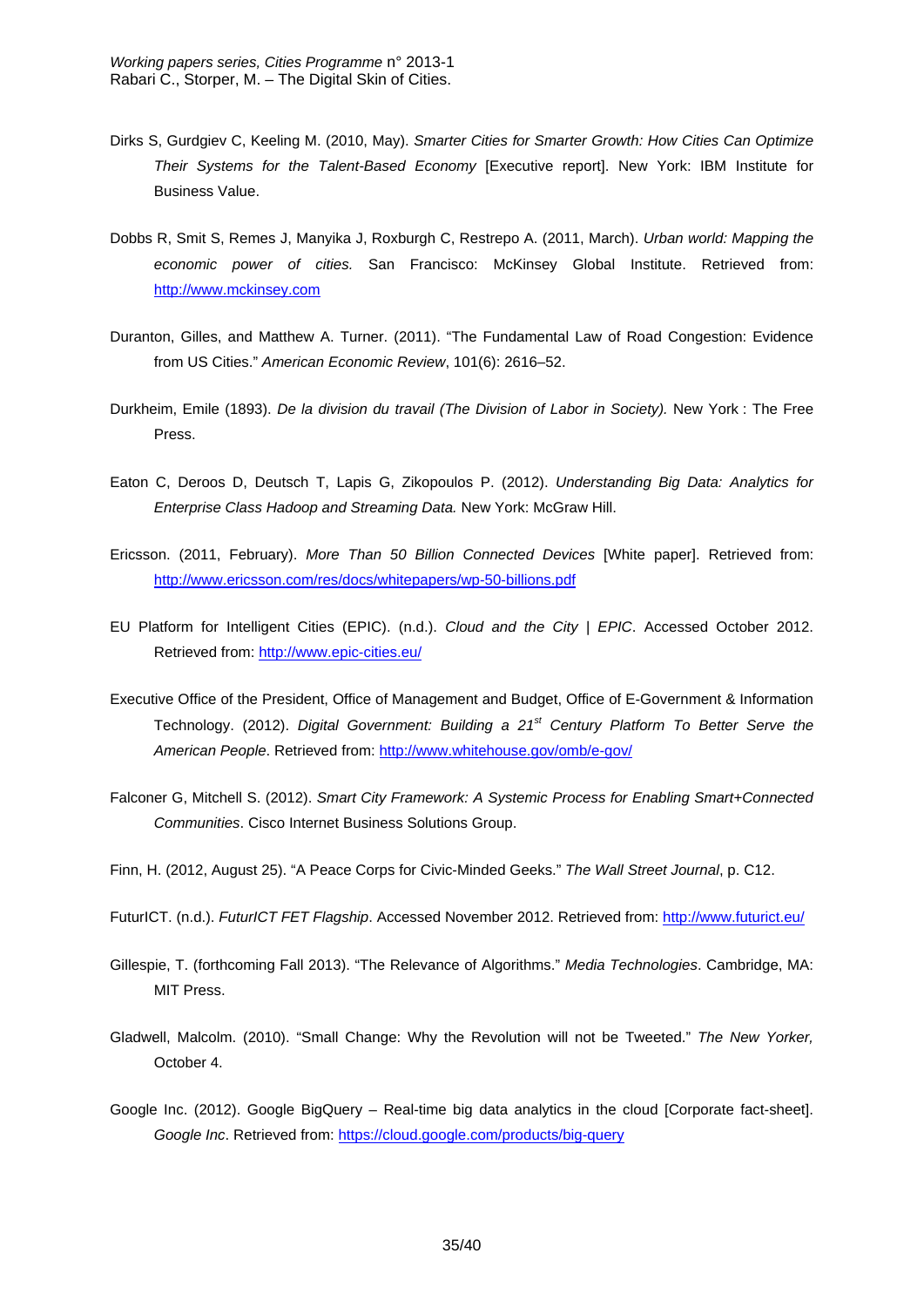Greenfield A, Shepard M. (2007). "Urban Computing and Its Discontents." *Architecture and Situated Technologies Pamphlet 1*. New York: The Architectural League of New York.

Hatch, D. (2012, July 27). Smart Cities. *CQ Researcher*, *22*, 645-668.

- Hidalgo, C. (2012, August 28). What is Value? What is Money? *Edge*. Retrieved from http://edge.org/conversation/what-is-value
- Hodgson, G. (1993). *Economics and Evolution*. Ann Arbor: University of Michigan Press.
- Holston, J. (1989). *The modernist city: An Anthropological Critique of Brasília*. Chicago: University of Chicago Press.
- Hoornweg, D. (2011, November 30). "Smart Cities for Dummies." [web log post]. *World Bank Sustainable Cities*. Retrieved from http://blogs.worldbank.org/sustainablecities/smart-cities-for-dummies
- Hummels, D. (1999). "Transportation Costs and International Trade in the Second Era of Globalization," *Journal of Economic Perspectives* 21,3: 131-154.
- IBM Corporation (n.d.). *IBM Big Data Bringing big data to the enterprise*. Accessed November 2012. Retrieved from: http://www-01.ibm.com/software/data/bigdata/
- IBM Corporation. (2011, June). *IBM Intelligent Operations Center for Smarter Cities* [Solution brief]. New York: IBM Industry Solutions.
- IBM Corporation (n.d.). *IBM Smarter Cities*. Accessed July 2012. Retrieved from: http://www.ibm.com/smarterplanet/us/en/smarter\_cities/overview/index.html
- IBM Corporation. (2012, July). *IBM Smarter Cities: Creating Opportunities Through Leadership and Innovation*. New York: IBM Industry Solutions.
- IBM Corporation. (2011, February). *Smarter, Faster, Cheaper: An Operations Efficiency Benchmarking Study of 100 American Cities* [White paper]. New York: IBM Global Services.
- Jones, B. D., and F. Baumgartner. (2005). *The Politics of Attention: How Government Prioritizes Problems*. Chicago: University of Chicago Press.
- Kahneman, D., and A. Tversky. (1979). "Prospect Theory: An Analysis of Decision under Risk." *Econometrica* 47:263–91.
- Kondepudi S, Baekelmans J. (2012). *Service Delivery Platform: The Foundation of Smart+Connected Communities*. Cisco Smart+Connected Communities Institute.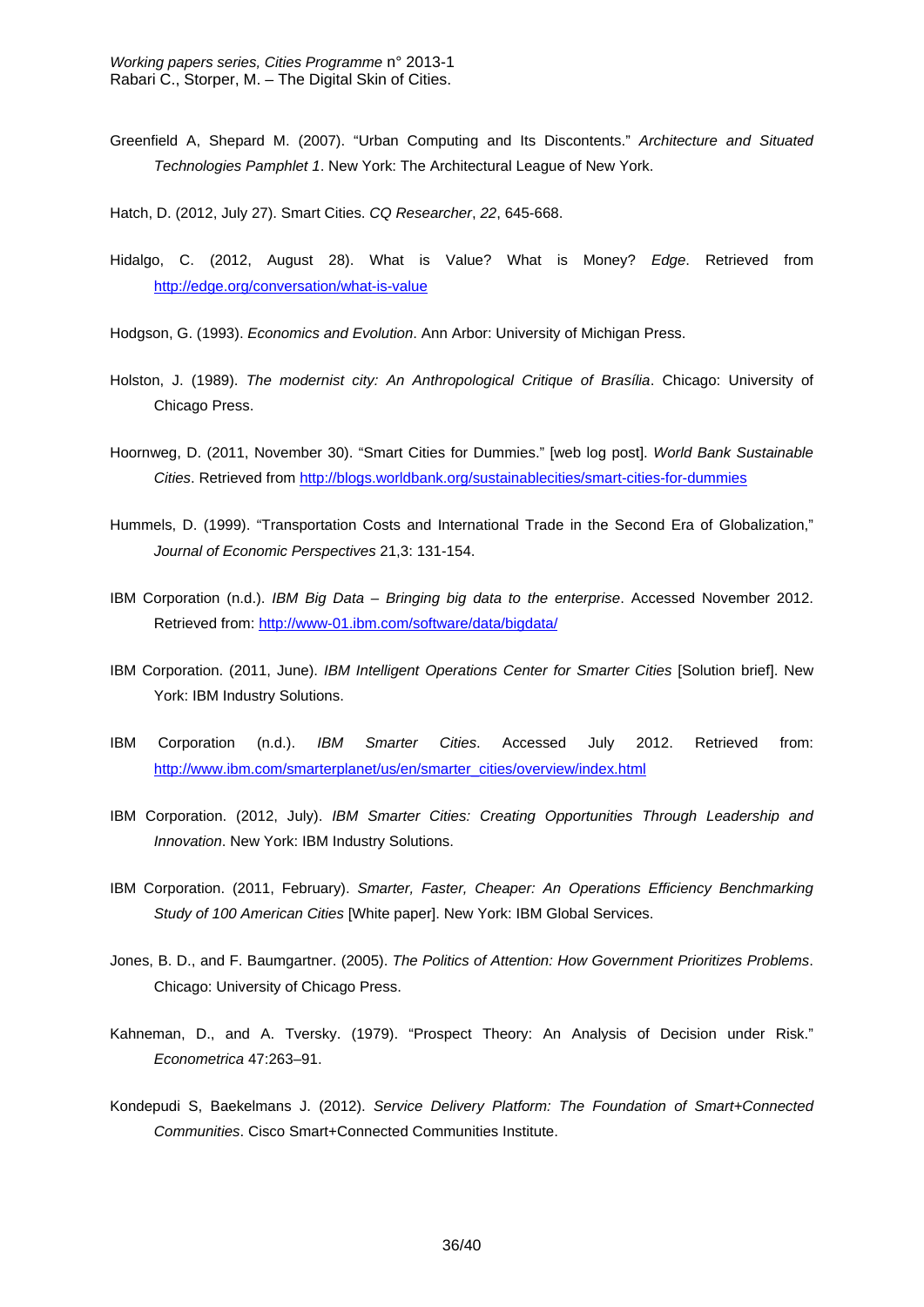Kurzweil, Raymond (2005), *The Singularity Is Near*, New York: Viking,

- Lanier, J. (2000, December). "One-Half of a Manifesto." *Wired,* 8(12). Retrieved from: http://www.wired.com
- Lanier, J. (2010). *You are not a Gadget.* New York: Knopf.
- Lazer D, Pentland A, Adamic L, Aral S, Barabasi A-L, Brewer D, Christakis N, Contractor N, Fowler J, Gutmann M. (2009). "Computational Social Science." *Science, 323*, 721-723.
- Leamer, E. E., and M. Storper. (2001). "The Economic Geography of the Internet Age." *Journal of International Business Studies* 32 (4): 641–66.
- Lehrer, J. (2010, December 17). "A Physicist Turns the City Into an Equation." *The New York Times*. Retrieved from http://www.nytimes.com/2010/12/19/magazine/19Urban\_West-t.html
- Lepeska, D. (2012). "When We're All Urban Planners: Making a Virtual Village to Create a Better City." *Forefront*: *Next American City 1*(23). Retrieved from: http://nextcity.org/forefront
- Living PlanIT SA. (n.d.). *Living PlanIT | Technology for Sustainable Cities*. Accessed September 2012. Retrieved from: http://www.living-planit.com/
- Manyika J, Chui M, Brown B, Bughin J, Dobbs R, Roxburgh C, Byers AH. (2011, June). "Big Data: The Next Frontier for Innovation, Competition, and Productivity." *McKinsey Global Institute*. Retrieved from: http://www.mckinsey.com
- Markets and Markets. (2012, November). *Smart Cities Market (2012-2016)* [Press release]. Retrieved from: http://www.marketsandmarkets.com/Market-Reports/smart-cities-market-542.html
- Melnik S, Gubarev A, Long JJ, Romer G, Shivakumar S, Tolton M, Vassilakis T. (2010). Dremel: Interactive Analysis of Web-Scale Datasets. In: Jagadish H (Ed.) *Proceedings of the 36th International Conference on Very Large Data Bases*, Singapore (330-339). Retrieved from: http://www.vldb2010.org/proceedings/files/vldb2010.htm
- Menychtas A, Kranas P, Donovang-Kulisch M, Heindrichs-Krusch M, Coote R, Schade U, Osman K, Kallipolitis L, Van Der Graf S, Brebels W, Coenen T, Rana P, Perennez P. European Commission, ICT Policy Support Programme. (2011). *Online service delivery baseline and technical requirements report* (D2.3 B). European Platform for Intelligent Cities (EPIC) Consortium.
- Mokyr, J. (1991). *The Lever of Riches: Technological Creativity and Economic Progress*. New York: Oxford University Press.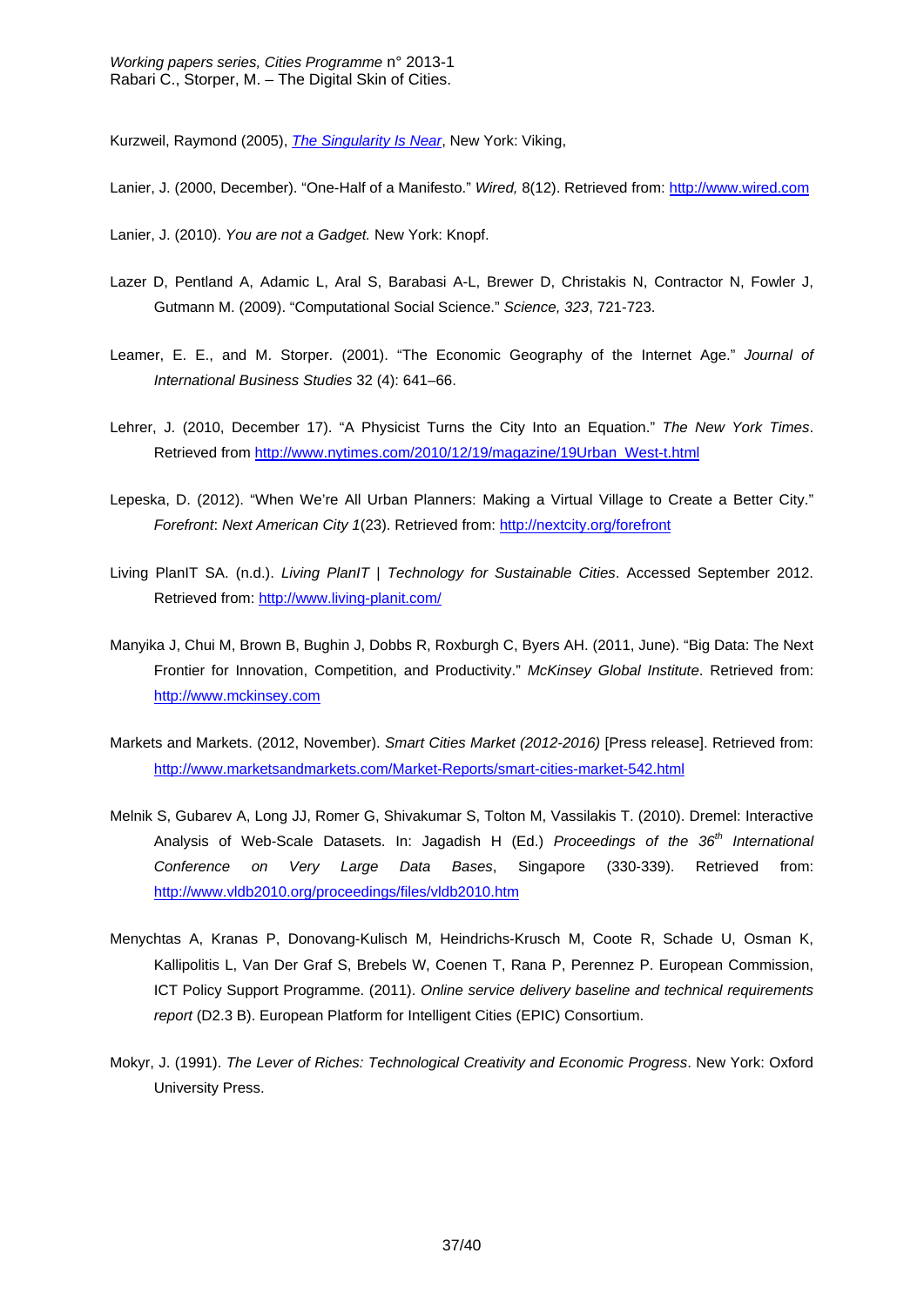- Nabian N, Ratti C. (2011). "The SENSEable City and Mechanisms of Actuation: Networks and Neo-Cyborgs." In: Nabian N & Robinson P (Eds.) *The SENSEable City Guide*. Cambridge, MA: SA+P Press, 18-23.
- Nabian N, Robinson P (eds.). (2011). *The SENSEable City Guide*. Cambridge, MA: SA+P Press.
- OpenPlans. (n.d.). *OpenPlans | We Help Cities Work Better*. Accessed September 2012. Retrieved from: http://openplans.org/
- Orzag, P. Executive Office of the President, Office of Management and Budget. (2009). *Open government directive* (M-10-06). Washington D.C.: Government Printing Office.
- Packer, G. (2011). "No Death, No Taxes: the Libertarian Futurism of a Silicon Valley Billionaire." *The New Yorker,* November 28: 44-56.
- Pentland A. (2009). "Reality Mining of Mobile Communications: Toward a New Deal on Data." In: Dutta S. and Mia I. (Eds.) *The Global Information Technology Report 2008-2009* (75-80). Geneva: World Economic Forum.
- Pentland A. (2012, August 30). "Reinventing Society in the Wake of Big Data." *Edge*. Retrieved from: http://www.edge.org/conversation/reinventing-society-in-the-wake-of-big-data
- Pike Research (2011, May 23). *Global Investment in Smart City Technology Infrastructure to Total \$108 Billion by 2020* [Press release]. Retrieved from: http://www.pikeresearch.com/newsroom/globalinvestment-in-smart-city-technology-infrastructure-to-total-108-billion-by-2020
- Ratti C. (2011). The Senseable City Laboratory Vision for a Cybernetic Mechanism of Sensing, Analysis, and Actuation. In: Nabian N & Robinson P (Eds.) *MIT SENSEable City Guide*. Cambridge, MA: SA+P Press, 8-10.
- Ratti C, Townsend A. (2011, September). "The Social Nexus." *Scientific American 305*, 42-48. doi:10.1038/scientificamerican0911-42
- Resch B, Britter R, Ratti C. (2012). "Live Urbanism Towards the Senseable City and Beyond." In: Pardalos, P. and Rassia, S. (Eds.) *Sustainable Architectural Design: Impacts on Health*. New York: Springer Publishing, 175-184.
- Robbins, L. (1938). "Interpersonal Comparisons of Utility: A Comment." *Economic Journal* 48 (192): 635– 41.

Sandel, Michael. (2012). "What Isn't for Sale?" *The Atlantic*, 309(3), 62-66.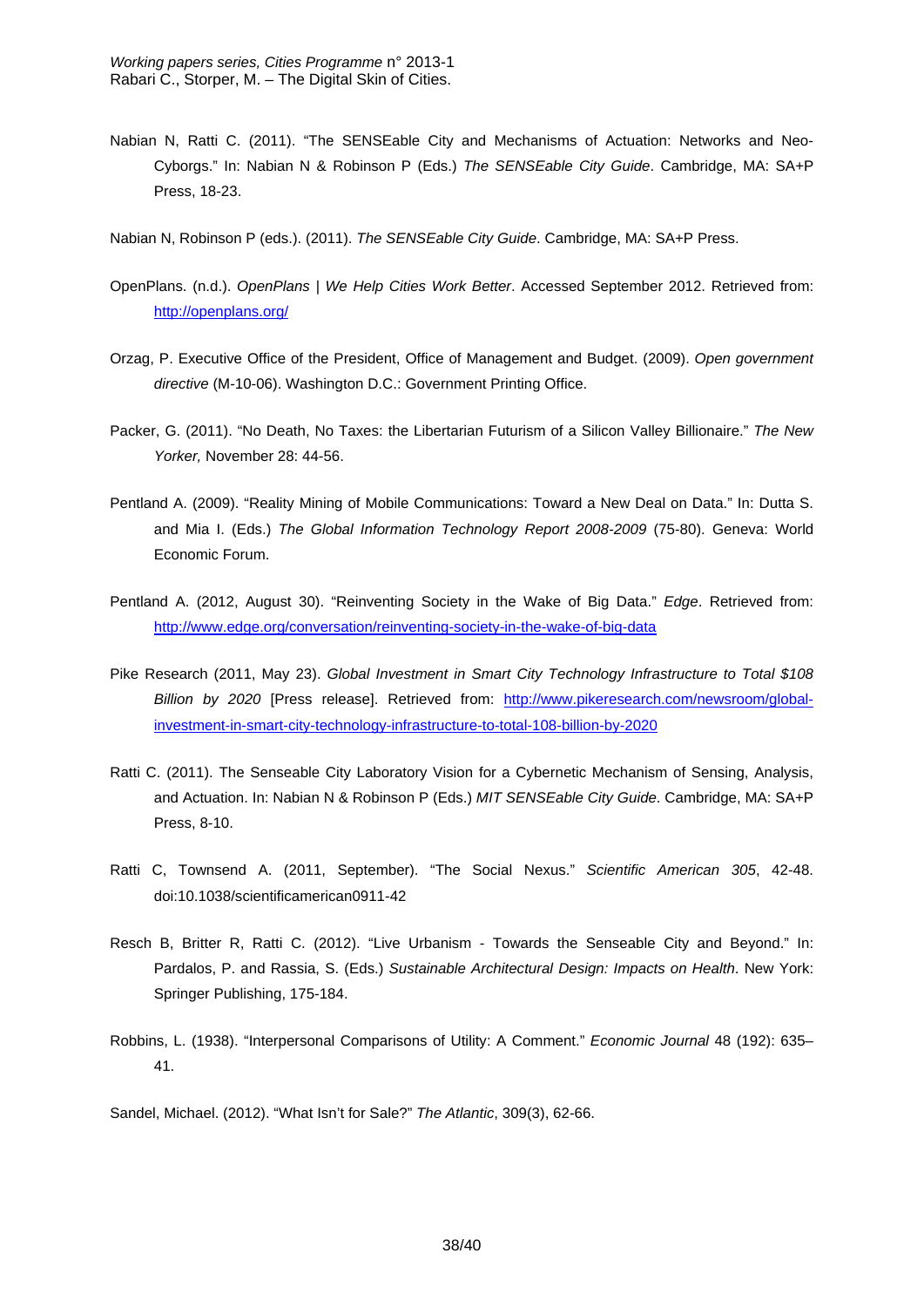- Sato K. (2012). An Inside Look at Google BigQuery [White paper]. *Google Inc*. Retrieved from: https://cloud.google.com/files/BigQueryTechnicalWP.pdf
- Schmidt M., Lipson H. (2009). Distilling Free*-*Form Natural Laws from Experimental Data. *Science 324*(5923), 81-85.
- Schroeck M, Shockley R, Smart J, Romero-Morales D, Tufano P. (2012 October). *Analytics and the Real-World Use of Big Data* [Executive report]. New York: IBM Institute for Business Value.
- Schwarz, Benjamin. (2008, July/August). "A Vision in Concrete." *The Atlantic*, *301*(6). Retrieved from: http://www.theatlantic.com/magazine/archive/2008/07/a-vision-in-concrete/306846/
- Sense Networks. (n.d.). *CitySense | Real-time nightlife discovery and social navigation*. Accessed November 2012. Retrieved from: https://www.sensenetworks.com/products/macrosense-technologyplatform/citysense/
- Siemens AG. (n.d.). *Sustainable Cities*. Accessed August 2012. Retrieved from: http://www.usa.siemens.com/sustainable-cities/
- Simmel, Georg (1903). "The Metropolis and Mental Life." IN: *The Sociology of Georg Simmel.* New York: The Free Press (1976).
- Slee, T. (2012). "Seeing Like a Geek." In: Farrell, H (Ed.) *Crooked Timber Open Data Seminar* (2-12). Retrieved from: http://crookedtimber.org/2012/07/17/open-data-seminar-2/
- Socrata Inc. (n.d.). *Socrata | The Data Experience Company*. Accessed September 2012. Retrieved from: http://www.socrata.com/
- Socrata Inc. (2009). *Unlock Government Data with Social Data Discovery: How a Social Data Discovery Solution Promotes Civic Engagement, Improves Decision and Policy Making, and Achieves Government Transparency* [White paper]. Retrieved from: http://www.socrata.com/

http://en.wikipedia.org/wiki/History\_of\_statistics - cite\_ref-stigler\_31-1Stigler

- Stephen M. (1992). "A Historical View of Statistical Concepts in Psychology and Educational Research". *American Journal of Education* **101** (1): pp. 60–70.
- Storper, Michael (2009) "Regional Context and Global Trade: Another Great Transformation?" Economic Geography 85,1: 1-21 (January).
- Storper, M., and A. J. Venables. (2004). "Buzz: Face-to-Face Contact and the Urban Economy." *Journal of Economic Geography* 4:351–70.